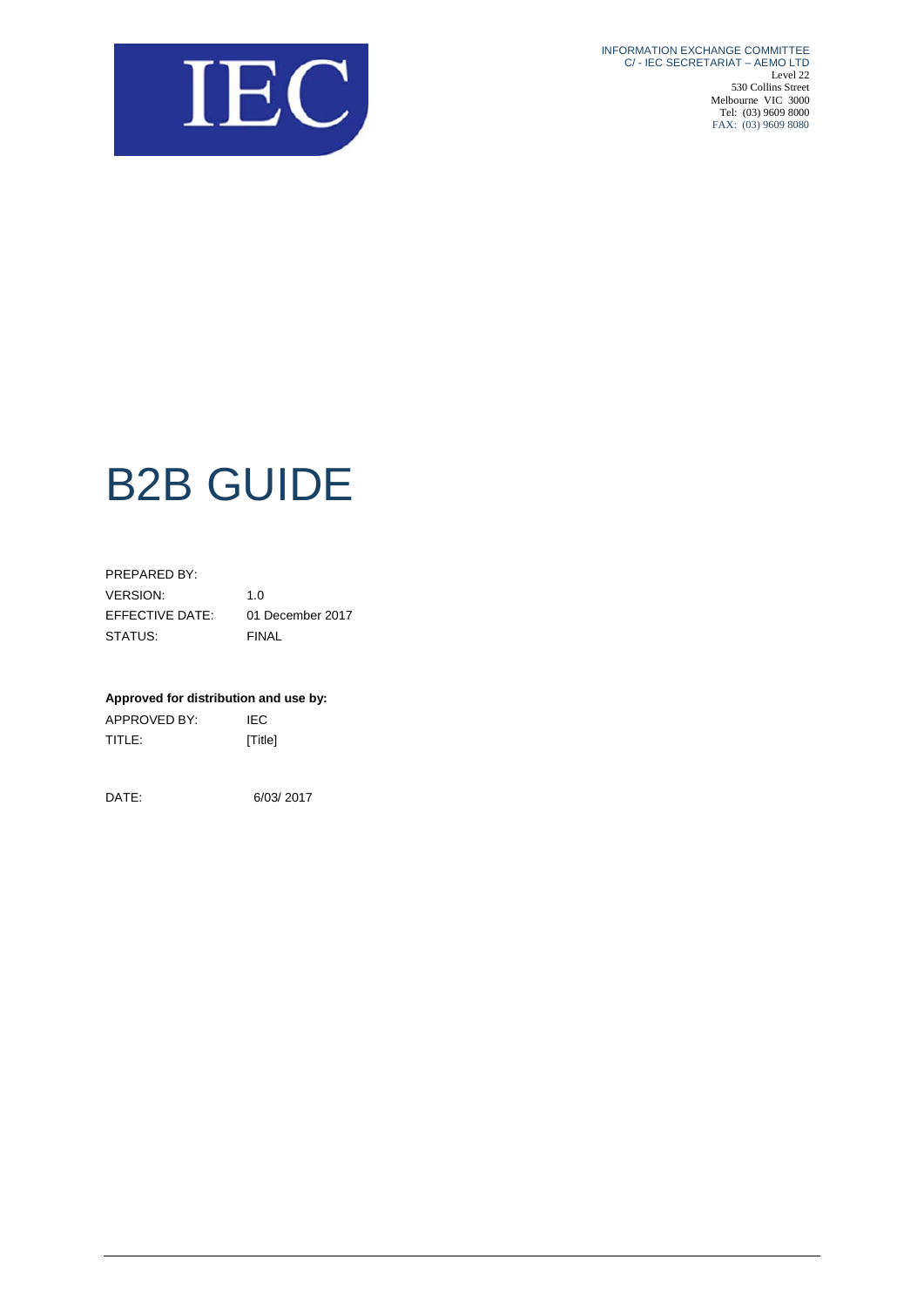# **VERSION RELEASE HISTORY**

| <b>Version</b> | Date     | Author | <b>Comments</b>                                                                                                                                      |
|----------------|----------|--------|------------------------------------------------------------------------------------------------------------------------------------------------------|
| 1.0            | 6/3/2017 |        | Initial version created as part of changes related to National<br>Electricity Amendment (Updating the Electricity B2B<br>Framework) Rule 2016 No. 6. |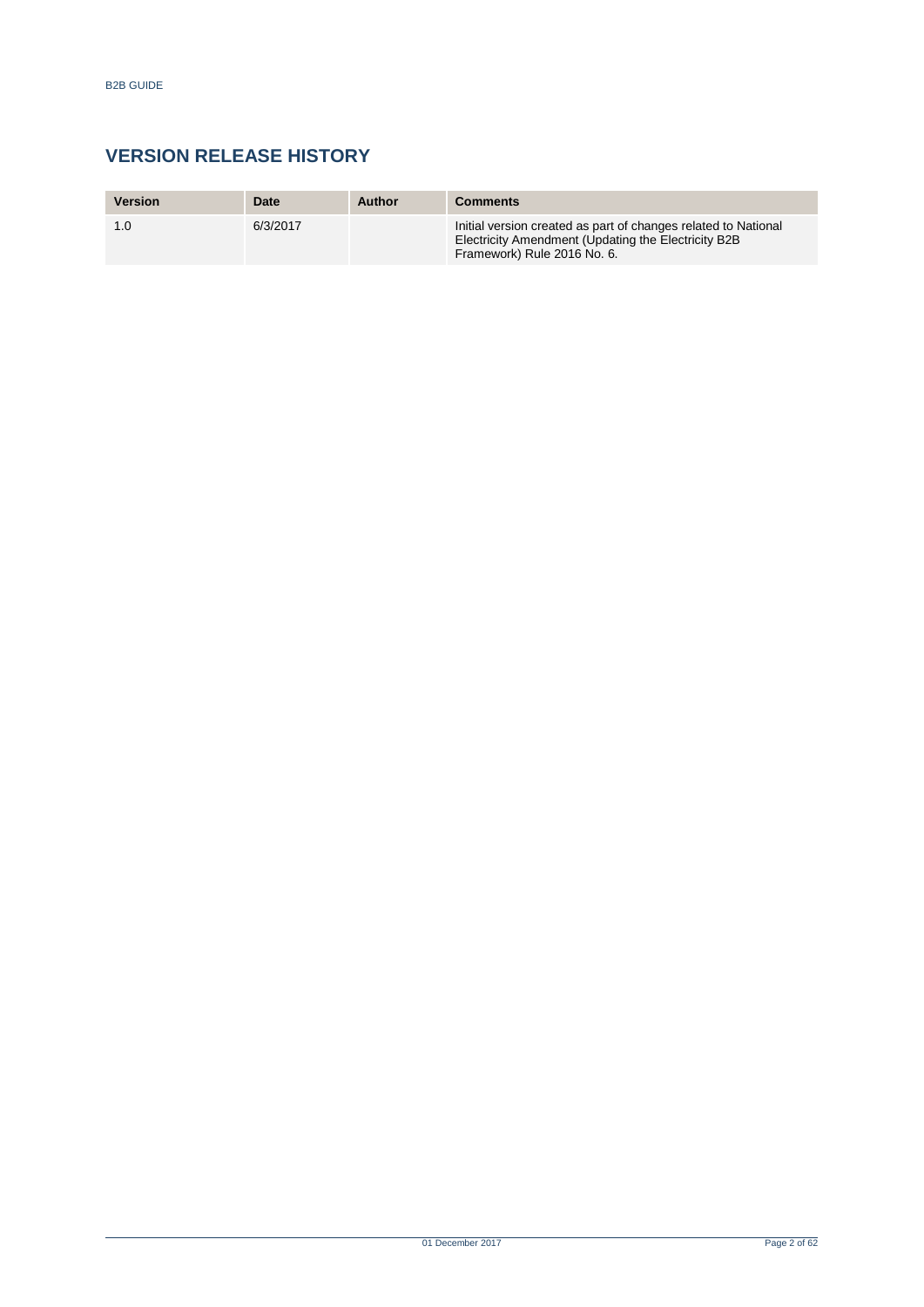# **CONTENTS**

| 1.   | <b>INTRODUCTION</b>                                          | 5  |
|------|--------------------------------------------------------------|----|
| 1.1. | <b>Purpose and Scope</b>                                     | 5  |
| 1.2. | <b>Document Control</b>                                      | 5  |
| 1.3. | <b>Related Documents</b>                                     | 5  |
| 1.4. | <b>Guidance Notes</b>                                        | 6  |
| 2.   | <b>CONTEXT AND SUMMARY OF THE B2B CHANGES</b>                | 7  |
| 3.   | <b>DIAGRAMS DEPICTING BOUNDARIES BETWEEN DB'S &amp; MP'S</b> | 8  |
| 4.   | <b>COMMUNICATIONS MODEL</b>                                  | 10 |
| 4.1. | Initiator                                                    | 10 |
| 4.2. | Recipient                                                    | 10 |
| 4.3. | <b>Notified Parties</b>                                      | 10 |
| 4.4. | <b>Business Communications Model Changes</b>                 | 11 |
| 5.   | <b>TABLE OF B2B COMMUNICATIONS</b>                           | 13 |
| 5.1. | <b>B2B Transactions and Participants</b>                     | 13 |
| 6.   | <b>USAGE SCENARIOS</b>                                       | 18 |
| 6.1. | <b>Service Orders</b>                                        | 18 |
| 6.2. | <b>Customer and Site Details Notification</b>                | 40 |
| 6.3. | One Way Notification                                         | 45 |
| 6.4. | <b>Meter Data Process</b>                                    | 47 |
| 7.   | <b>BUSINESS PRACTICES</b>                                    | 49 |
| 7.1. | <b>Service Order Process</b>                                 | 49 |
| 7.2. | <b>Customer &amp; Site Details Process</b>                   | 54 |
| 7.3. | One Way Notifications                                        | 56 |
|      | <b>Planned Interruption Notification</b>                     | 57 |
| 7.4. | Meter Fault and Issue Notification                           | 58 |
| 7.5. | Notice of Metering Works                                     | 58 |
| 7.6. | <b>Meter Data Process</b>                                    | 59 |
| 8.   | <b>APPENDIX 1 - SERVICE ORDER PAPERWORK REFERENCE TABLE</b>  | 61 |

# **TABLES**

| Table 1: Table of B2B Transactions and Typical Participant combinations   | 14  |
|---------------------------------------------------------------------------|-----|
| Table 2: Comparison of old Add/Alts Subtype with new Service Orders Types | 26. |
| Table 3: B2B Service Order Types and Protected Periods                    | 32. |
| Table 4: Summary of De-Energisation Methods and Reasons                   | 32. |

## **Figures**

[Figure 1 Typical Underground Installation](#page-7-1) 8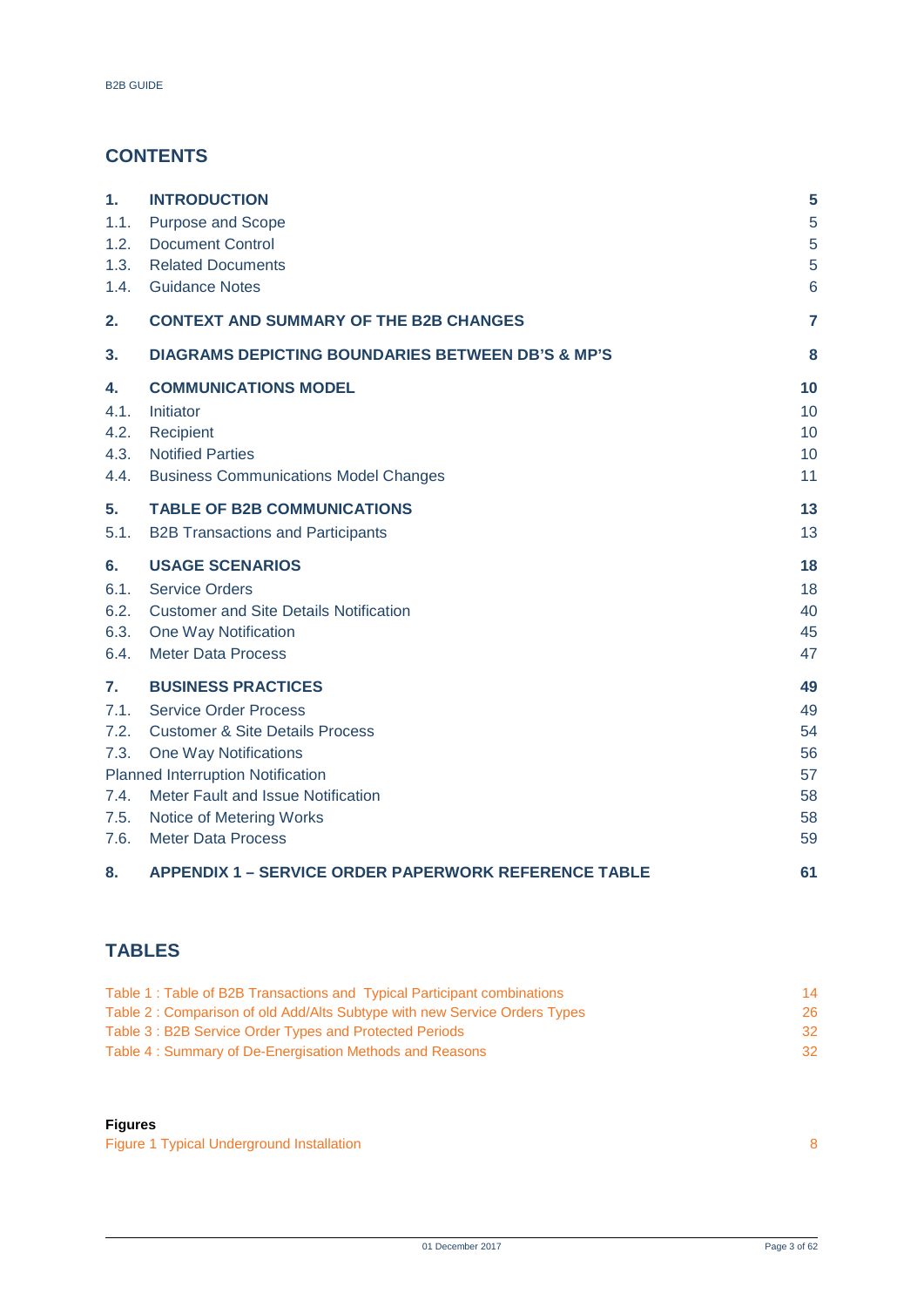| -9 |
|----|
| 20 |
| 21 |
| 22 |
| 23 |
| 24 |
| 25 |
| 28 |
| 29 |
| 30 |
| 31 |
| 31 |
| 42 |
| 43 |
|    |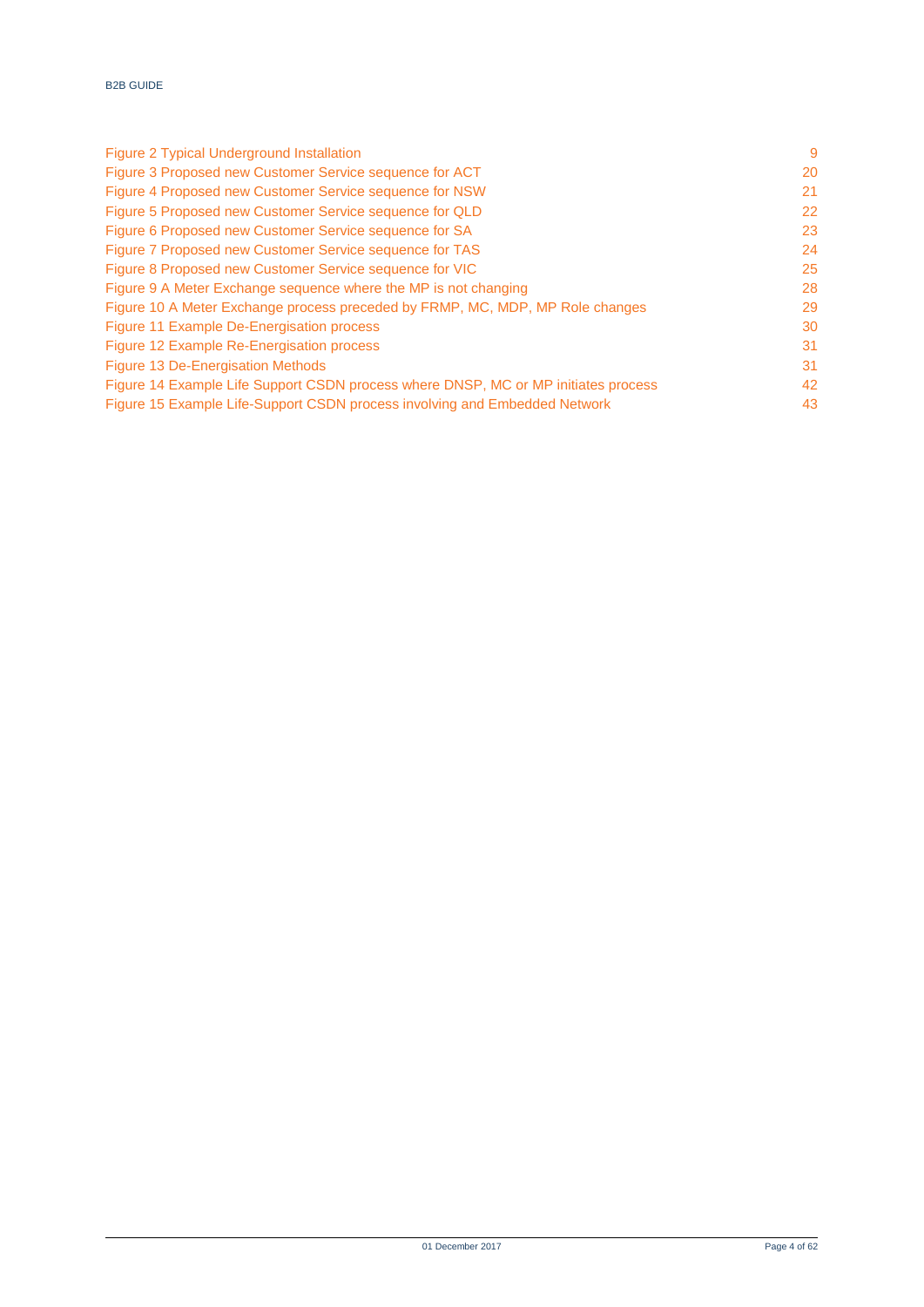## <span id="page-4-0"></span>**1. INTRODUCTION**

## <span id="page-4-1"></span>**1.1. Purpose and Scope**

- (a) This B2B Guide has been developed as a result of changes to the B2B Framework. These resulted from the Rule changes in relation to the Shared Market Protocol and Metering Competition, effective 1 Dec 2017. Certain content in the B2B Procedures up to v2.2 was no longer appropriate in a Procedure due to the nature of the Rule changes. However it was acknowledged that this information regarding standard business practices was still useful for participants to understand how industry processes are typically carried out.
- (b) This Guide describes how B2B Communications are typically used in standard processes in the NEM. It aims to provide interested parties with an understanding of how B2B Communications defined in the B2B Procedures are used in the context of the broader industry scenarios, and to assist participants when forming their respective bilateral/commercial agreements.
- (c) While this document provides guidance on B2B Communications it does not cite regulation related to the messages described within. Participants should consider the relevant regulatory instruments to determine where obligations on parties reside.
- (d) This Guide does not include rules (which must be followed) but instead describes typical business practices (which other businesses may expect to be followed).
- (e) This Guide includes reference to both Regulated and Non Regulated services and service providers across the NEM.
- (f) To the extent of any inconsistency between this Guide and any relevant Law, Rules, Procedures, or jurisdictional instrument, the relevant jurisdictional instrument shall prevail to the extent of the inconsistency.
- (g) Where indicated that additions and changes have been made, this is generally referring to the differences between version 2.2 and version 3.0 of the B2B Procedures.

## <span id="page-4-2"></span>**1.2. Document Control**

- (a) As this B2B Guide is not a B2B Procedure under the Rules, this document may be updated without the need for formal consultation. To make the guide as useful as possible Industry participants are encouraged to propose changes where they see improvement can provide value.
- (b) This document will be maintained and updated in line with any changes to the B2B Procedures and provided as supporting documentation as part of a B2B Procedure consultation.
- (c) This document can be updated outside of any B2B Procedure consultation.
- (d) The IEC will be responsible for maintaining this document and any suggestions for amendments or inclusions should be put forward to the IEC via your industry representative.

| Title                                           | Location                                                                                                                   |
|-------------------------------------------------|----------------------------------------------------------------------------------------------------------------------------|
| Retail Electricity Market Procedures -          | http://www.aemo.com.au/Electricity/National-Electricity-Market-                                                            |
| Glossary and Framework                          | NEM/Retail-and-metering/Glossary-and-Framework                                                                             |
| <b>B2B Procedure: Service Order Process</b>     | http://www.aemo.com.au/Electricity/National-Electricity-Market-<br>NEM/Retail-and-metering/Business-to-business-procedures |
| <b>B2B Procedure: Meter Data Process</b>        | http://www.aemo.com.au/Electricity/National-Electricity-Market-<br>NEM/Retail-and-metering/Business-to-business-procedures |
| <b>B2B Procedure: Customer and Site Details</b> | http://www.aemo.com.au/Electricity/National-Electricity-Market-                                                            |
| <b>Notification Process</b>                     | NEM/Retail-and-metering/Business-to-business-procedures                                                                    |
| B2B Procedure: One Way Notification             | http://www.aemo.com.au/Electricity/National-Electricity-Market-                                                            |
| Process                                         | NEM/Retail-and-metering/Business-to-business-procedures                                                                    |
| <b>B2B Procedure: Technical Delivery</b>        | http://www.aemo.com.au/Electricity/National-Electricity-Market-                                                            |
| Specifications                                  | NEM/Retail-and-metering/Business-to-business-procedures                                                                    |

#### <span id="page-4-3"></span>**1.3. Related Documents**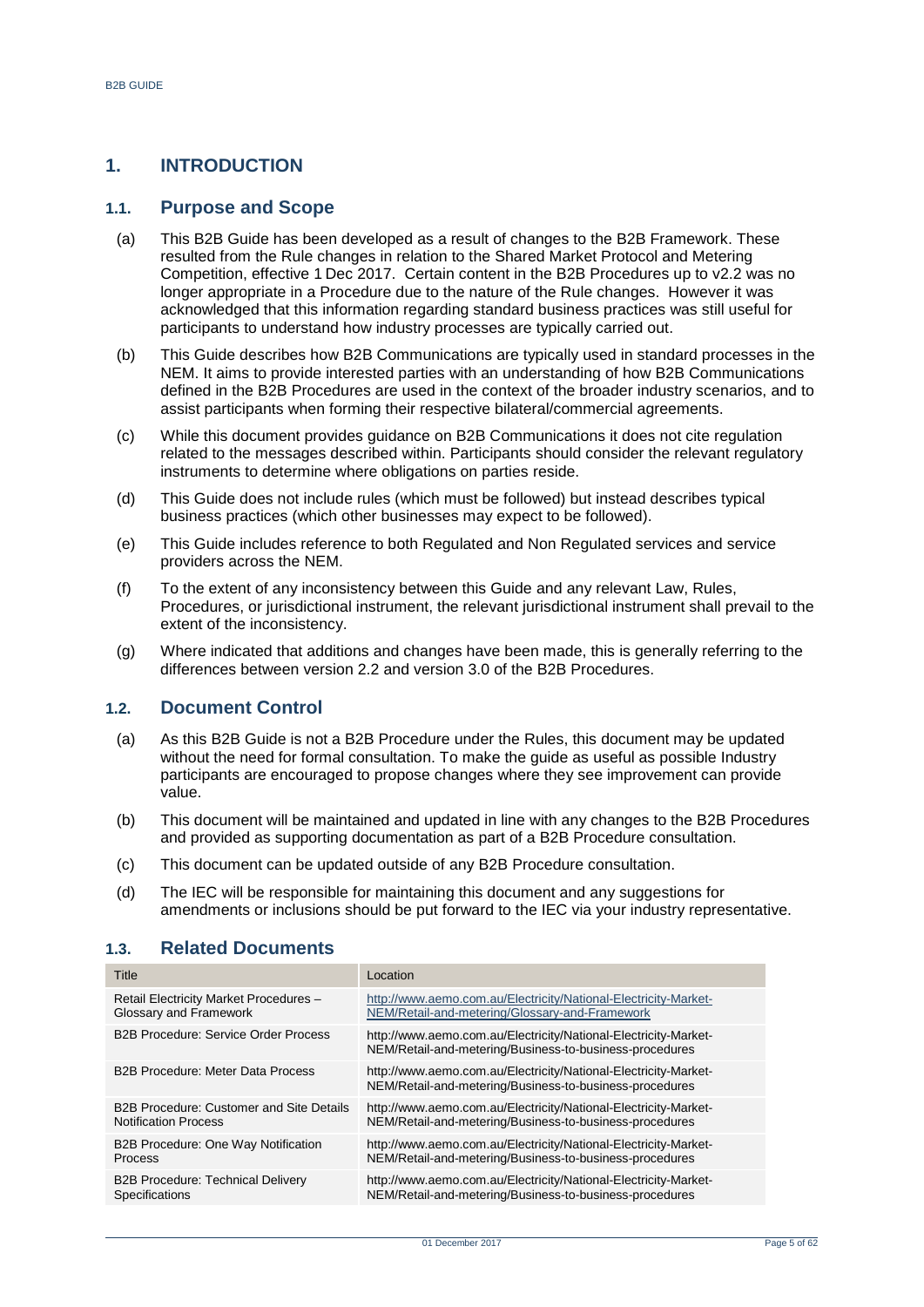## <span id="page-5-0"></span>**1.4. Guidance Notes**

Within the various B2B procedures Guidance Notes, shown as [Guidance Note #], have been incorporated. These are intended to point the reader to the relevant instrument which provided the basis for the B2B process or timing. These were incorporated during the development of V3.0 of the B2B Procedures based on a directive from the IEC following legal advice being received by the IEC.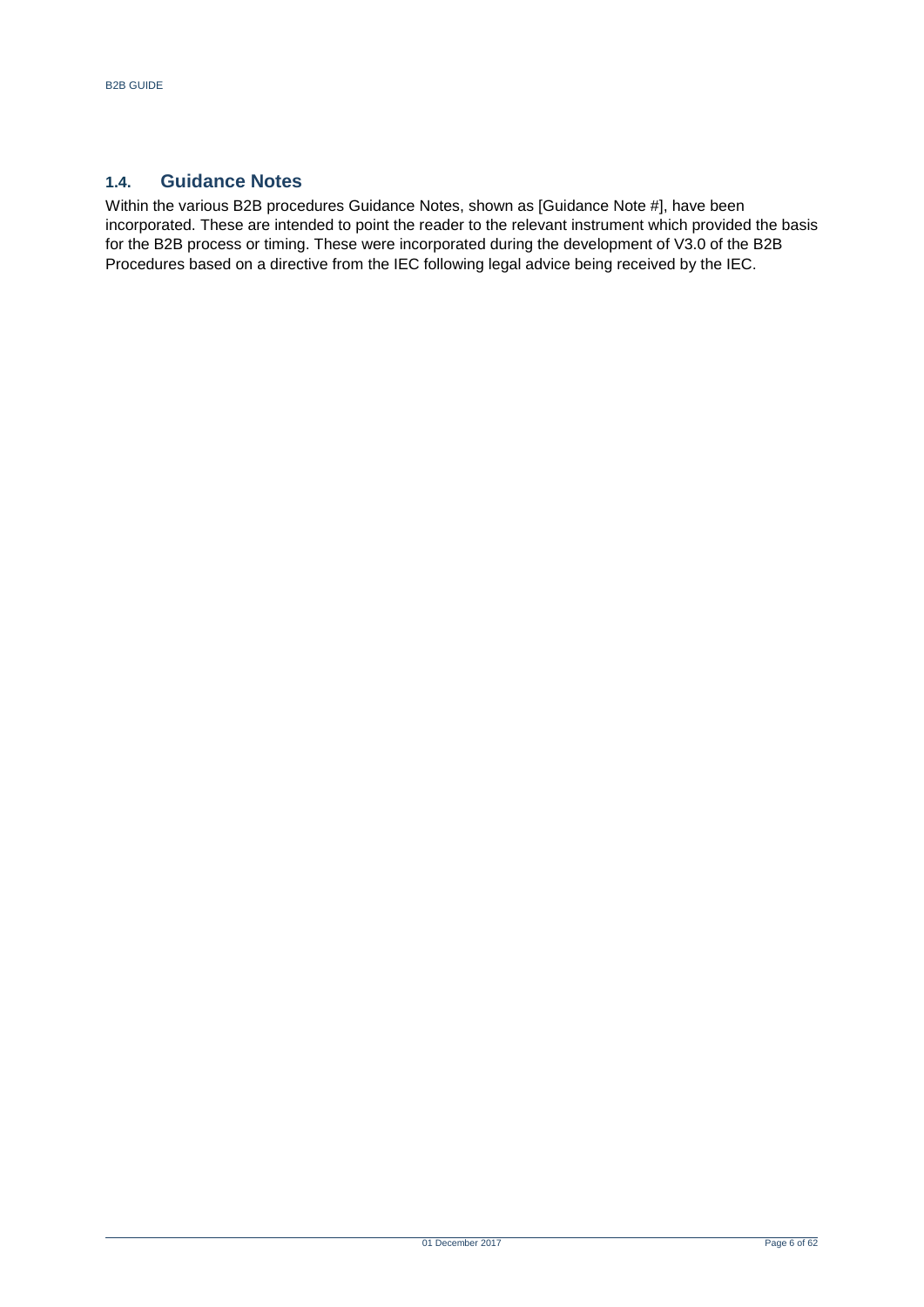## <span id="page-6-0"></span>**2. CONTEXT AND SUMMARY OF THE B2B CHANGES**

- (a) Metering Competition introduces a range of competitive services into the Electricity Industry that result in significant change to the pre-existing operating models. As a result, the proposed B2B processes have undergone review and change to:
	- (i) cater for the separation of responsibilities between metering services and DNSP provided services,
	- (ii) cater for the need to share information between different parties who may have an interest in a single customer supply point, and
	- (iii) support the remote capabilities of smart meters.
- (b) The Service Order Procedures have undergone significant change. There is a clear distinction between a range of regulated electricity supply related services offered by DNSPs and a different set of metering related services offered by competitive Metering Providers. To cater for this, the terminology used in the service order process has been changed to include two groups of services:
	- (i) Supply Service Works, which are typically undertaken by the DNSP; and
	- (ii) Metering Service Works, which are typically undertaken by the Metering Service Provider.
- (c) The Service Order Procedure introduces a mandatory field for all service order requests to indicate whether the service order relates to a Life Support Customer or not. Where the initiator of a Service Order has the site registered in their systems as life support then this field should be used.
- (d) The Service Order Procedure includes the capability to include a Notified Party into the process. The intention of this is to provide information to parties who are affected by a service order request but not involved directly in the provision of the requested service. When poplulated within the Service Order transaction, the Notified Parties are provided information relating to the Service Order to be informed of the status prior to the service being rejected, commenced and on completion/not completed of the service. The action type of cancellation for a service order will trigger a not completed service order response for the original service order that the cancellation was sent for.

This not completed status would be sent to the notified party.

- (e) The Customer and Site Details Notification Procedures have been changed in the following areas.
	- (i) Site access and hazard processes have been extended to allow greater sharing between the multiple parties that have an interest in the data.
- (f) The One Way Notification procedures have been expanded to cater for the exchange of additional information between participants in the following way:
	- (i) The One Way Notification protocol has been expanded to support both CSV and XML payloads.
	- (ii) Three new processes have been developed to provide a communication tool to help participants meet their obligations under the Rules relating to planned interruptions, informing Retailers of meter faults and failures, and advising DB's that MP's have completed some work at a site. A fourth transaction was created for participants to use for Notified Parties. These are:
		- (A) The Planned Interuption Notification has been included to provide a communication tool to allow a participant to meet their obligations under the NERR to inform parties of a planned outage.
		- (B) The Meter Fault and Issue Notification has been included to support the obligation under the Rules for the MP/MC/DNSP to inform the Retailer about meter installation malfunctions. Could also be used by the MP to advise their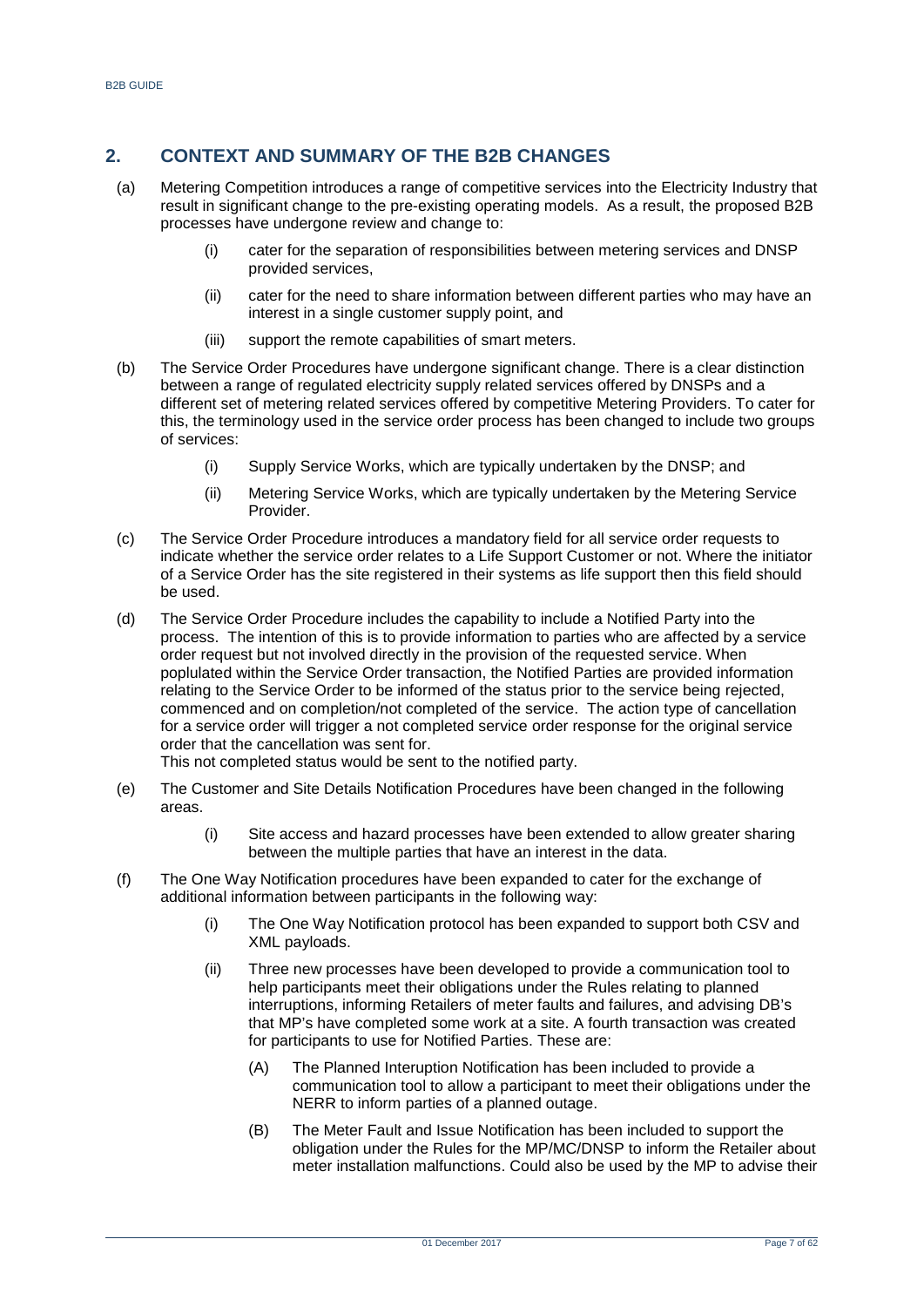Retailer of when they could schedule work to allow for the Retailer to meet their obligations of advising customers if a planned outage is required.

- (C) The Notice of Metering Works has been included to facilitate the effective exchange of information after a meter installation has changed. This facility has been requested by Industry participants for some time but had been deferred for later consideration under Power of Choice.
- (D) A Notified Party Transaction Data Notification has been designed to support the new Notified Party Model. Participants using the functionality of the ehub to deliver Notifications or to deliver these messages themselves.
- (g) The Meter Data Process has been changed to include new remote services that are required to support features under the Minimum Services Specification for meters enabled with remote access capabilities. There have also been some minor change to the Verify Meter Data process which has been included as a result of Industry requests that had previously been deferred for later consideration during Power of Choice.

## <span id="page-7-0"></span>**3. DIAGRAMS DEPICTING BOUNDARIES BETWEEN DB'S & MP'S**

The diagrams below are high level diagrams of the boundaries between the distribution responsibilities and the metering providers responsibilities that have been introduced due to metering competition.



#### <span id="page-7-1"></span>**Figure 1 Typical Underground Installation**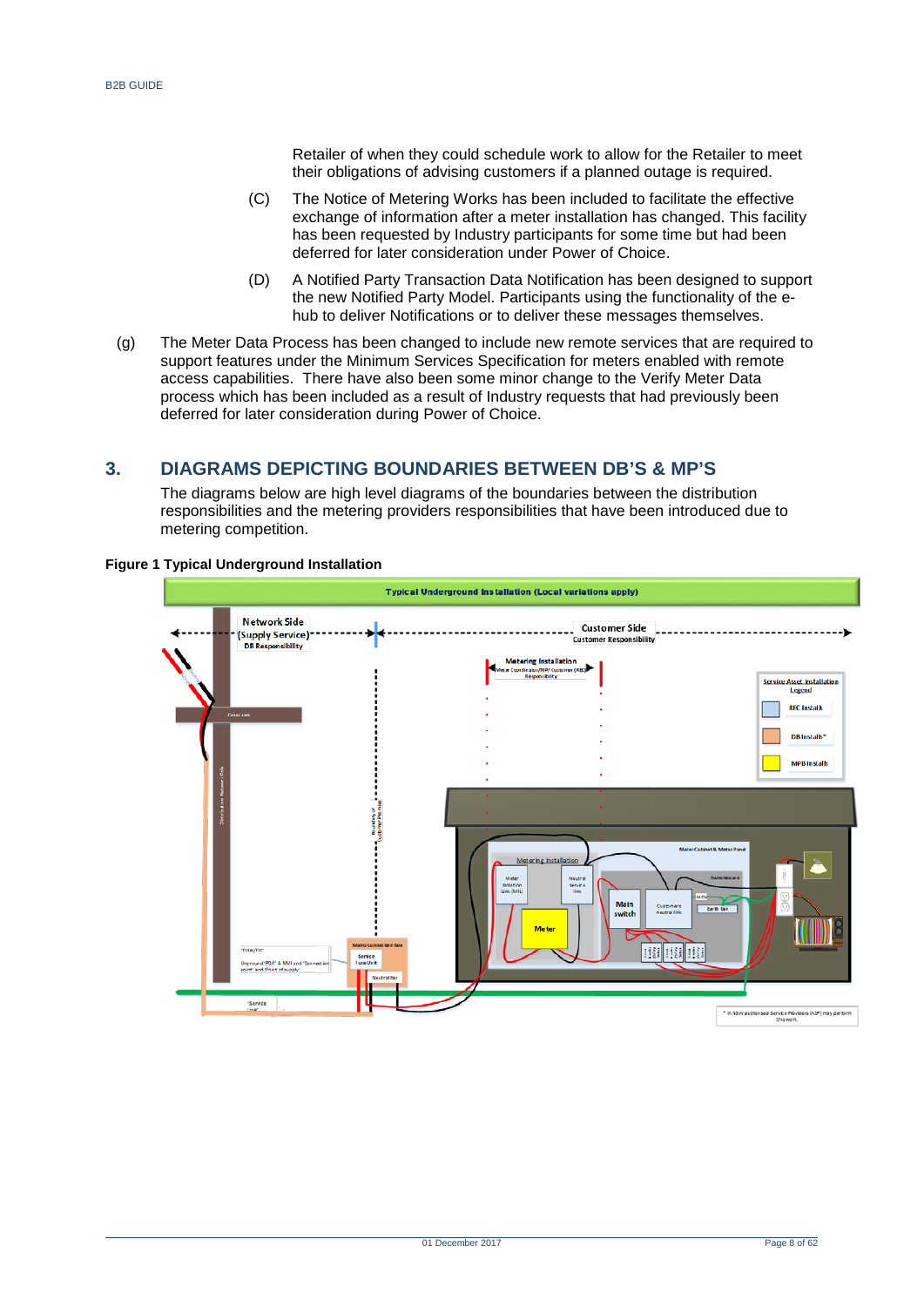

<span id="page-8-0"></span>**Figure 2 Typical Underground Installation**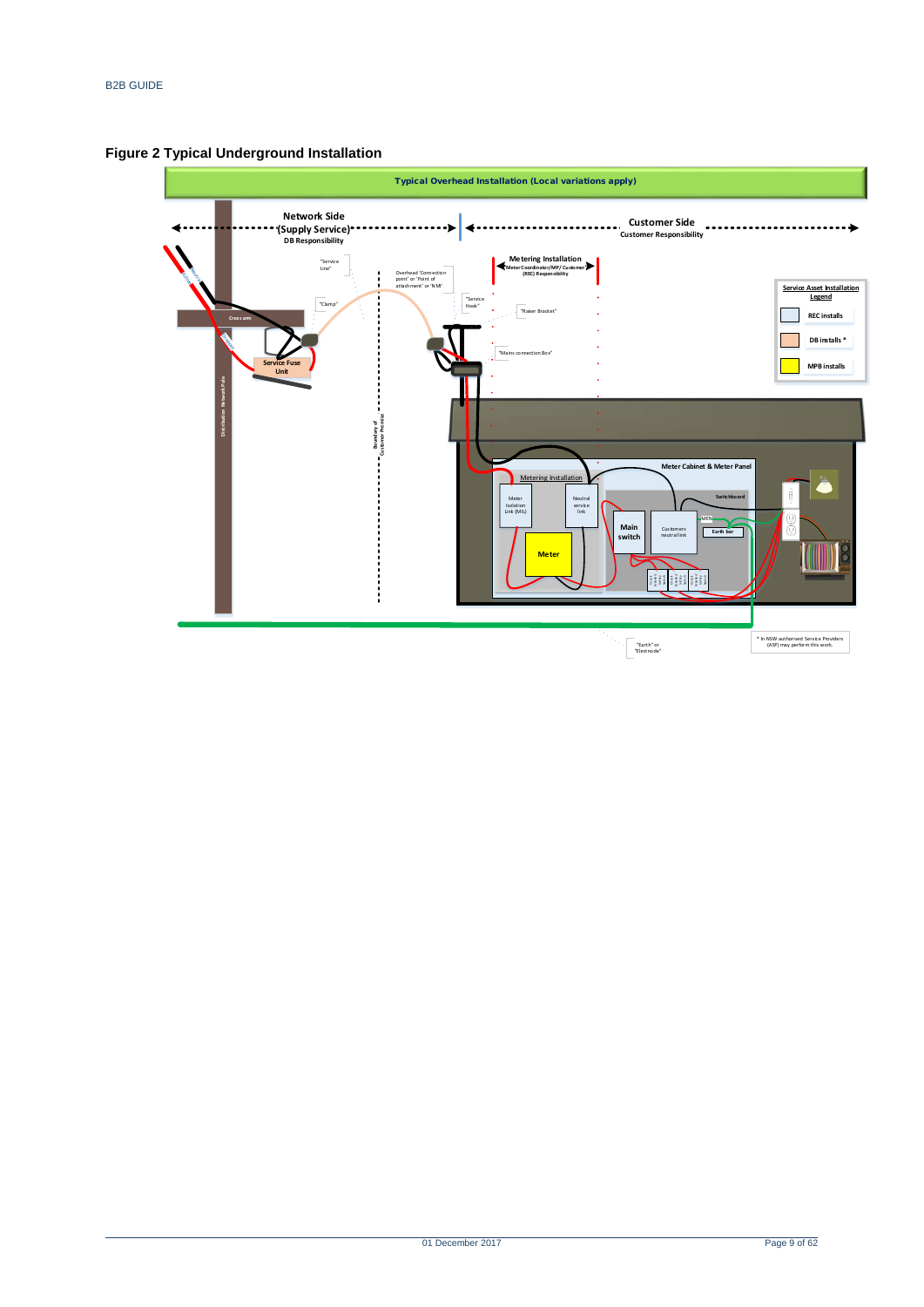## <span id="page-9-0"></span>**4. COMMUNICATIONS MODEL**

(a) Where possible, references to specific roles have been replaced with the more generic terms Initiator, Recipient and Notified Party(ies). This allows the B2B Procedures, and therefore the usage of B2B Communications to be more flexible by not restricting a specific participant role to either initiate a request or respond to a request. The aim is to allow the B2B Communications to cater for various business models and processes depending on the contractual/bilateral agreements made between parties.

## <span id="page-9-1"></span>**4.1. Initiator**

- (a) The initiator is the party who initiates the Service Order, CSDN, One Way Notification and Meter Data Requests..
- (b) In some specific instances, certain B2B Communications can only be initiated by certain roles and these are specified in those parts of the Procedures.

## <span id="page-9-2"></span>**4.2. Recipient**

- (a) The Recipient is the party who receives the Service Order, CSDN,One Way Notification or Meter Data Requests and is responsible for performing the requested action.
- (b) For a given request, there is only one recipient. For works that require multiple parties to carry out certain tasks, each party will receive a separate B2B communication from the Initiator requesting work to be done.

## <span id="page-9-3"></span>**4.3. Notified Parties**

- (a) The Notified Party is a party with an interest in the site who can be advised when an Initiator sends a Service Order Request to a Recipient for action. The intent of a notification is to give related parties visibility of activities undertaken by a Recipient.
- (b) Notified parties who receive a notification are not being requested by the Initiator to take any action. A Notified Party may, however, choose to use a notification as a trigger for any internal business process that they so choose.
- (c) It is the responsibility of the party receiving the B2B Communication as a Notified Party to process the notifications as they see fit.
- (d) Notified parties should only reject a notification if it relates to a NMI that they are not responsible for. All other data provided in the message to the Notified party is for information purposes only, and the Notified party must not reject the notification on the basis of that content. If the Notified Party has concerns about the content they are receiving in these messages – they should contact the Initiator to discuss and resolve the concern.
- (e) The suggested Notified Parties for each B2B Communication is defined in Table 1[.](#page-12-0) .

#### **4.3.1. Identification of Notified Parties**

- (a) The notified party can be one ormany participants. It is the responsibility of the Initiator to determine which parties should receive notifications.
- (b) It is expected that the DNSP will wish to be a notified party when there are physical changes at a site (eg meter change, de-energisation, re-energisation) and they need to know about this change in advance of MSATS updates. Other non-urgent changes, such as meter reconfiguration, can be determined through MSATS updates and therefore informing Notified Parties may not be required.
- (c) Meter Coordinators, Meter Providers and Meter Data Providers all have an interest in changes which may be affected by the DNSP, most commonly de-energisation for instance.
- (d) Which of these meter service providers require a notification is dependent on the contractual arrangements between the initiator and the Metering Coordinator and the Meter Provider/Meter Data Provider.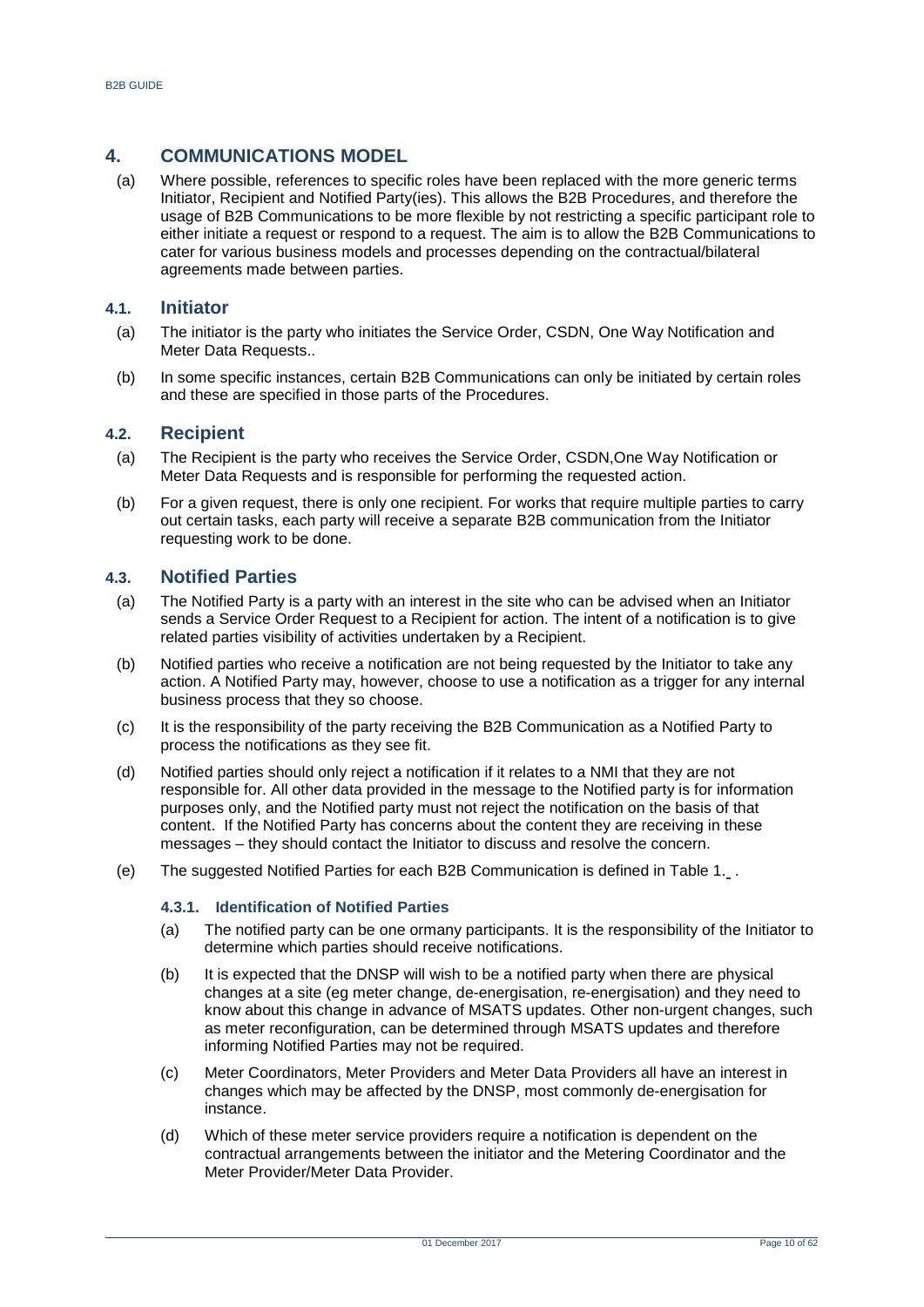- (e) If the Meter Coordinator, Meter Provider and Meter Data Provider are all part of one business they may indicate that one notification is appropriate.
- (f) If however, the Meter Coordinator is one business and the Meter Provider and Meter Data Provider are a separate business, then all three parties may require a notification.

## <span id="page-10-0"></span>**4.4. Business Communications Model Changes**

- (a) For transactions only between an Initiator and a Recipient, the Business Communication Model remains unchanged. That is, there will continue to be *BusinessReceipt* and *BusinessAcceptance/Rejections* exchanged between participants
- (b) For Service Order transactions only, the Initiator has the ability to include a list of Notified Parties in the Service Order content. These parties will receive a Notified Party transaction which will contain details of the Service Order.
- (c) Initiators can include the list of Notified Parties within the ServiceOrder Request leaving the management of routing the Notifications associated with the Service Order to the e-Hub. Alternatively an Initiator can manage the communications of these Notifications using the Notified Party transaction.
- (d) The Initiator is responsible for ensuring that the relevant notified parties are informed of service orders and the status of those service orders. This can be done using the functionality of the ehub or by generating the specific notifications independently of the e-Hub.
- (e) Notified Parties will follow the current Business Communication Model for message acknowledgement. That is, when Notified Party Notifications are received (as OneWayNotification messages), Notified Parties will acknowledge these with *BusinessReceipt* and *BusinessAcceptance/Rejections* as appropriate.

i. When an initiator elects to use NotifiedParty transaction to notify the Notified Parties, the Notified Parties will follow the current Business Communication Model for message acknowledgement, i.e.Notified Parties will acknowledge these with BusinessReceipt and BusinessAcceptance/Rejections as appropriate and these acknowledgements will be returned to the Initiator in their original form.

ii. When an initiator elects to use e-hub functionality to notify the Notified Parties, the Notified Parties will follow the current Business Communication Model for message acknowledgement, i.e. Notified Parties will acknowledge these with BusinessReceipt and BusinessAcceptance/Rejections as appropriate however these will be intercepted by the e-hub allowing the Initiator to be informed about the response from the Notified party when exceptions occur. BusinessReceipts will not be returned to the Initiator however will be retained in the ehub for debugging or investigation purposes; A BusinessAcceptance issued by the Notified Party will be trapped in the e-Hub and if the Initiator has elected to be informed of these, will receive a NotifiedParty transaction with a NotificationStatus of "Accepted by Notified party". If the Notified party issues a BusinessRejection it will be transformed by the e-Hub and returned to the Initiator as a NotifiedParty transaction with a NotificationStatus of "Rejected by Notified party".

(f) When rejected notifications (either via a BusinessAcceptance/Rejections or NotifiedParty transaction) are forwarded to the initiator for resolution, the cause of the rejection will need to be determined and appropriate action should be taken. This may involve Initiator sending a separate NotifiedParty transaction to the correct Notified Party (if . If Service Order number (RB Reference Number or similar) is provided in the NotifiedParty transaction sent by the Initiator, the e-Hub will link this transaction to the original Service Order and send any future NotifiedParty transactions to the corrected notified parties. Alternatively it could involve the Initiator examining their process for determining which parties are to be Notified Parties and improving that process for future Service Orders. Initiators should use best endeavours to ensure that they correctly identify and inform Notified Parties for any Service Orders they issue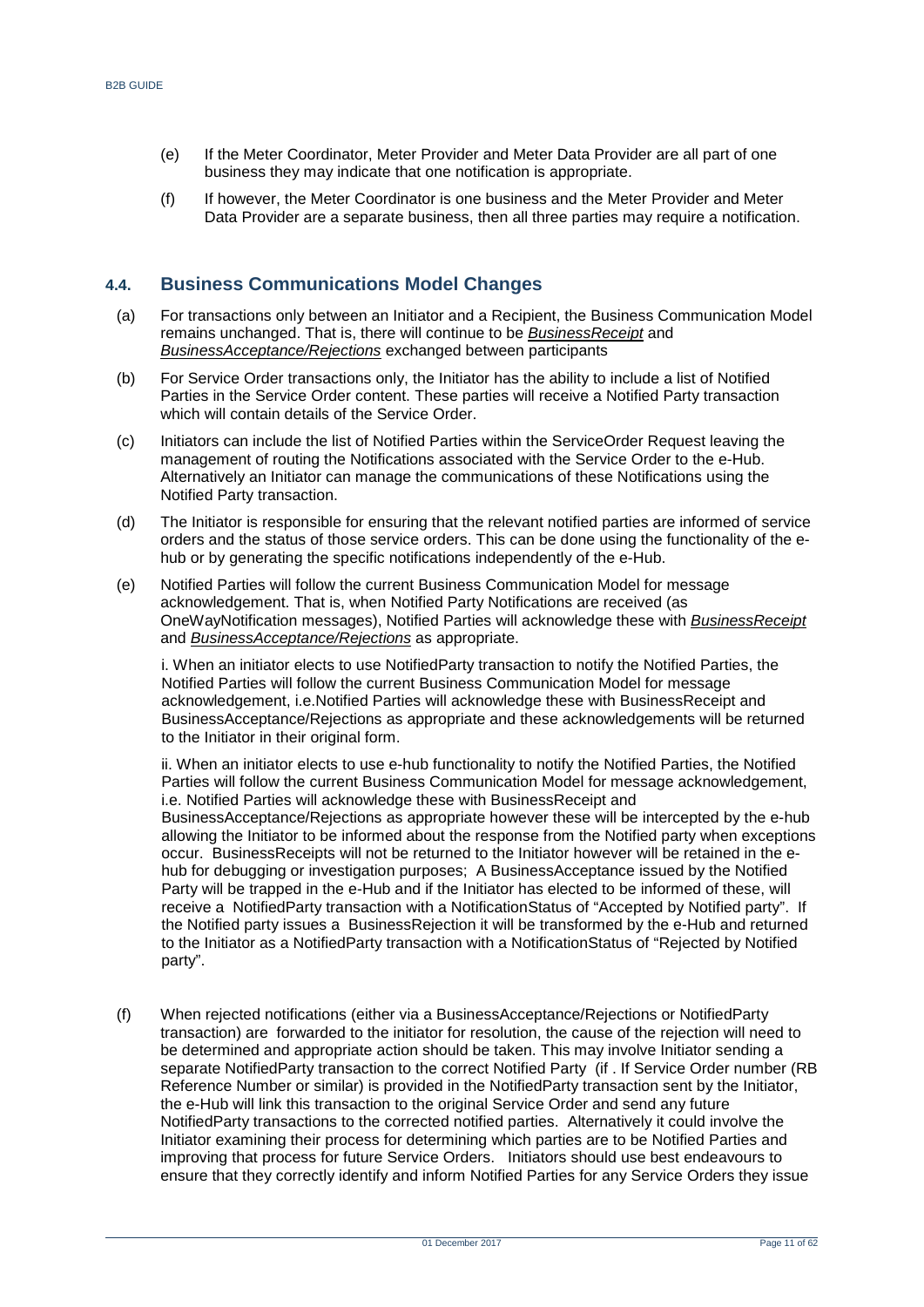– otherwise inefficiencies and extra costs may be borne by all parties which could otherwise have been avoided

- (g) Notified Parties play no role in a Service Order transaction. The transaction copies are provided for information only. A Notified Party may choose to use the information provided as a way of determining what impact work assigned to other parties will have.
- (h) Further details on the methods by which an Initiator can communicate with a Notified Party are covered in the B2B Procedure: Service Order Process, the B2B Procedure: One Way Notification Process and the B2B Procedure: Technical Delivery Specifications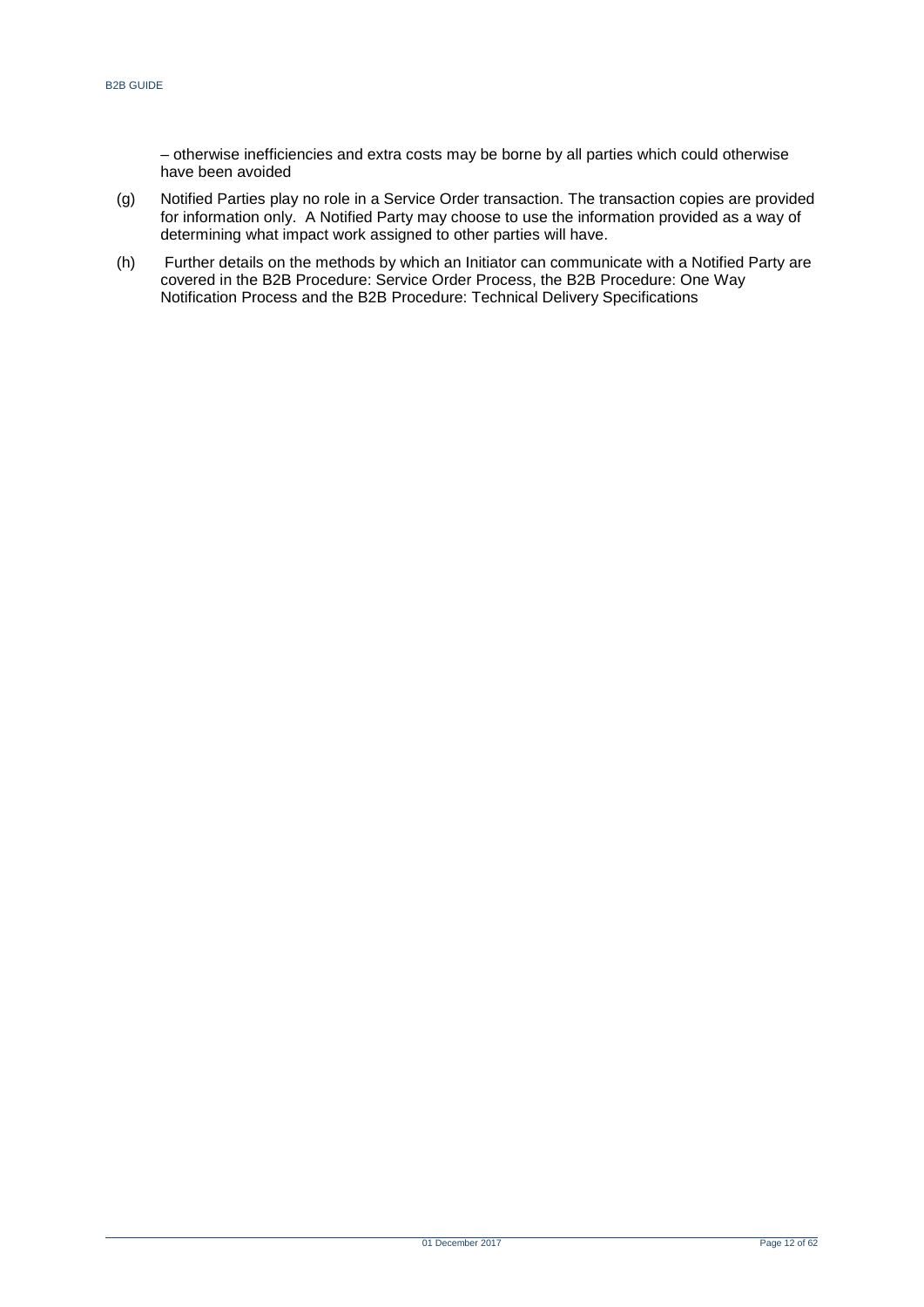# **5. TABLE OF B2B COMMUNICATIONS**

## **5.1. B2B Transactions and Participants**

- (a) Table 1 below describes which party typically fulfils the roles of Initiator, Recipients and Notified Parties for each Service Order, One Way Notification, CSDN and Meter Data communication.
- (b) It is important to be aware that while this table provides guidance on these roles, it is the regulatory framework (National and jurisdictional) and bi-lateral agreements that will determine which parties participate in these transactions.
- (c) Participants need to consider existing regulations to determine which parties are entitled to request, perform and have access to the service or data being requested.
- (d) The use of Notified Parties is optional, the rationale for creating this transaction was to provide information to parties who were not performing the work, this allowed them some visability as to what is happening at the site to enable them to provide information to a customer if they should make contact with them.

## **Key Description** RB Retailer (This may be the Current FRMP in MSATS or may be a Prospective Retailer or a Local Retailer)

- DB Distributor (This will always be the current DNSP in MSATS)
- <span id="page-12-0"></span>MP Meter Provider (This may be the Current MP in MSATS or a Prospective MP)
- MDP Meter Data Provider (This may be the Current MDP in MSATS or a Prospective MDP)
- <span id="page-12-1"></span>MC Meter Coordinator (This may be the Current MC in MSATS or a Prospective MC)
- ENM Embedded Network Manager (This will be the current ENM)
- X Not applicable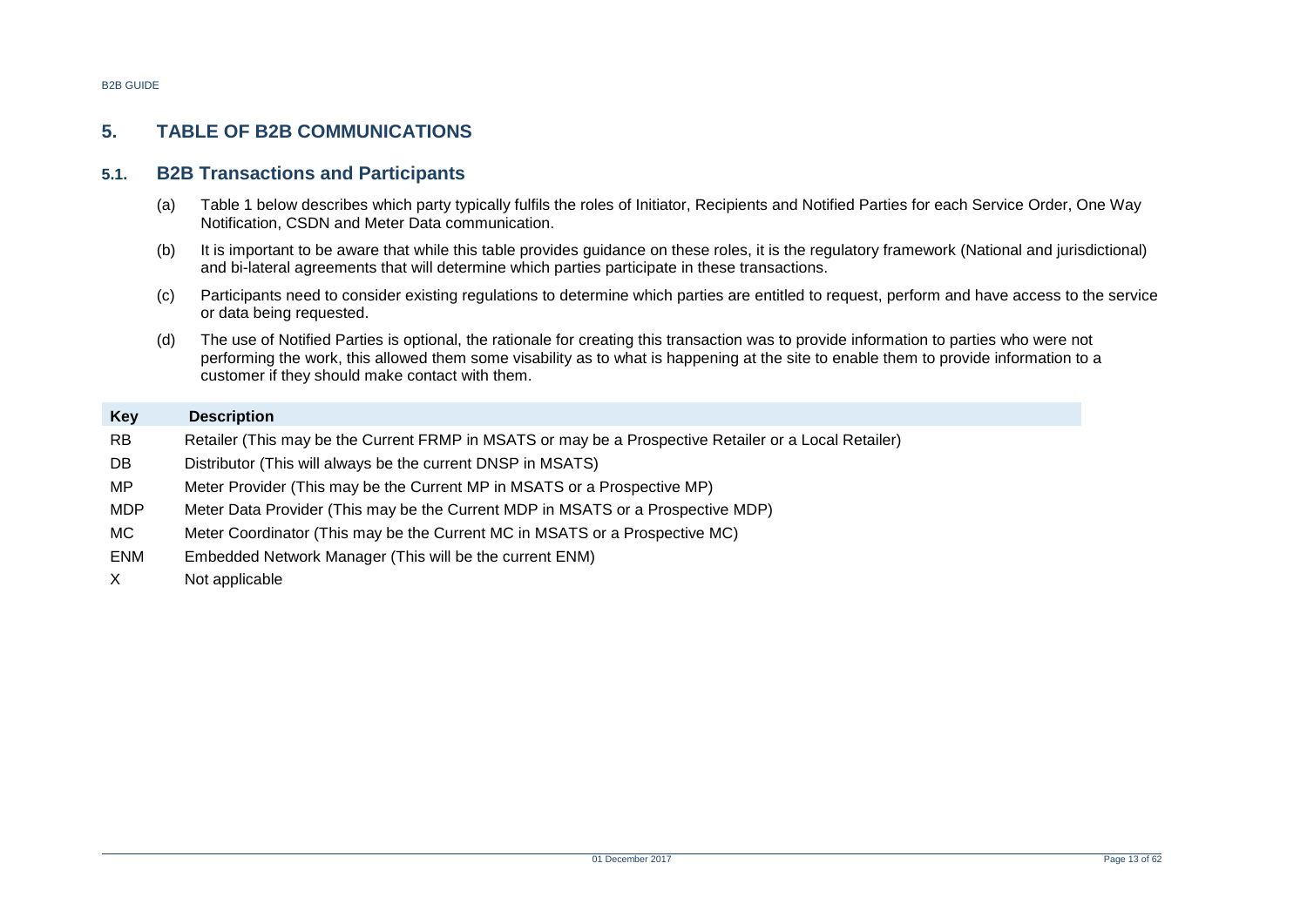<span id="page-13-0"></span>

| B <sub>2</sub> B      | <b>Transaction</b>                    | <b>Sub Type</b>                            | <b>Purpose</b>                                                                                                                                                                                                                          | <b>Initiator/s</b> | <b>Recipient</b>           | <b>Notified</b> |
|-----------------------|---------------------------------------|--------------------------------------------|-----------------------------------------------------------------------------------------------------------------------------------------------------------------------------------------------------------------------------------------|--------------------|----------------------------|-----------------|
| <b>Procedure</b>      | <b>Type</b>                           |                                            |                                                                                                                                                                                                                                         |                    |                            | <b>Parties</b>  |
| <b>Service Orders</b> | <b>Supply Service</b><br>Works        | Allocate NMI                               | The first step in a new connection process                                                                                                                                                                                              | <b>RB</b>          | DB/ENM                     | $\times$        |
| Service Orders        | Supply Service<br><b>Works</b>        | <b>Establish Permanent</b><br>Supply       | Establish supply - Part of overall new<br>connections process. This service order is not<br>required in NSW whilst the Accredited Service<br>Provider Scheme is in operation for service<br>works.                                      | RB                 | $\overline{DB}$            | MDP / MP / MC   |
| <b>Service Orders</b> | <b>Supply Service</b><br><b>Works</b> | <b>Establish Temporary</b><br>Supply       | Establish supply - Part of overall new<br>R <sub>B</sub><br>$\overline{DB}$<br>connections process. This service order is not<br>required in NSW whilst the Accredited Service<br>Provider Scheme is in operation for service<br>works. |                    |                            | MDP / MP / MC   |
| Service Orders        | <b>Supply Service</b><br>Works        | <b>Establish Temporary</b><br>in Permanent | Establish supply - Part of overall new<br>connections process. This service order is not<br>required in NSW whilst the Accredited Service<br>Provider Scheme is in operation for service<br>works.                                      | RB                 | $\overline{DB}$            | MDP / MP / MC   |
| Service Orders        | <b>Supply Service</b><br>Works        | <b>Supply Abolishment</b>                  | Abolish supply                                                                                                                                                                                                                          | R <sub>B</sub>     | $\overline{DB}$            | MDP / MP / MC   |
| <b>Service Orders</b> | <b>Supply Service</b><br>Works        | Supply Alteration                          | Alter the supply (eg upgrade service to multi-<br>phase / move ). This service order is not<br>required in NSW whilst the Accredited Service<br>Provider Scheme is in operation for service<br>works.                                   | R <sub>B</sub>     | DB                         | MDP / MP / MC   |
| Service Orders        | <b>Supply Service</b><br>Works        | <b>Tariff Change</b>                       | A request from a retailer to change a<br>customer's network tariff                                                                                                                                                                      | R <sub>B</sub>     | DB                         | $\times$        |
| Service Orders        | <b>Supply Service</b><br>Works        | Temporary Isolation                        | Temporary supply Isolation to facilitate 3rd<br>party metering works or other. This service<br>order is not required in NSW whilst the<br>Accredited Service Provider Scheme is in<br>operation for service works.                      | $\overline{RB}$    | $\overline{DB}$            | MDP / MP / MC   |
| Service Orders        | <b>Supply Service</b><br>Works        | Temporary Isolation -<br>Group Metering    | Tempory supply isolation where multiple NMI's<br>are connected to one supply point.                                                                                                                                                     | RB                 | $\overline{DB}$            | MDP / MP / [MC] |
| Service Orders        | <b>Metering Service</b><br>Works      | Change Timeswitch<br>Settings              | Change the timeswitch settings.                                                                                                                                                                                                         | RB                 | $\overline{DB}$            | MP / MC         |
| Service Orders        | <b>Metering Service</b><br>Works      | <b>Exchange Meter</b>                      | Swap an existing meter or meter installation to<br>a new one                                                                                                                                                                            | RB or MC           | <b>MP</b>                  | DB / MDP        |
| Service Orders        | <b>Metering Service</b><br>Works      | <b>Install Controlled</b><br>Load          | Install or set up Controlled Load devices,<br>including hot water                                                                                                                                                                       | RB or MC           | MP or DB                   | DB / MDP / MC   |
| <b>Service Orders</b> | <b>Metering Service</b><br>Works      | <b>Install Meter</b>                       | Install one or more meters or metering<br>installations                                                                                                                                                                                 | RB or MC           | MP                         | DB / MDP / MC   |
| Service Orders        | <b>Metering Service</b><br>Works      | <b>Move Meter</b>                          | Move the location of a meter                                                                                                                                                                                                            | RB or MC           | MP (or DB for<br>Type 5/6) | MDP / DB / MC   |

## **Table 1 : Table of B2B Transactions and Typical Participant combinations**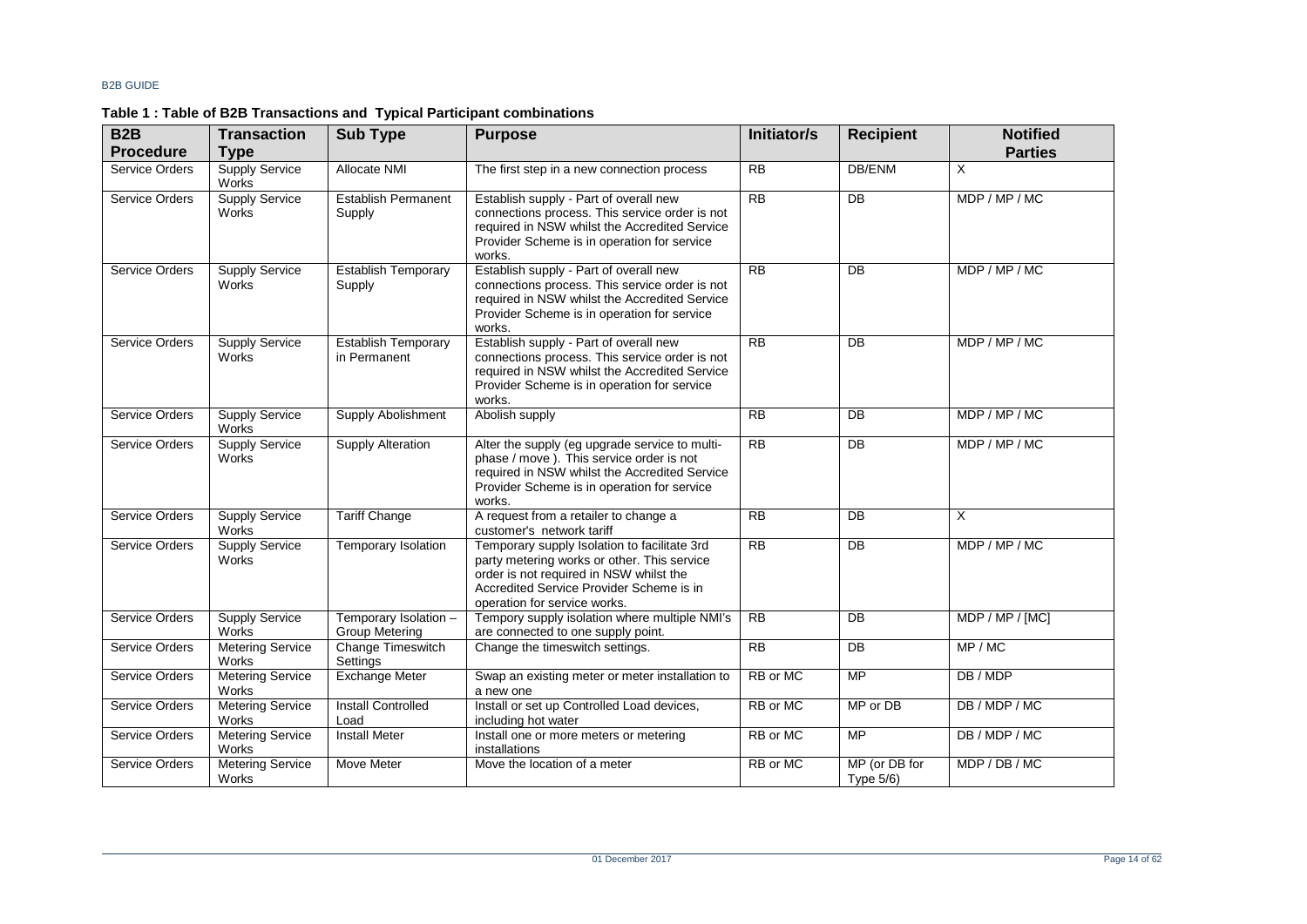| B <sub>2</sub> B      | <b>Transaction</b>                      | <b>Sub Type</b>                               | <b>Purpose</b>                                                                                                               | Initiator/s    | <b>Recipient</b>               | <b>Notified</b>         |
|-----------------------|-----------------------------------------|-----------------------------------------------|------------------------------------------------------------------------------------------------------------------------------|----------------|--------------------------------|-------------------------|
| <b>Procedure</b>      | <b>Type</b>                             |                                               |                                                                                                                              |                |                                | <b>Parties</b>          |
| <b>Service Orders</b> | <b>Metering Service</b><br><b>Works</b> | <b>Remove Meter</b>                           | The removal of one or more meters is<br>required.<br>The removal of redundant meters.                                        | RB or MC       | MP (or DB for<br>Type 5/6)     | DB / MDP / MC           |
|                       |                                         |                                               | A Remove Meter used to remove the last<br>meter on site should be accompanied with a<br>Supply Abolishment sent to the DNSP. |                |                                |                         |
| Service Orders        | <b>Metering Service</b><br>Works        | Meter Investigation -<br>Inspect              | Inspect meter and report                                                                                                     | RB or MC       | MP (or DB for<br>Type 5/6)     | MDP / MC                |
| Service Orders        | <b>Metering Service</b><br>Works        | Meter Investigation -<br>Meter Test           | Perform meter test                                                                                                           | RB or MC       | MP (or DB for<br>Type 5/6)     | MDP / MC                |
| <b>Service Orders</b> | <b>Metering Service</b><br>Works        | <b>Reseal Device</b>                          | Device seal is missing and requires<br>replacement                                                                           | RB or MC       | MP (or DB for<br>Type $5/6$ )  | MDP / MC                |
| Service Orders        | <b>Metering Service</b><br>Works        | Meter<br>Reconfiguration                      | Reconfigure meter (eg Remotely re-program)                                                                                   | RB or MC       | MP (or DB for<br>Type 5/6)     | MDP / MC                |
| Service Orders        | Re-energisation                         | <b>After Disconnection</b><br>for Non payment | Re-Energise the customer after a<br>disconnection for Non-payment                                                            | <b>RB</b>      | DB or MP or MC                 | MDP / DB / MP / MC      |
| Service Orders        | Re-energisation                         | Remote                                        | Re-Energise the customer via Remote<br>communication with the meter                                                          | R <sub>B</sub> | DB (VIC) or MP<br>or MC        | MDP/DB/MP/MC            |
| Service Orders        | Re-energisation                         | Retrospective Move-<br>in                     | When a move-in reading is required for an<br>already Energised Site.                                                         | R <sub>B</sub> | DB or MP                       | MDP / DB /MP / MC       |
| <b>Service Orders</b> | Re-energisation                         | <b>New Reading</b><br>Required                | Re-Energise the customer via a site visit. If the<br>site is already energised then collect a<br>Reading                     | RB             | DB or MP                       | MDP / DB / MP / MC      |
| Service Orders        | Re-energisation                         | Physical visit                                | Re-Energise the customer via a site visit                                                                                    | R <sub>B</sub> | DB or MP                       | MDP / DB / MP / MC      |
| Service Orders        | Re-energisation                         | <b>Recipient Discretion</b>                   | Re-Energise the customer using recipients<br>standard business process                                                       | R <sub>B</sub> | DB or MP or MC                 | MDP/DB/MP/MC            |
| <b>Service Orders</b> | De-energisation                         | Pillar Box Pit Or Pole-<br>Top                | De-Energise the customer at a point upstream<br>of the point of attachment                                                   | RB             | $\overline{DB}$                | MDP / MP / MC           |
| Service Orders        | De-energisation                         | <b>Remove Fuse</b>                            | De-Energise the customer via removal of the<br>service fuse                                                                  | RB             | <b>DB</b>                      | MDP / MP / MC           |
| Service Orders        | De-energisation                         | Remote                                        | De-Energise the customer using remote<br>means                                                                               | RB or MC       | DB (VIC), MP or<br><b>MC</b>   | MDP / DB / MC           |
| <b>Service Orders</b> | De-energisation                         | <b>Local Meter</b><br>Disconnection           | De-Energise the customer through local<br>operation of in-built meter contactor                                              | RB             | DB/(VIC) / MP                  | MDP / DB / MP / MC      |
| Service Orders        | De-energisation                         | <b>Recipient Discretion</b>                   | De-Energise the customer via a method<br>chosen by the service provider                                                      | RB or MC       | DB or MP or MC                 | MDP/DB/MP/MC            |
| Service Orders        | Special Read                            | <b>Check Read</b>                             | Obtain a meter reading                                                                                                       | <b>RB</b>      | MDP (or DB for<br>Type $5/6$ ) | X                       |
| Service Orders        | <b>Special Read</b>                     | <b>Final Read</b>                             | Obtain a meter reading                                                                                                       | R <sub>B</sub> | MDP (or DB for<br>Type 5/6)    | $\overline{\mathsf{x}}$ |
| Service Orders        | Special Read                            | No Sub Type                                   | Can be used when a Retailer requires a<br>transfer on a special read.                                                        | R <sub>B</sub> | MDP (or DB for<br>Type 5/6)    | $\overline{\mathsf{x}}$ |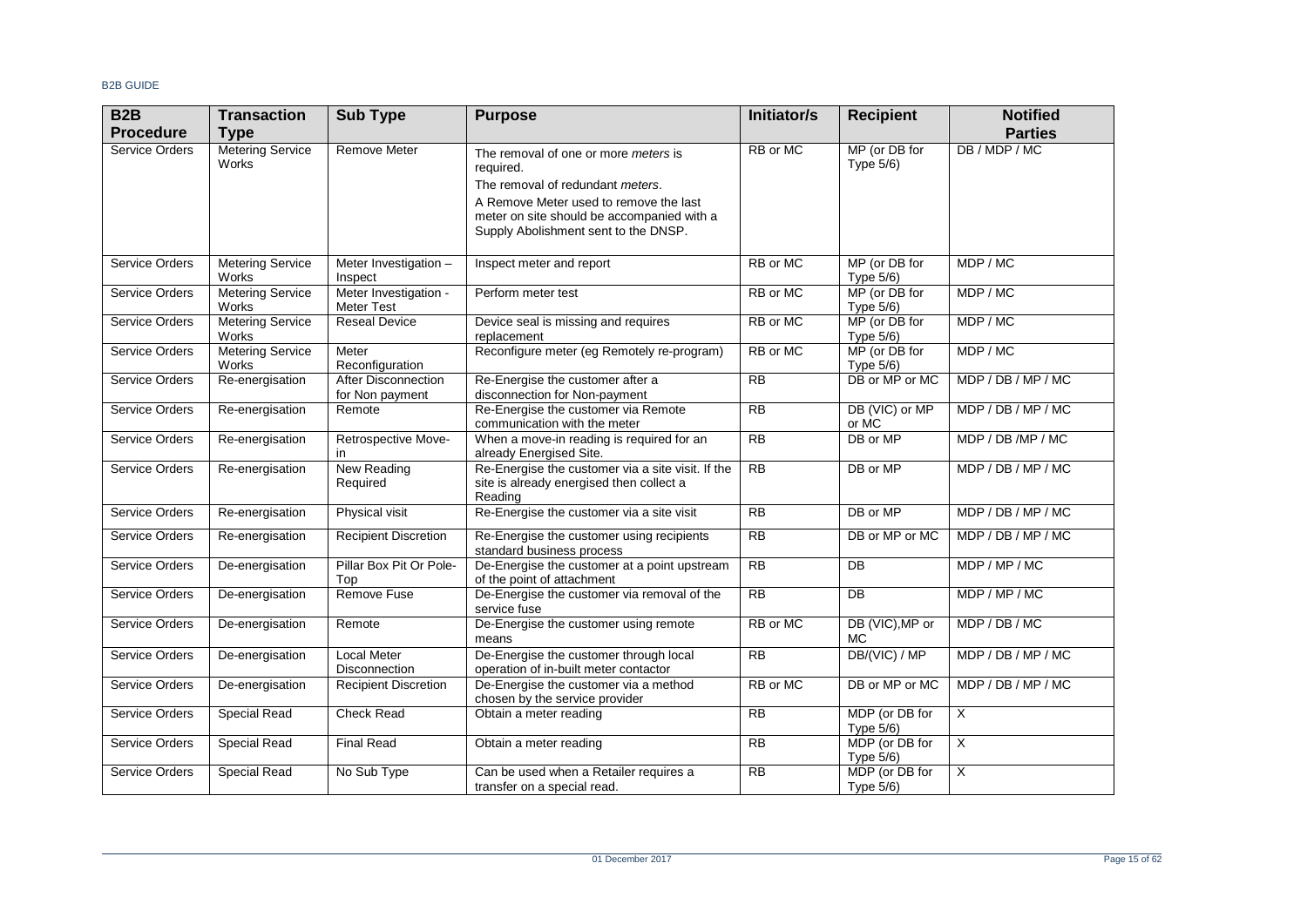| B <sub>2</sub> B                                    | <b>Transaction</b>                             | <b>Sub Type</b>                      | <b>Purpose</b>                                                                                                                                                                                                                     | Initiator/s               | <b>Recipient</b>         | <b>Notified</b>           |
|-----------------------------------------------------|------------------------------------------------|--------------------------------------|------------------------------------------------------------------------------------------------------------------------------------------------------------------------------------------------------------------------------------|---------------------------|--------------------------|---------------------------|
| <b>Procedure</b>                                    | <b>Type</b>                                    |                                      |                                                                                                                                                                                                                                    |                           |                          | <b>Parties</b>            |
| Service Orders                                      | <b>Miscellaneous</b><br><b>Services</b>        | No Sub Type - Ignore<br>if populated | An ad-hoc service request                                                                                                                                                                                                          | Any                       | Any                      | Any                       |
| Customer and<br><b>Site Details</b><br>Notification | <b>Customer Details</b><br>Request             | No Sub type                          | Request from a DNSP or an MP to a Retailer<br>to supply the Customer and Life-support<br>details                                                                                                                                   | DB or MP or<br><b>MC</b>  | RB                       | $\overline{X}$            |
| Customer and<br><b>Site Details</b><br>Notification | <b>Customer Details</b><br><b>Notification</b> | No Sub type                          | Customer and Life support details issued to<br>DNSP or MP after update or on request                                                                                                                                               | R <sub>B</sub>            | DB or MP or MC           | $\overline{X}$            |
| Customer and<br>Site Details<br>Notification        | <b>Site Access</b><br>Request                  | No Sub type                          | Request from a Retailer to obtain a copy of the<br>Site access and hazard information.                                                                                                                                             | RB or MP or<br>DB or MC   | RB or MP or DB<br>or MC  | X                         |
| Customer and<br><b>Site Details</b><br>Notification | <b>Site Access</b><br><b>Notification</b>      | No Sub type                          | Publication of Site access and hazard<br>information. Typically this is from a Retailer to<br>a DNSP or MP whenever the data changes,<br>but can also be from a DB or MP to a Retailer<br>based on receiving a site access request | RB or DB or<br>MP or MC   | DB & MP or RB<br>or MC   | $\overline{\mathsf{x}}$   |
| One Way<br><b>Notifications</b>                     | Notice of Metering<br><b>Works</b>             | No Sub type                          | Informs the DNSP about the details of a<br>recently completed metering works                                                                                                                                                       | MP or MC                  | DB                       | X                         |
| One Way<br><b>Notifications</b>                     | Meter Fault and<br><b>Issue Notification</b>   | No Sub type                          | Informs a retailer about a meter fault. Can be<br>from an MP, MC or a DNSP in the case of<br>Type 5 and 6 meters.                                                                                                                  | MP or DB or<br><b>MC</b>  | RB                       | X                         |
| One Way<br><b>Notifications</b>                     | Planned<br>Interruption<br>Notification        | No Sub type                          | Informs a DNSP about planned interruptions<br>on the network                                                                                                                                                                       | RB or MC                  | $\overline{DB}$          | X                         |
| One Way<br>Notifications                            | <b>Network Tariff</b><br>Notification          | No Sub type                          | Informs a Retailer about an intent to change<br>network tariffs                                                                                                                                                                    | $\overline{DB}$           | RB                       | X                         |
| One Way<br>Notifications                            | Meter Exchange<br>Notification                 | No Sub type                          | A transaction to support forward planning of<br>bulk meter rollouts.                                                                                                                                                               | RB or MP or<br><b>MC</b>  | Any                      | X                         |
| One Way<br><b>Notifications</b>                     | <b>Notified Party</b>                          | No Sub Type                          | A special purpose transaction used to inform<br>Notified parties of the state of a service order<br>process                                                                                                                        | RB or MC                  | Any                      | $\boldsymbol{\mathsf{X}}$ |
| <b>Meter Data</b><br>Process                        | <b>Provide Meter</b><br>Data                   | No Sub type                          | Request to provide meter data                                                                                                                                                                                                      | RB or DB or<br><b>MDP</b> | <b>MDP</b>               | X                         |
| Meter Data<br>Process                               | Verify Meter Data                              | No Sub type                          | Request to verify meter data                                                                                                                                                                                                       | RB or DB or<br>New MDP    | MDP / old MDP            | X                         |
| Meter Data<br>Process                               | Meter Data<br>Notification                     | No Sub type                          | Provision / delivery of meter data to market<br>participants                                                                                                                                                                       | <b>MDP</b>                | RB or DB or<br>MDP or MC | $\overline{\mathsf{x}}$   |
| Meter Data<br>Process                               | <b>Remote Service</b><br>Request               | No Sub type                          | Request to invoke a remote services function.<br>Directed to a remote meter via Service<br>provider                                                                                                                                | DB or RB or<br><b>MC</b>  | MP or MC                 | X                         |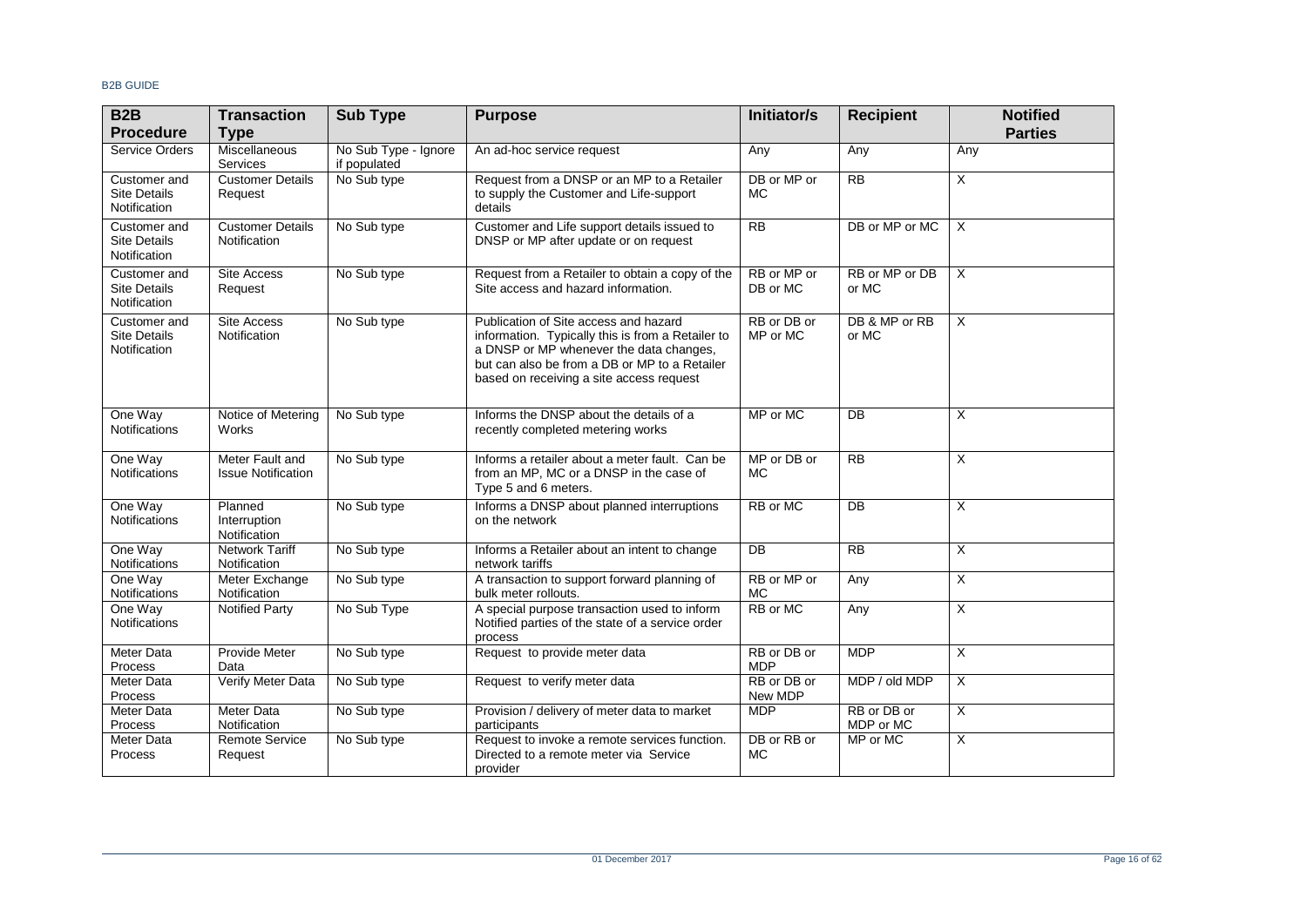| B <sub>2</sub> B<br><b>Procedure</b> | Transaction<br><b>Type</b> | <b>Sub Type</b> | <b>Purpose</b>                                                                             | Initiator/s | <b>Recipient</b> | <b>Notified</b><br><b>Parties</b> |
|--------------------------------------|----------------------------|-----------------|--------------------------------------------------------------------------------------------|-------------|------------------|-----------------------------------|
| Meter Data<br><b>Process</b>         | Remote Service<br>Response | No Sub type     | Provision of meter status and electrical<br>measurements and events from a remote<br>meter | MP or MC    | DB or RB or MC   |                                   |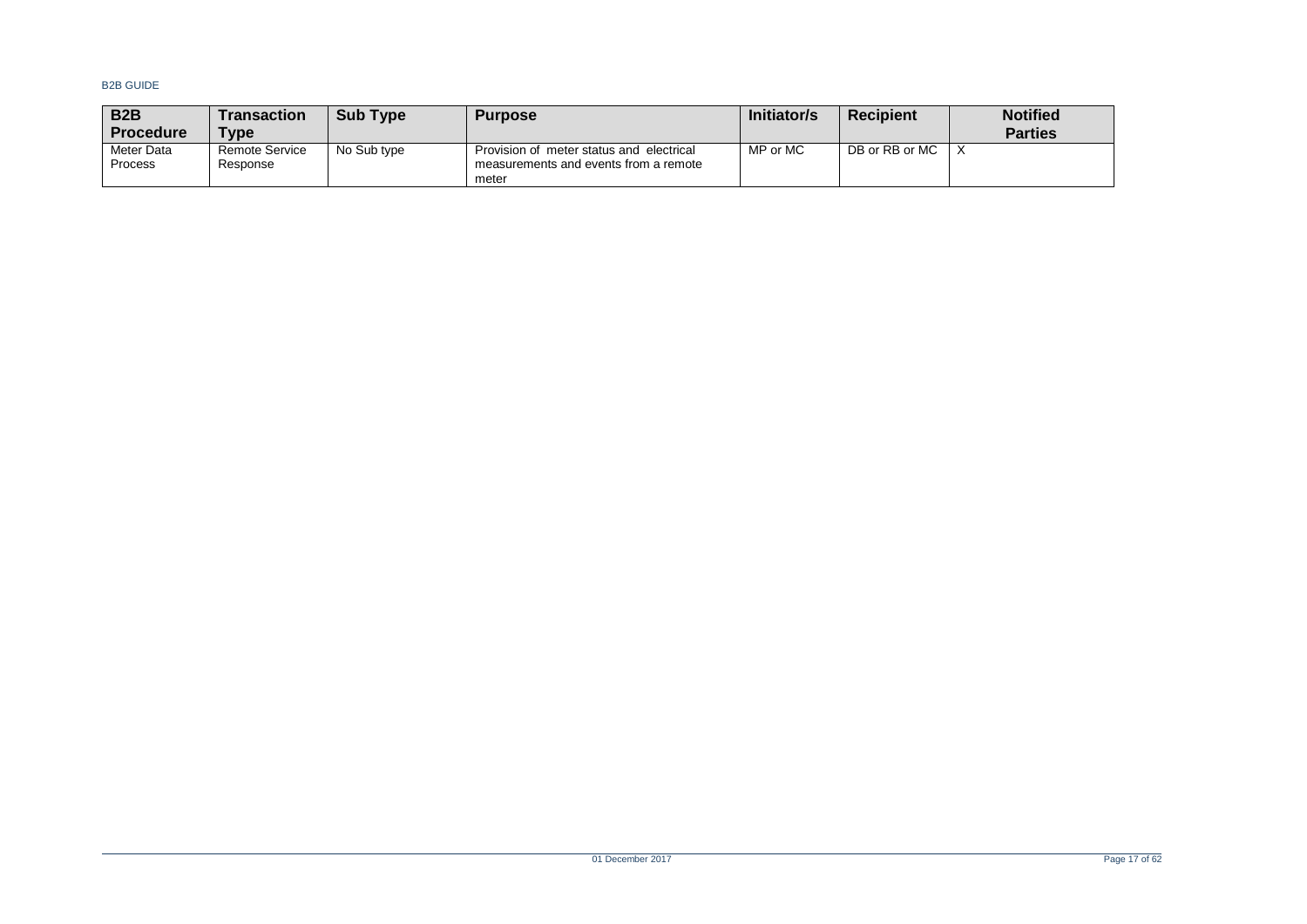## <span id="page-17-0"></span>**6. USAGE SCENARIOS**

## <span id="page-17-1"></span>**6.1. Service Orders**

#### **6.1.1. Establishing a new customer service (a new connection)**

- (a) As multiple parties will be involved in actioning and completing what was previously known as a New Connection Service Order a range of new separate Service Orders with associated Notifications have been created to facilitate the overall communications for this process.
- (b) This process is considered the most complex of the high-volume services undertaken in the market.
- (c) These transactions can be used in different sequences to facilitate the different jurisdictional and safety requirements that impact on the sequence of steps for a new connection in different Jurisdictions.
- (d) A typical process in establishing a new connection service, depending on the jurisdiction, would reasonably expect to follow the following steps:
	- (i) Customer or authorised party, engages a Retailer and requests to be connected. Any prerequisite work required to enable connection of supply is expected to have completed prior to contacting the Retailer. E.g. (Network infrastructure or augmentation - this may involve the Customer/REC directly contacting the DNSP to determine any specific supply requirements).
	- (ii) When the site is ready for energisation the Retailer sends an Allocate NMI Request to the DNSP. The DNSP reviews the accompanying paperwork (as defined by jurisdictional requirements), and may also complete further analysis e.g. site check before accepting the request. The DNSP creates the NMI, sends a response to close the Allocate NMI SO Request and also generates a Create NMI CR to MSATS.
	- (iii) Notified Party(ies) are not required for the Allocate NMI Request as participants associated with the new NMI will receive the COM notification via MSATS.
	- (iv) Until the Allocate NMI CR has passed the objection period and is at least at PEND in MSATS, no other service order can be raised, as all other service orders require the NMI.
	- (v) After obtaining the NMI the Retailer or MC can then initiate the service orders to allow the field work to commence.
	- (vi) There are two basic service orders that the Retailer would raise. Depending on the jurisdiction and agreements with participants these transactions may be issued in a particular sequence, or raised concurrently. The transactions could include:
		- (A) Metering Works Service order with Subtype 'Install Meter'
		- (B) Supply Works Service Order with Subtype 'Establish Permanent Supply'

#### **Metering Service Works**

- (a) The Retailer (or MC) raises a Metering Service Works Service Order directed to the MP, with a subtype of "Install meter" and provides the necessary information in the Service Order to allow the MP to correctly identify the type of metering equipment that must be installed.
- (b) After receiving a Metering Works Service Order with Subtype 'Install Meter', the MP schedules and installs the meter and provides a SO Response. If the work was completed successfully, then the MP will send a Notice of Metering Works (NMW) to the DNSP. It will also generate the Create Metering Installation Details CR in MSATS.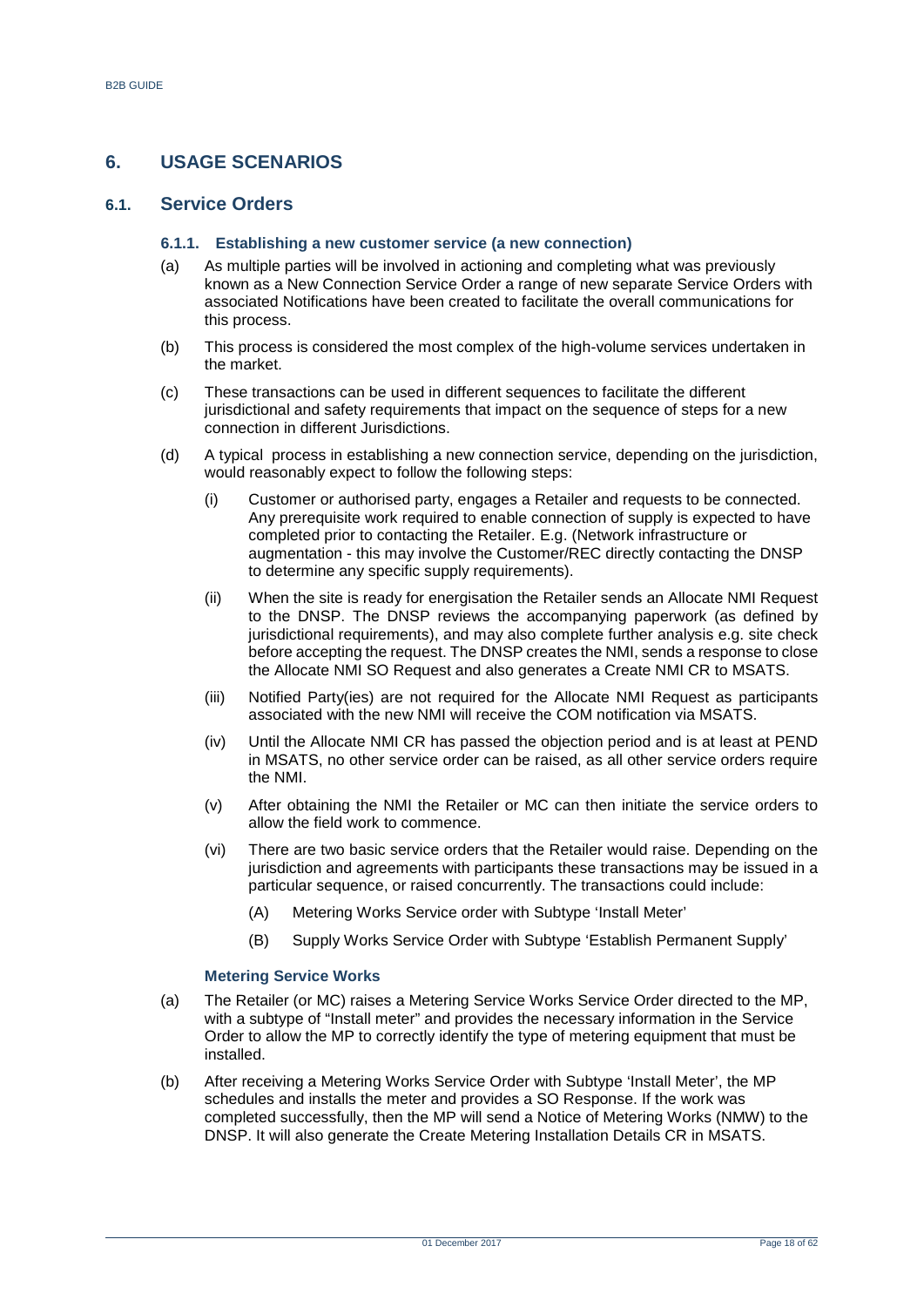#### **Supply Service Works**

- (a) The Retailer will send the DNSP a Supply Works Service Order (except in NSW) with Subtype 'Establish Permanent Supply or Establish Temporary Supply or Establish Temporary in Permanent ',
- (b) The DNSP will check that any additional paperwork provided at this point is acceptable. Providing all paperwork is in order, the DNSP schedules and attempts to connect the supply for the NMI. The DNSP provides the Service Order Response to the Initiator, as well as generate the Change NMI CR to update the NMI Status in MSATS.
- (c) Participants must be aware that there are jurisdictional differences that impact the order of the field work and therefore the sequence of Service Orders requests.
	- (A) In some jurisdictions the supply service may need to have been established prior to the Meter Install. In this case, the MP could choose to require the Initiator to only send the Service Order once the supply service has been installed or could choose to rely on the fact that they are a Notified Party to a 'Supply Works- Establish Permanent' Service Order, as a trigger for their field work. These process sequence details are up to negotiation between participants.
	- (B) In some Jurisdictions, the DNSP may require the meter to have been installed prior to the supply being established, tested and energised. In this case, the DNSP could choose to require the Retailer to only send the Service Order once the meter has been installed or could choose to rely on the fact that they will receive a Notice of Metering Works (NMW) transaction once the metering has been installed, as a trigger for their field work. These details are up to negotiation between participants.
	- (C) In NSW the customer engages a service provider directly (under the Accredited Service Provider Scheme). The metering service provider assigned by the Retailer will install the required metering and co-ordinate with the ASP for connection of supply.

#### **6.1.2. Example Process Flows – New Customer Service**

- (a) In this section a series of process diagrams are shown that depict example sequences for undertaking a process to establish a new Customer service in various jurisdictions.
- (b) This document does not prescribe the sequence that must occur, as that will be subject to specific (and possibly changing) jurisdictional safety requirements and is subject also to the preferred operating model of the participants in each jurisdiction.

It is recommended that participants in the various jurisdictions use these diagrams as a starting point for confirming the sequences that are most suitable for their particular circumstances.

The following pages provide a proposed model for undertaking new customer services.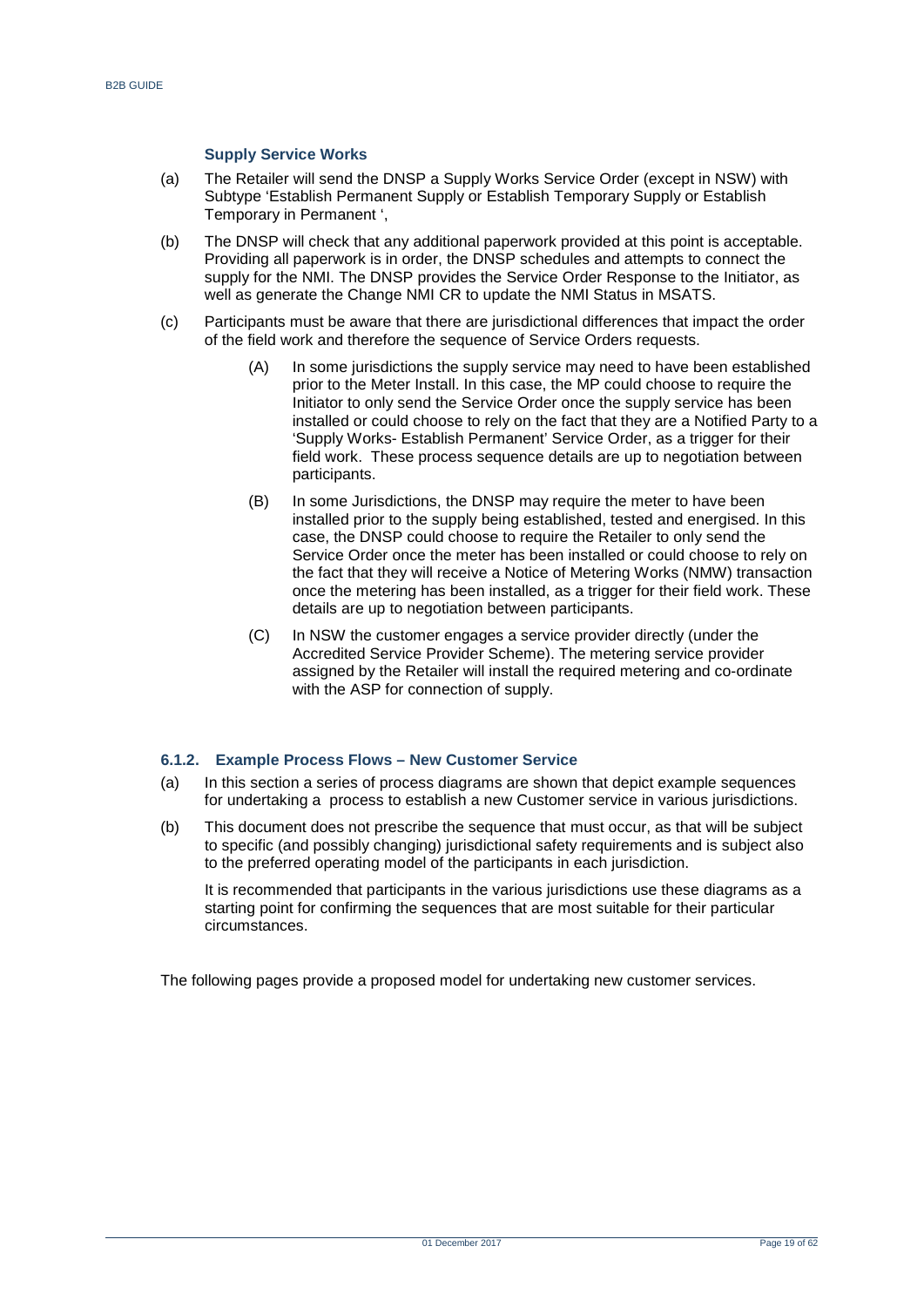## **Australian Capital Territory (ACT)**

(a) The following process diagram depicts a proposed model for establishing a new Customer Service in ACT. In this model the Meter is shown as being installed before the Supply has been established with the Retailer issuing a Supply Establishment Service Order after receiving confirmation that the Metering Installation is complete.

## <span id="page-19-0"></span>**Figure 3 Proposed new Customer Service sequence for ACT**

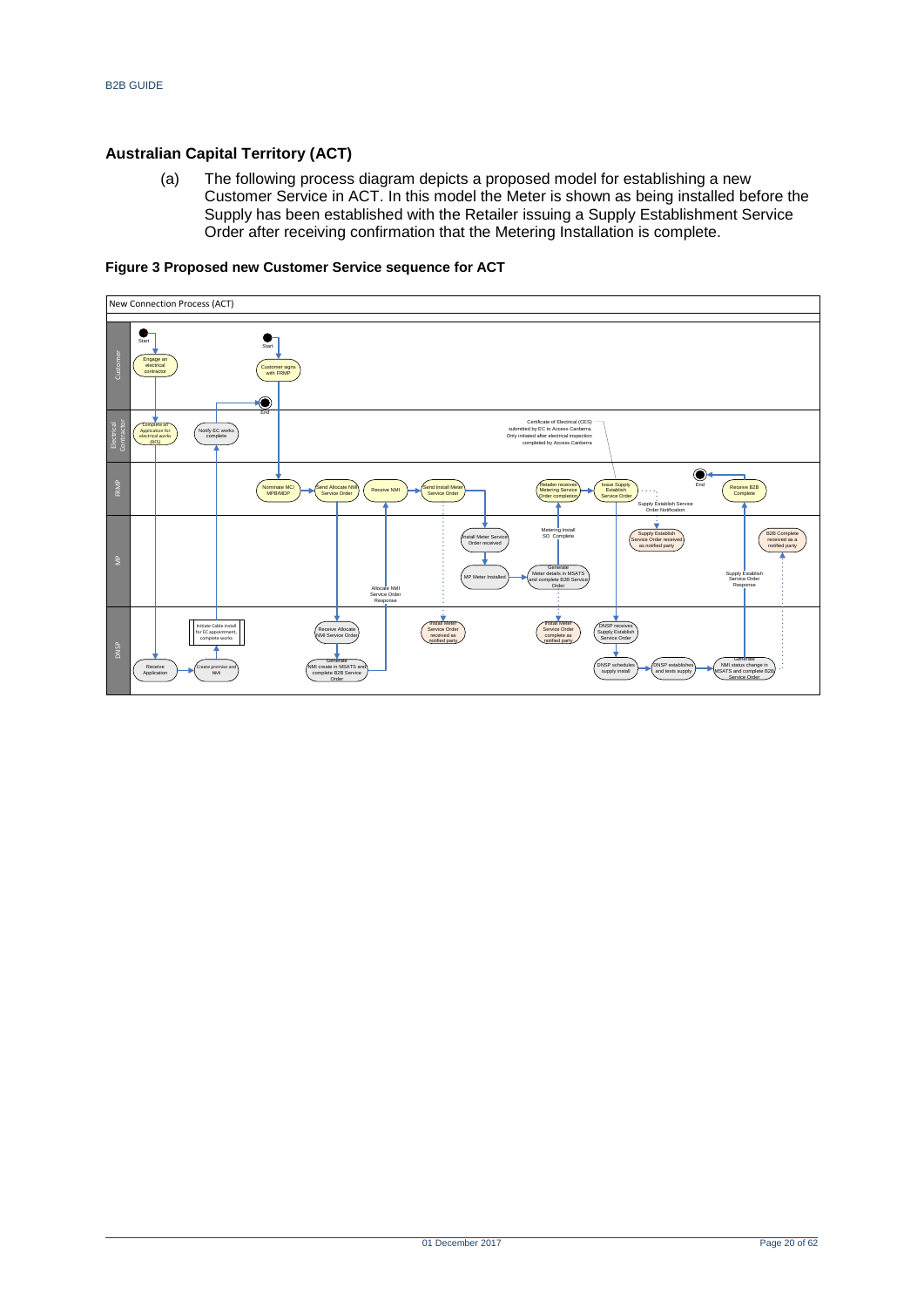#### **New South Wales**

(a) The following process diagram depicts a proposed model for establishing a new Customer Service in NSW. In this Jurisdiction the ASP is responsible for establishing supply under the customer direction. As a result there is no Supply Works transaction depicted in this model.



<span id="page-20-0"></span>**Figure 4 Proposed new Customer Service sequence for NSW**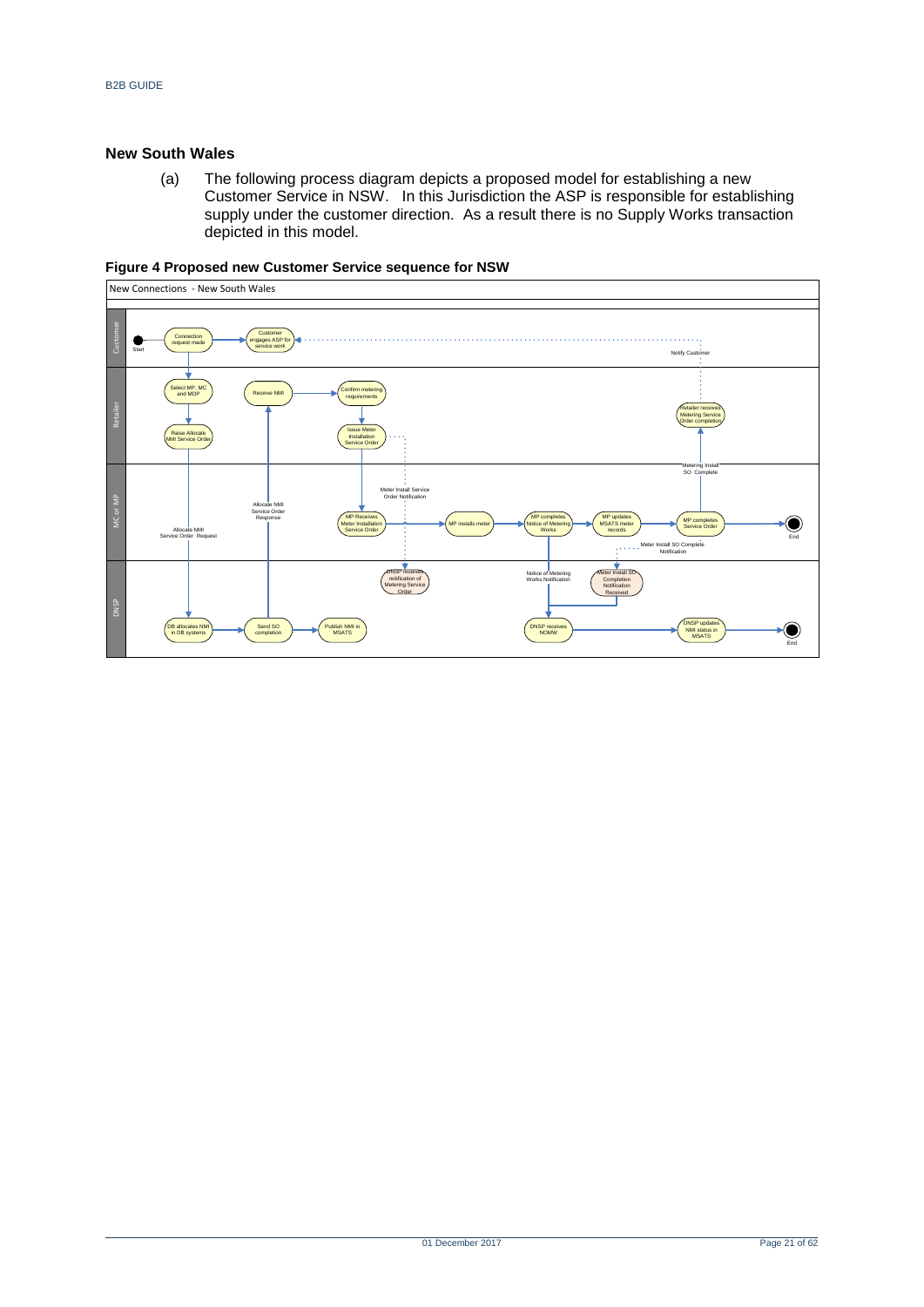### **Queensland**

- (a) The following process diagram depicts a proposed model for establishing a new Customer Service in Queensland. In this model the Meter is shown as being installed after the supply has been established, with the Notified Parties transaction with the *NotificationStatus* of 'Completed' being used as a trigger to commence the meter installation activity.
- (b) This process assumes that the Customer or Customers Representative has engaged with the DNSP regarding the works being undertaken and has approval to proceed with the ALLOCATE NMI request via the Retailer.

#### <span id="page-21-0"></span>**Figure 5 Proposed new Customer Service sequence for QLD**

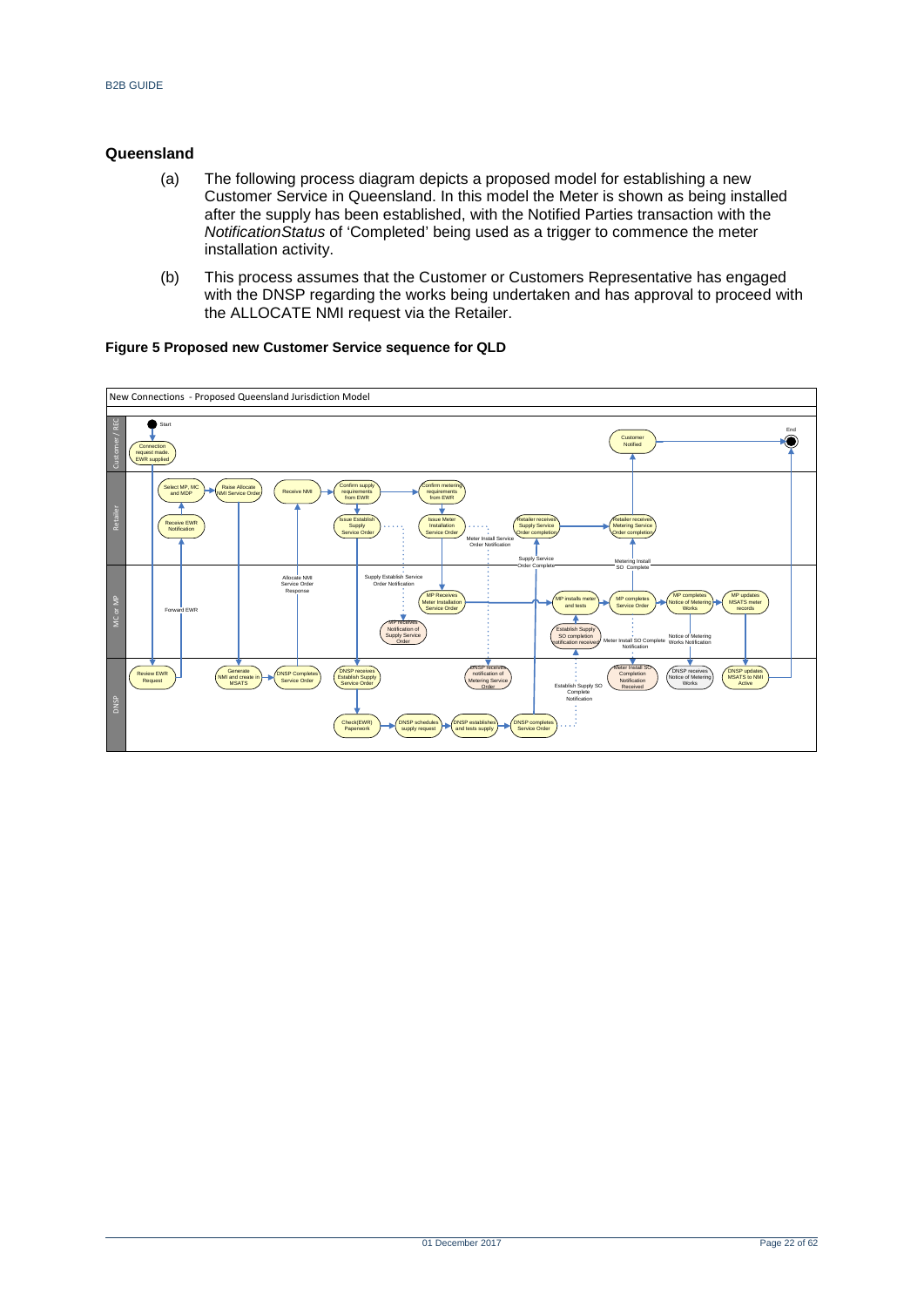## **South Australia**

- (a) The following process diagram depicts a proposed model for establishing new customer connection in South Australia. In this model the establishing of permanent supply or energisation will occur only up to the meter isolator.
- (b) Process sequence of events:
	- 1. Electrical contractor/Customer engages SAPN to establish Supply Point.
	- 2. Customer engages their retailer to Establish Retail Contract for the new connection and trigger Allocate NMI.
	- 3. Electrical contractor/customer schedules a booking with SAPN to Establish Permanent Supply. A notification of completion is sent to retailer.
	- 4. Notification of completion of Establishing Permanent Supply from SAPN triggers retailer to contact Meter Provider to issue a Metering Services Works.
	- 5. SAPN as a final step will commission the NMI and inform the retailer and market.

#### <span id="page-22-0"></span>**Figure 6 Proposed new Customer Service sequence for SA**

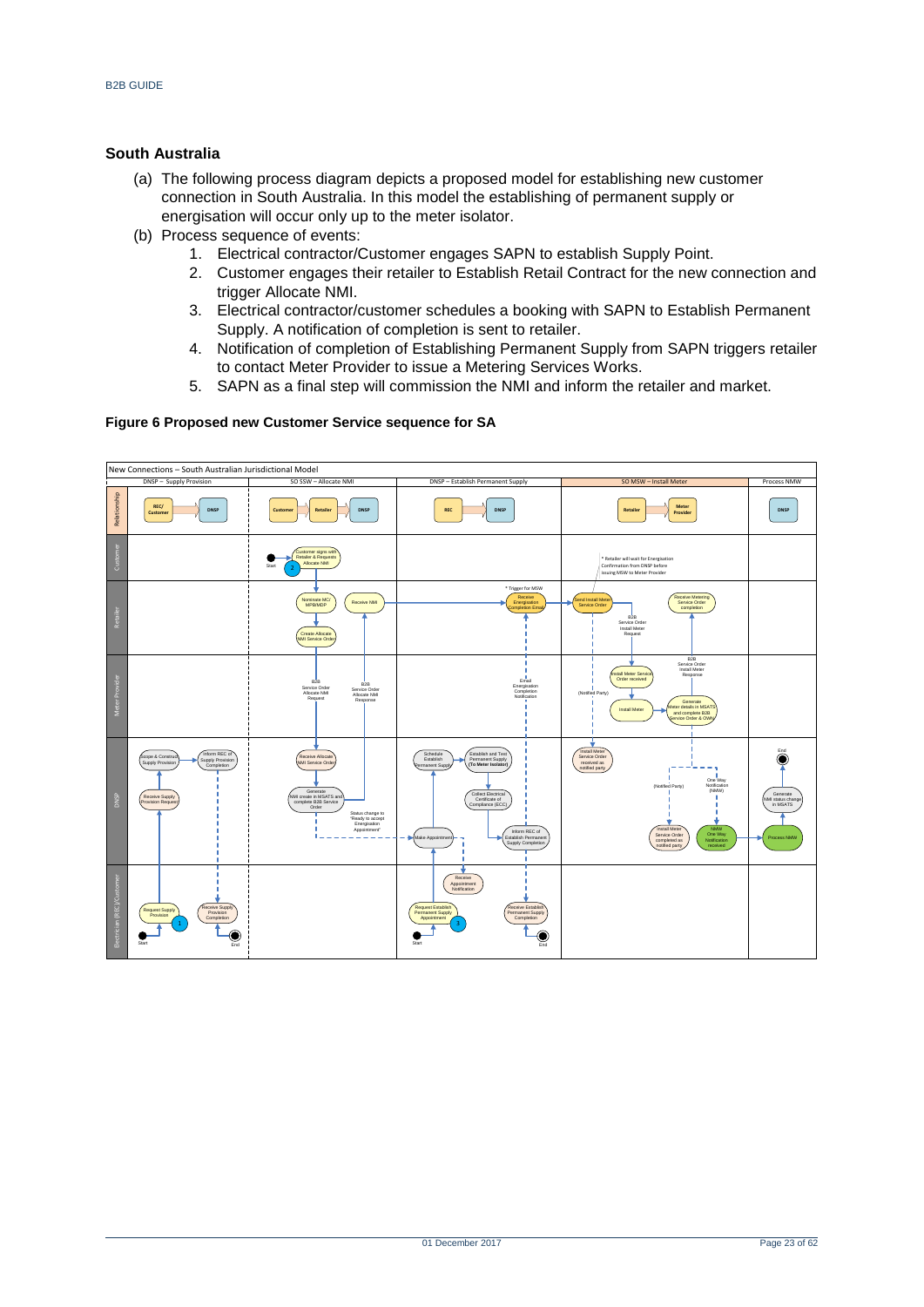## **Tasmania**

(a) The following process diagram depicts a proposed model for establishing a new Customer Service in Tasmania



## <span id="page-23-0"></span>**Figure 7 Proposed new Customer Service sequence for TAS**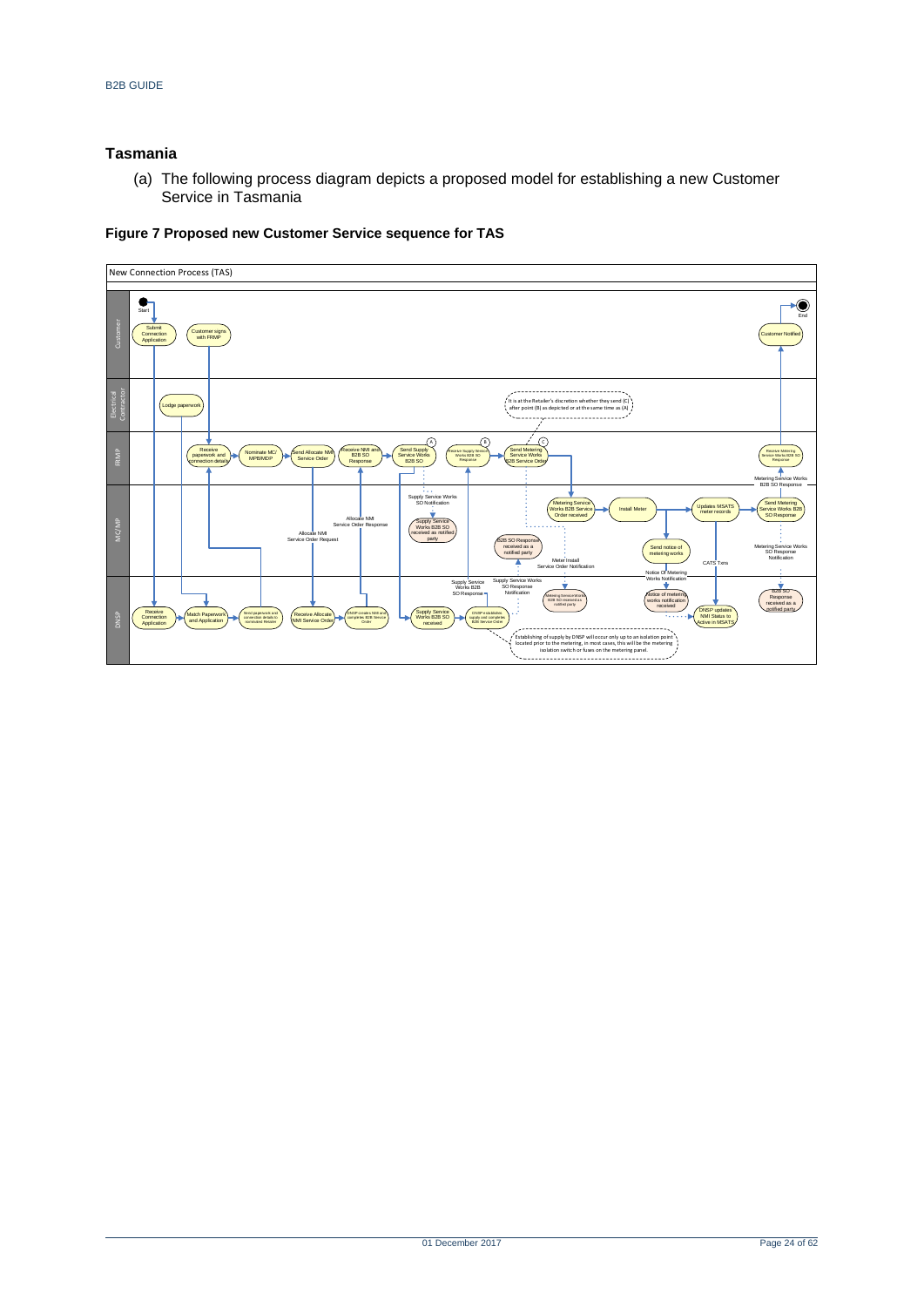## **Victoria**

(a) The following process diagram depicts a proposed model for establishing a new Customer Service in Victoria. In this model the Supply is shown as being established after the meter has been installed with the Notice of Metering Works (NMW) or the Notified Party transaction with type of 'Metering Service Work', subtype of 'Install Meter' and with the *NotificationStatus* of 'Completed' being used as a trigger to commence the supply establishment activity.

|                |                                            | New Connections - Victorian Jurisdiction Model |                                                                                                                                                |                                                                                                                                                                |                                                                                                                                                        |                                                                                                                 |                                                                                                                                          |
|----------------|--------------------------------------------|------------------------------------------------|------------------------------------------------------------------------------------------------------------------------------------------------|----------------------------------------------------------------------------------------------------------------------------------------------------------------|--------------------------------------------------------------------------------------------------------------------------------------------------------|-----------------------------------------------------------------------------------------------------------------|------------------------------------------------------------------------------------------------------------------------------------------|
|                |                                            |                                                |                                                                                                                                                |                                                                                                                                                                |                                                                                                                                                        |                                                                                                                 |                                                                                                                                          |
| Customer / REC | Connection<br>Start<br>supplied            | request made.<br>Paperwork                     |                                                                                                                                                |                                                                                                                                                                |                                                                                                                                                        |                                                                                                                 | Customer<br>Notified<br>End                                                                                                              |
| Retailer       | Select MP, MC<br>and MDP<br>Raise Allocate | <b>NMI Service Order</b>                       | Confirm metering<br>Receive NMI<br>requirements<br>from paperwork<br><b>Issue Meter</b><br>Installation<br>Service Order                       | Confirm supply<br>requirements<br>from paperwork<br><b>Issue Supply</b><br>Establish<br><b>Service Order</b><br>Supply Establish Service<br>Order Notification |                                                                                                                                                        | <b>Retailer receives</b><br><b>Metering Service</b><br>٠<br>Order completion<br>Metering Install<br>SO Complete | Retailer receives<br><b>Supply Service</b><br>Order completion                                                                           |
| MC or MP       | Allocate NMI<br>Service Order Request      |                                                | Meter Install Service<br>Order Notification<br>Allocate NMI<br>Service Order<br>MP Receives<br>Response<br>Meter Installation<br>Service Order | <b>MP</b> receives<br>Notification of<br><b>Supply Service</b><br>Order<br>MP installs meter<br>and prepares<br>paperwork                                      | MP completes<br>MP updates<br><b>MSATS</b> meter<br><b>Votice of Metering</b><br>Works<br>records                                                      | MP completes<br>Service Order<br>Meter Install SO Complete<br>Notification<br>.                                 | Supply Service<br>Order Complete<br>Supply Install SO<br>completion<br>notification received                                             |
| <b>DNSP</b>    | Check<br>paperwork                         | Generate<br>NMI and create in<br><b>MSATS</b>  | <b>DNSP</b> receives<br>Metering Service<br>Order<br><b>Return NMI</b><br>details                                                              | notification of<br><b>DNSP</b> receives<br>Supply Establish<br>Service Order                                                                                   | ▼<br>Meter Install SC<br>Notice of Metering<br>Completion<br>Works Notification<br>Notification<br>Received<br><b>DNSP</b> schedules<br>supply install | <b>DNSP</b> establishes<br>and tests supply                                                                     | Supply Install SO<br>Complete<br>DNSP completes<br>Notification<br>Service Order<br><b>DNSP</b> updates<br><b>MSATS</b> to NMI<br>active |

#### <span id="page-24-0"></span>**Figure 8 Proposed new Customer Service sequence for VIC**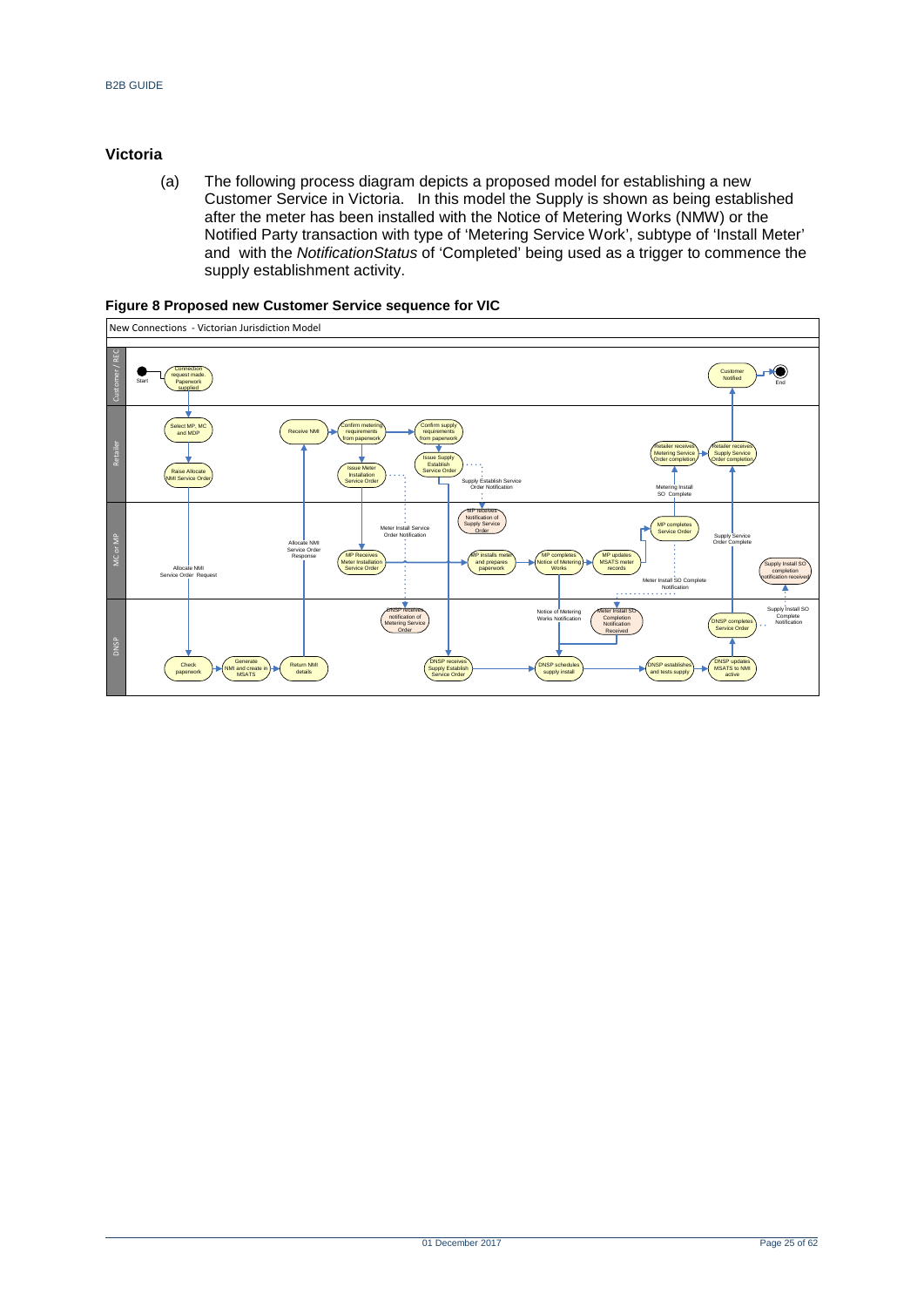## **6.1.3. Supply and Metering upgrades and alteration**

(a) Similar to New Connections, the old 'Adds & Alts' Service Order process has been replaced and the activities are now covered by the various Service Orders for Metering Service Works and Supply Service Works. [Table 2](#page-25-0) shows the original Adds and Alts Sub-Type and the replacement transaction(s):

<span id="page-25-0"></span>**Table 2 : Comparison of old Add/Alts Subtype with new Service Orders Types**

| <b>Former Add / Alts</b><br><b>Subtype</b> | <b>Proposed Service Order Type and Subtype</b>                                                                                                                    |  |  |  |  |
|--------------------------------------------|-------------------------------------------------------------------------------------------------------------------------------------------------------------------|--|--|--|--|
| <b>Install Controlled Load</b>             | The following Service order will be issued to the MP:                                                                                                             |  |  |  |  |
|                                            | • Metering Service Works - Install Controlled Load                                                                                                                |  |  |  |  |
| Move Meter                                 | The following Service order will be issued to the MP:                                                                                                             |  |  |  |  |
|                                            | • Metering Service Works - Move Meter                                                                                                                             |  |  |  |  |
|                                            | And additionally the following Service Order may be issued to the DNSP (except<br>in NSW) if the supply connection point must also be moved:                      |  |  |  |  |
|                                            | • Supply Service Works - Supply Alteration                                                                                                                        |  |  |  |  |
| <b>Install Meter</b>                       | This Service Order will be issued to an MP when an additional meter is required to<br>be added to an existing connection or for a new meter for a new connection. |  |  |  |  |
|                                            | • Metering Service Works - Install Meter                                                                                                                          |  |  |  |  |
|                                            | If the metering being installed requires a Supply Alteration (e.g. phase upgrade)<br>then an additional transaction will be issued to the DNSP:                   |  |  |  |  |
|                                            | • Supply Service Works - Supply Alteration                                                                                                                        |  |  |  |  |
|                                            | If the customer, REC or Retailer requires supply isolation to facilitate this metering<br>work an additional transaction may be issued to the DNSP:               |  |  |  |  |
|                                            | • Supply Service Works - Temporary Isolation                                                                                                                      |  |  |  |  |
| Remove Meter                               | This Service Order will be issued to an MP when a meter removal is required.                                                                                      |  |  |  |  |
|                                            | Metering Service Works - Remove meter                                                                                                                             |  |  |  |  |
|                                            | If the customer, REC or Retailer requires Supply Isolation to facilitate this metering<br>work an additional transaction may be issued to the DNSP:               |  |  |  |  |
|                                            | • Supply Service Works - Temporary Isolation                                                                                                                      |  |  |  |  |
|                                            | If this results in there being no meters assigned to that NMI, then an additional<br>transaction must be issued to the DNSP (except NSW):                         |  |  |  |  |
|                                            | Supply Service Works - Supply Abolishment.                                                                                                                        |  |  |  |  |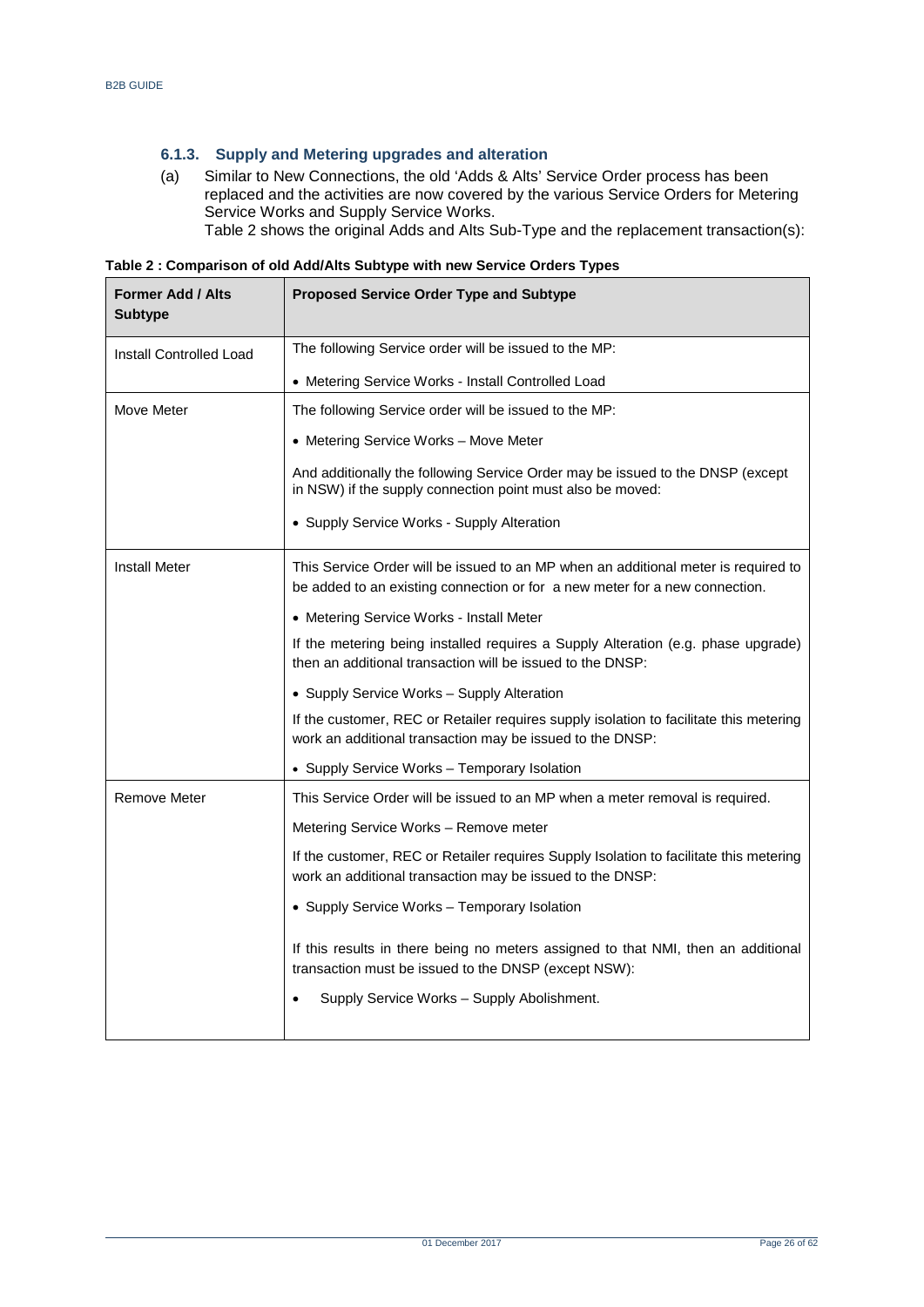| <b>Former Add / Alts</b><br><b>Subtype</b> | <b>Proposed Service Order Type and Subtype</b>                                                                                                                                   |
|--------------------------------------------|----------------------------------------------------------------------------------------------------------------------------------------------------------------------------------|
| Exchange Meter                             | This Service Order will be commonly used to facilitate meter churn for metering<br>competition. This Service Order will be issued to an MP when a meter exchange<br>is required: |
|                                            | • Metering Service Works – Exchange meter                                                                                                                                        |
|                                            | If the Metering being exchanged requires a Supply Alteration (e.g. phase upgrade)<br>then an additional transaction may be issued to the DNSP:                                   |
|                                            | • Supply Service Works - Supply Alteration                                                                                                                                       |
|                                            | If the customer, REC or Retailer requires Supply Isolation to facilitate this metering<br>work an additional transaction may be issued to the DNSP:                              |
|                                            | • Supply Service Works - Temporary Isolation                                                                                                                                     |
| Other                                      | A New Metering Works subtype has been created to allow for a request to remotely<br>re-configure a meter:                                                                        |
|                                            | • Metering Service Works – Meter Reconfiguration                                                                                                                                 |
|                                            | The specifics of the meter reconfiguration request must be defined in the Special<br>Instructions field in the service order and agreed contractually between the parties        |

- (b) Customer/Retailer initiated changes Where metering works is required (i.e. no changes to the supply connection point), a *ServiceOrderType* of 'Metering Service Works' is used with the appropriate sub-type.
	- (i) A temporary outage is likely to be required in order to complete the metering works, but it is possible that this can be undertaken by the Metering Provider without requiring the DNSP to attend the site.
	- (ii) If isolation of supply by the DNSP is needed to safely conduct the metering works, the Initiator will be required to also raise a Supply Service Works Service Order with Subtype of 'Temporary Isolation' to the DNSP.
	- (iii) If the MP is unable/not authorised to re-connect supply and perform the necessary safety checks, the Initiator (usually the Retailer) may be required to raise a subsequent Re-energisation request. Depending on if they are a notified party and/or any specific business rules which exist, the DNSP may choose to first update the NMI Status to 'D' and after the Re-energisation request is received and actioned update the NMI Status back to 'A'.
	- (iv) Upon completion of the metering works, in addition to providing a Response to the original Request, if the metering assets have changed the MP will send a Notice of Metering Works (NOMW) to the DNSP, and update MSATS as required with the new metering installation details.
- (c) Where a change in supply, e.g. change in location of connection point, or increasing from single phase to 3-phase, a *ServiceOrderType* of 'Supply Service Works' and *Subtype* 'Supply Alteration' is used.
	- (i) Where an arrangement exists between the DNSP and the MP, the DNSP may be able to complete all the work on-site. The MP is not required to attend on-site, but may need to perform some remote activities before the DNSP can provide a Response and closure of the Supply Alteration works.
	- (ii) Where a Supply Alteration involves associated metering changes, it is expected that the Initiator also raise the appropriate Metering Service Works Request.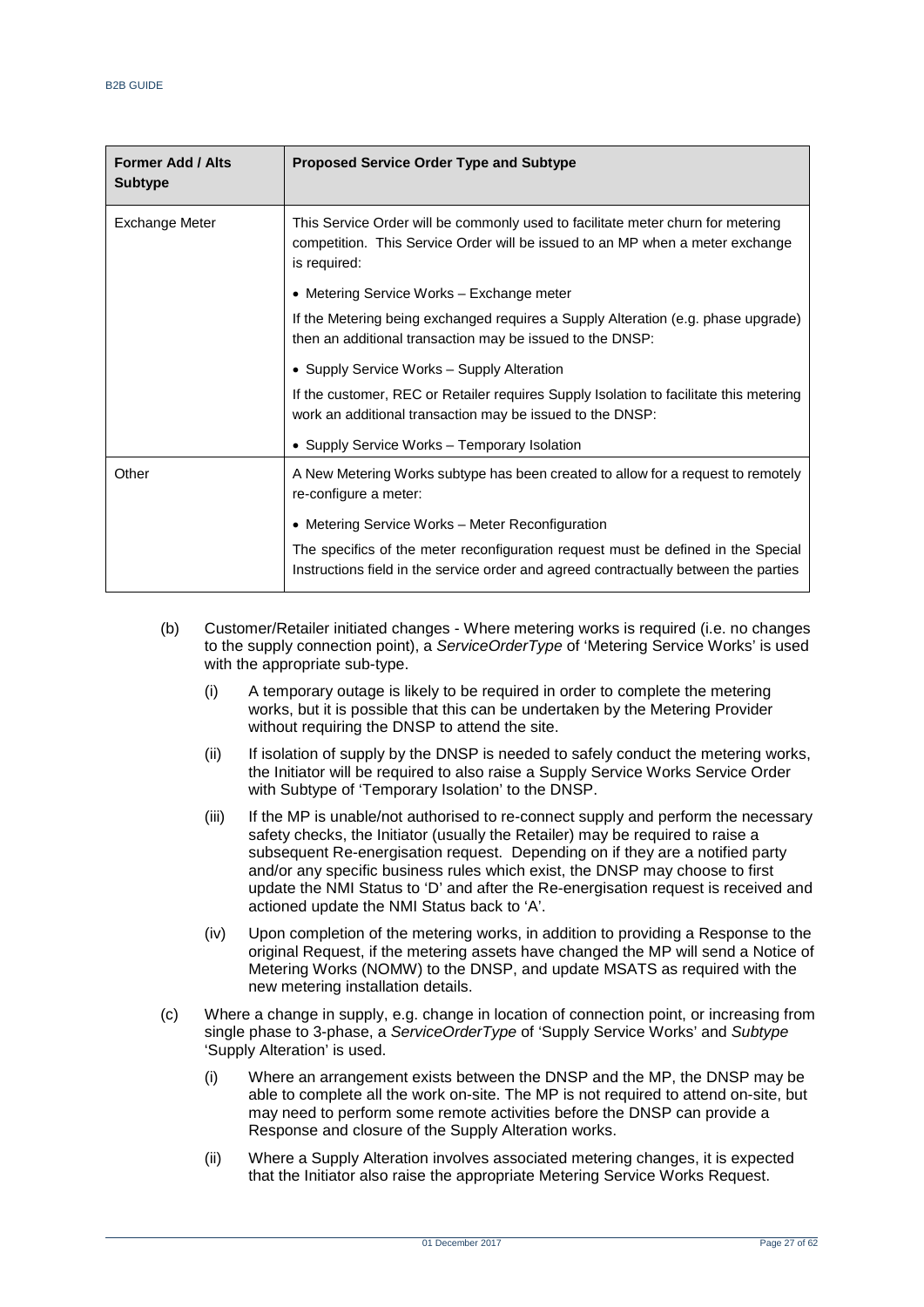(d) Where it is determined that the most efficient and effective way to complete the required works is to have multiple parties attend on-site at the same time, the works can be arranged by a 'coordinating party' (refer to section 5.1.5 Service Order Coordination for further details).

#### **6.1.3.1. Example Process Flows – Meter Exchange**

<span id="page-27-0"></span>

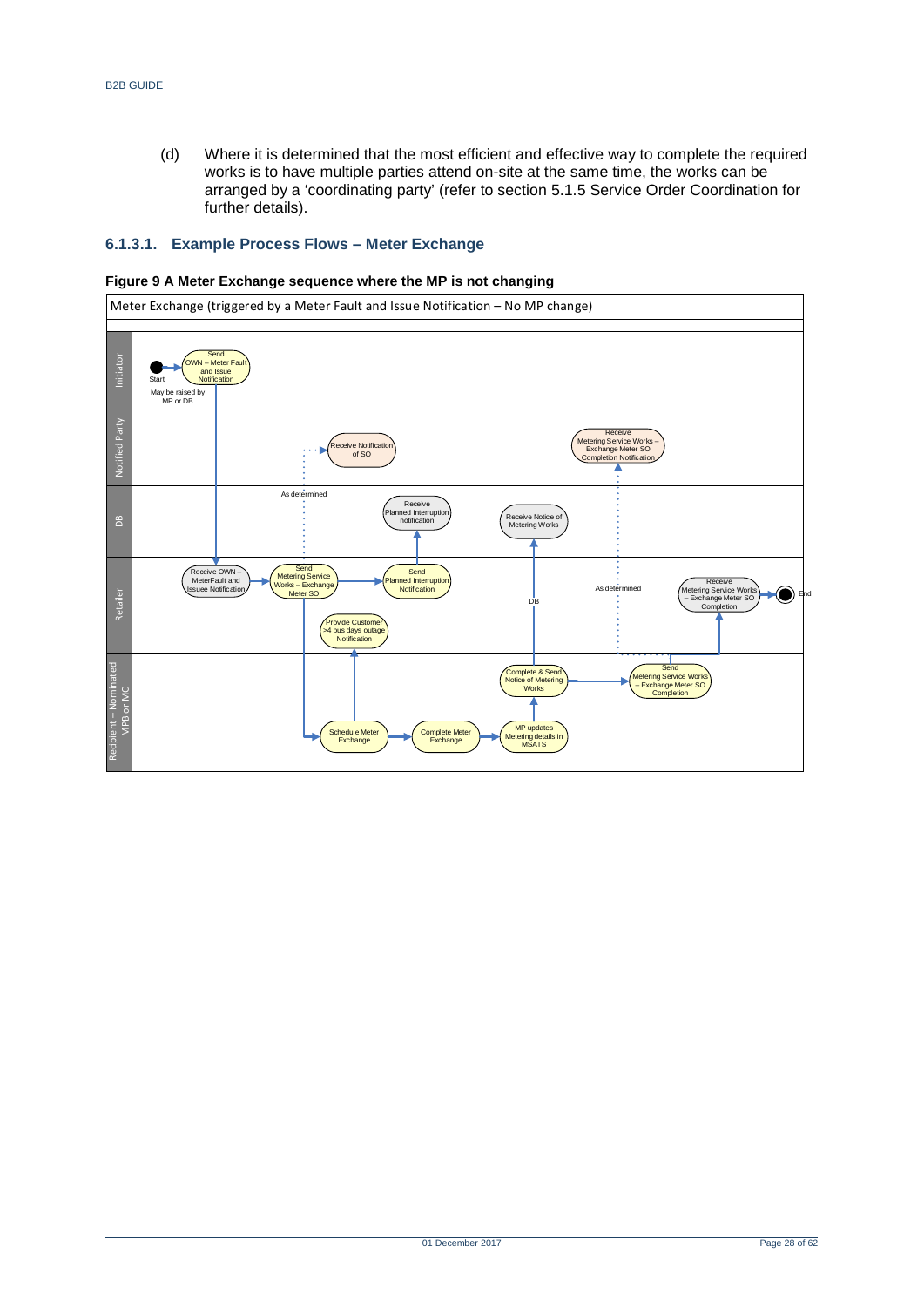

#### <span id="page-28-0"></span>**Figure 10 A Meter Exchange process preceded by FRMP, MC, MDP, MP Role changes**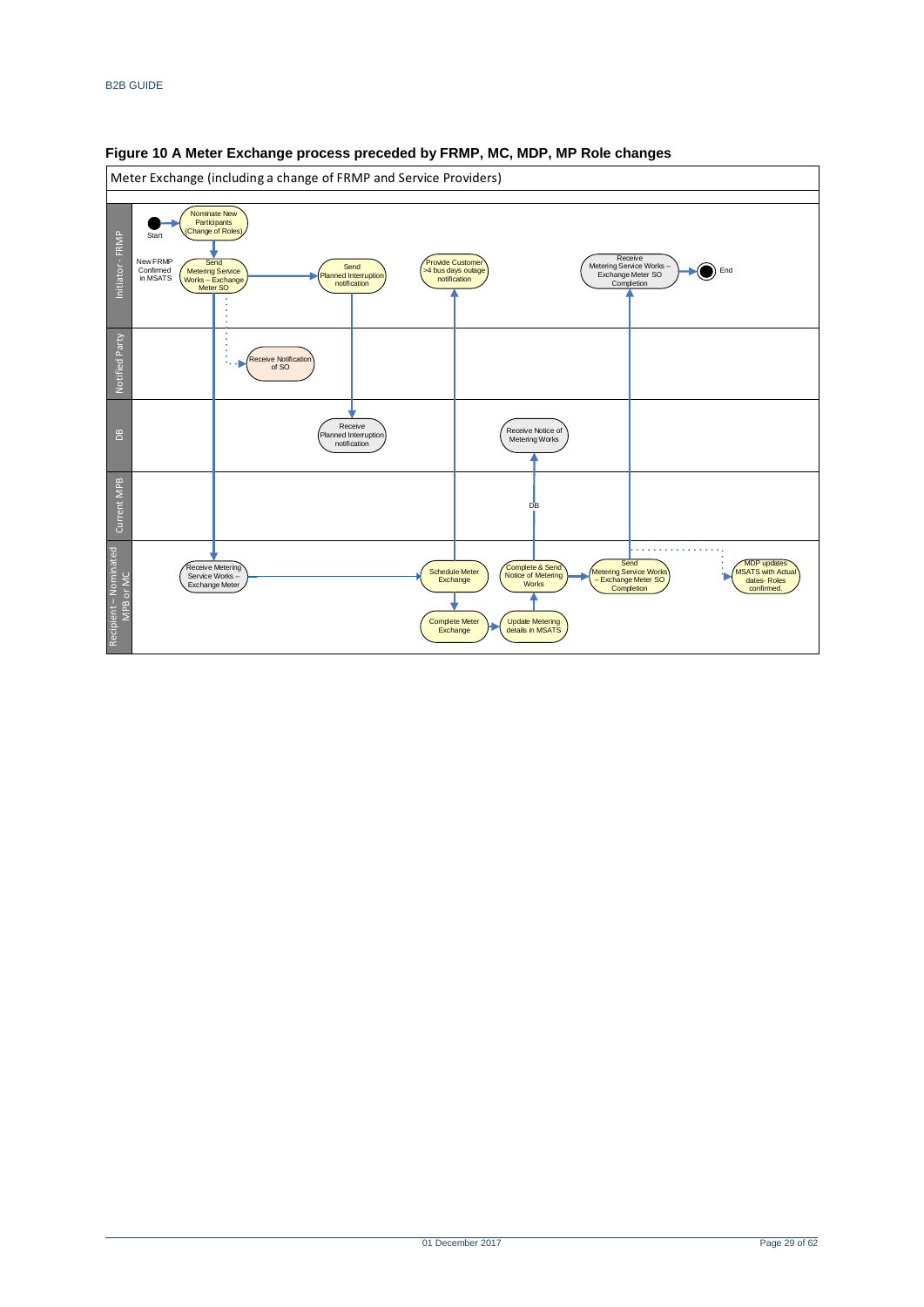## **6.1.4. Re-energisation & De-energisation**

- (a) The B2B procedures have specified the methods (SubTypes) and reasons used to deenergise premises, this allows clarity of de-energisations that have a regulatory restriction. This same logic and approach has not been applied to Re-energisation service orders. There is only a need to specify the most appropriate Re-energisation SubType (as per the Service Order Procedure) for the request.
- (b) The Initiator of the De-energisation Request may be either the Retailer or the MC (remote only).
- (c) Depending on the method requested by the Initiator, the Recipient of the Reenregisation/De-energisation Request may be either the MC (remote only), MP or the DNSP.
- (d) For a Re-energisation that accompanies a move-in (i.e. change of Retailer), the incoming Retailer may not be aware (or certain) of the method previously used to de-energise the site.
	- (i) Two statuses exist in MSATS, NMI Status (which the DNSP is responsible for maintaining) and the Meter Register Status (which the MP is responsible for maintaining). In most cases this information can be used to determine which party to send the re-energisation request to. However, where a de-energisation request is followed on the same day by a re-energisation request, MSATS may not be upto-date. In those cases, the initiator will need to apply additional business rule logic to determine who to send the re-energisation request to.
	- (ii) The incoming Retailer will need to ensure that they have an arrangement with an MC that has an agreement with the Current MP, otherwise they will need to nominate a New MC that does have such an arrangement prior to raising the reenergisation request.
	- (iii) In these scenarios the incoming Retailer may receive a rejection from the MC/MP/ /DNSP they raise a re-energisation request to, and will subsequently need to reraise a new re-energisation request to the other party.



#### <span id="page-29-0"></span>**Figure 11 Example De-Energisation process**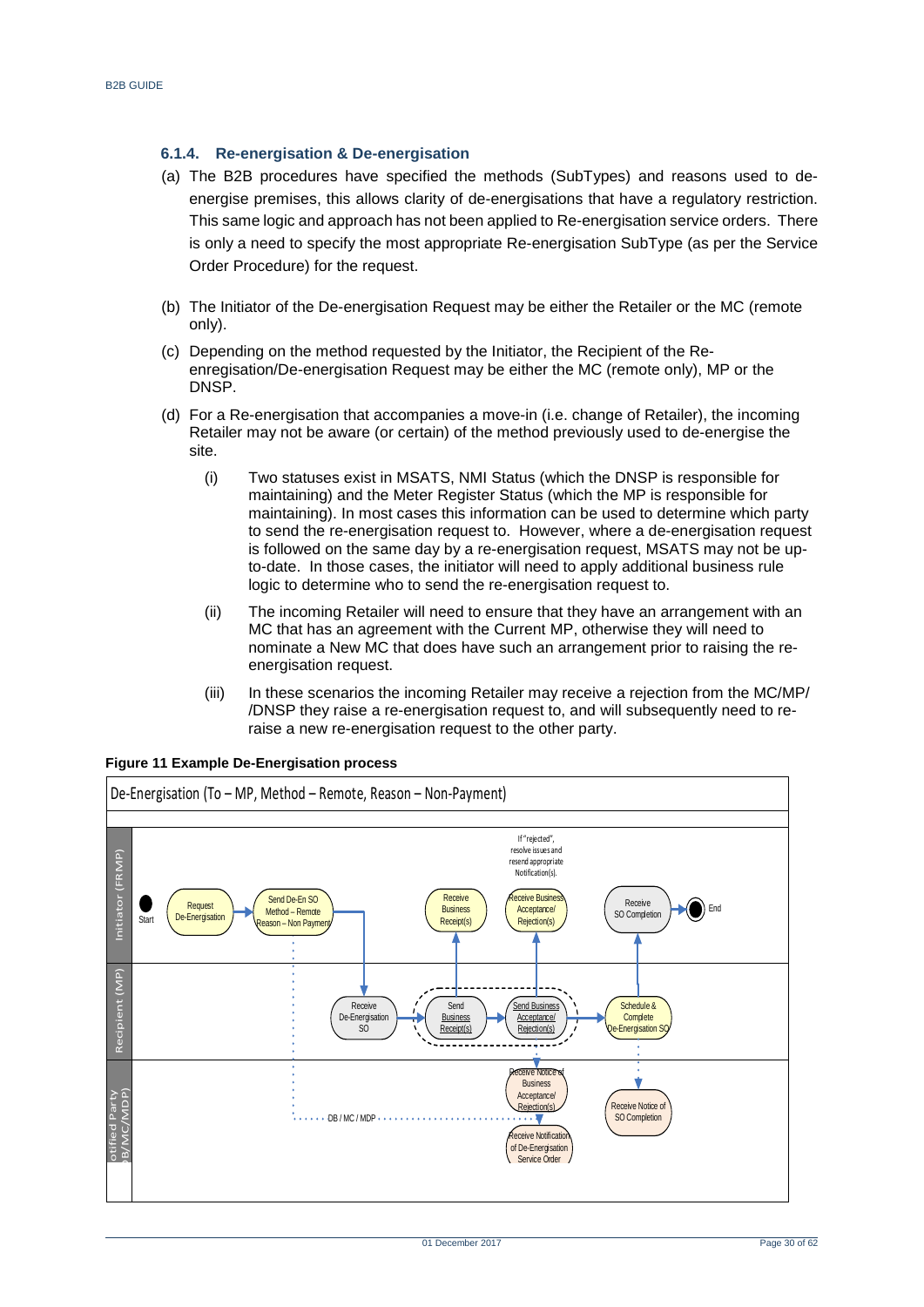<span id="page-30-0"></span>



#### **6.1.4.1. Change to De-energisation Service Order format**

(a) One of the changes that has been made to the format for De-energisation Service Orders is to separate the de-energisation method from the de-energisation reason. This change is to allow participants to more accurately manage de-energisation requests, and the situations when they can and cannot be used.

#### **6.1.4.2. De-Energisation Method**

(a) There are now multiple service providers available to undertake customer deenergisation and different methods are available to different service provider. The diagram below shows which parties generally have access to which methods.

|                                 |                          | <b>Meter</b> |              |                                  | Service<br><b>Fuse</b>            | Pole /<br>Pit /<br>Pillar                      |
|---------------------------------|--------------------------|--------------|--------------|----------------------------------|-----------------------------------|------------------------------------------------|
| <b>Device</b>                   |                          |              | <b>Meter</b> |                                  | Service Fuse /<br><b>Isolator</b> | Pole / Pit / Pillar                            |
| <b>SO Method</b><br><b>Type</b> | <b>Remote</b>            |              |              | <b>Local Meter Disconnection</b> | <b>Remove Fuse</b>                | <b>Disconnection at</b><br>Pole / Pit / Pillar |
| <b>LNSP</b>                     | <b>Remote (VIC only)</b> |              |              | <b>Manual (VIC only)</b>         | <b>Manual</b>                     | <b>Manual</b>                                  |
| <b>Contestable</b><br><b>MP</b> | <b>Remote</b>            |              |              | <b>Manual</b>                    | N/A                               | N/A                                            |

#### <span id="page-30-1"></span>**Figure 13 De-Energisation Methods**

## **6.1.4.3. De-Energisation Reasons**

(a) To ensure clarity of the reason for de-energisation and ensure that all de-energisation reasons which are covered by a *protected period* are clearly identified, additional deenergisation reasons have been added to the Service Order framework and have been matched to the protected period obligations within the NERR and Victorian Energy Retail Code.

The de-energisation reasons (and associated protected periods) are shown in [Table 3](#page-31-0) below.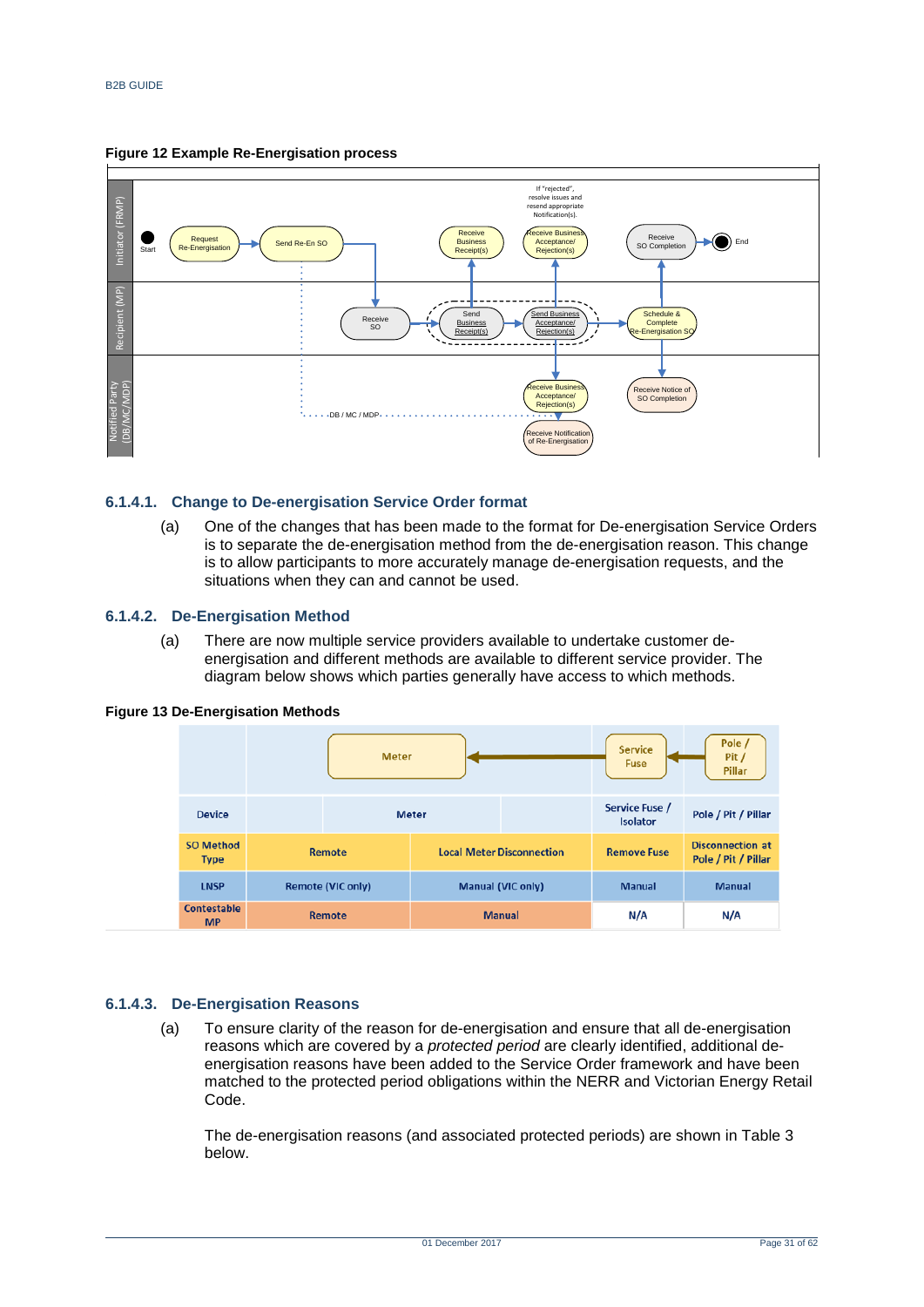| B <sub>2</sub> B<br><b>Service Order De-</b><br>energisation<br><b>Reason</b> | <b>NERR</b><br><b>De-Energisation Type</b>                                                | <b>NERR</b><br><b>Clause 116</b><br><b>Protected</b><br><b>Period</b> | <b>VERC</b><br><b>De-Energisation Type</b>                                             | <b>VERC</b><br><b>Clause 116</b><br><b>Protected</b><br><b>Period</b> |
|-------------------------------------------------------------------------------|-------------------------------------------------------------------------------------------|-----------------------------------------------------------------------|----------------------------------------------------------------------------------------|-----------------------------------------------------------------------|
| Non-Payment                                                                   | Cl 111 - De-energisation<br>for not paying bill                                           | CI 116 Applies                                                        | Cl 111 - De-energisation for<br>not paying bill                                        | CI 116 Applies                                                        |
| Contract (as per<br>NERR)                                                     | Cl 112 - De-energisation<br>for not paying security<br>deposit                            |                                                                       | Cl 112 - De-energisation for<br>not paying security deposit                            |                                                                       |
| No Access                                                                     | Cl 113 - De-energisation<br>for denying access to<br>meter                                |                                                                       | Cl 113 - De-energisation for<br>denying access to meter                                |                                                                       |
| <b>Illegal Usage</b>                                                          | Cl 114 - De-energisation<br>for illegally using energy                                    |                                                                       | Cl 114 - De-energisation for<br>illegally using energy                                 |                                                                       |
| <b>Unauthorised Usage</b>                                                     | Cl 115 - De-energisation<br>for non-notification by<br>move-in or carry-over<br>customers |                                                                       | Cl 115 - De-energisation for<br>non-notification by move-in<br>or carry-over customers |                                                                       |
| Move Out <sup>1</sup>                                                         |                                                                                           | CI 116 Does                                                           |                                                                                        | CI 116 Does Not                                                       |
| Safety                                                                        |                                                                                           | Not Apply                                                             |                                                                                        | Apply                                                                 |
| Defect                                                                        |                                                                                           |                                                                       |                                                                                        |                                                                       |
| <b>Site Works</b>                                                             |                                                                                           |                                                                       |                                                                                        |                                                                       |
| <b>Customer Requested</b>                                                     |                                                                                           |                                                                       |                                                                                        |                                                                       |
| Other                                                                         |                                                                                           |                                                                       |                                                                                        |                                                                       |
| <sup>1</sup> To be used when the customer has vacated the premises            |                                                                                           |                                                                       |                                                                                        |                                                                       |

<span id="page-31-0"></span>**Table 3 : B2B Service Order Types and Protected Periods**

## **6.1.4.4. De-Energisation Summary**

The combination of de-energisation methods (subtypes) and reasons are summarised in the table below:

<span id="page-31-1"></span>**Table 4 : Summary of De-Energisation Methods and Reasons**

| <b>De-Energisation Method</b>                                                                                                                                                                  | <b>De-Energisation Reason</b>                                                             | <b>Comment</b>                  |
|------------------------------------------------------------------------------------------------------------------------------------------------------------------------------------------------|-------------------------------------------------------------------------------------------|---------------------------------|
| Disconnection at pole top,<br>$\bullet$<br>pillar box or pit<br>Local Meter Disconnection<br>$\bullet$<br>Remote<br>$\bullet$<br>Remove Fuse<br>$\bullet$<br>Recipient discretion<br>$\bullet$ | Non-Payment<br>Contract (as per NERR)<br>No Access<br>Illegal Usage<br>Unauthorised Usage | <b>Protected Period Applies</b> |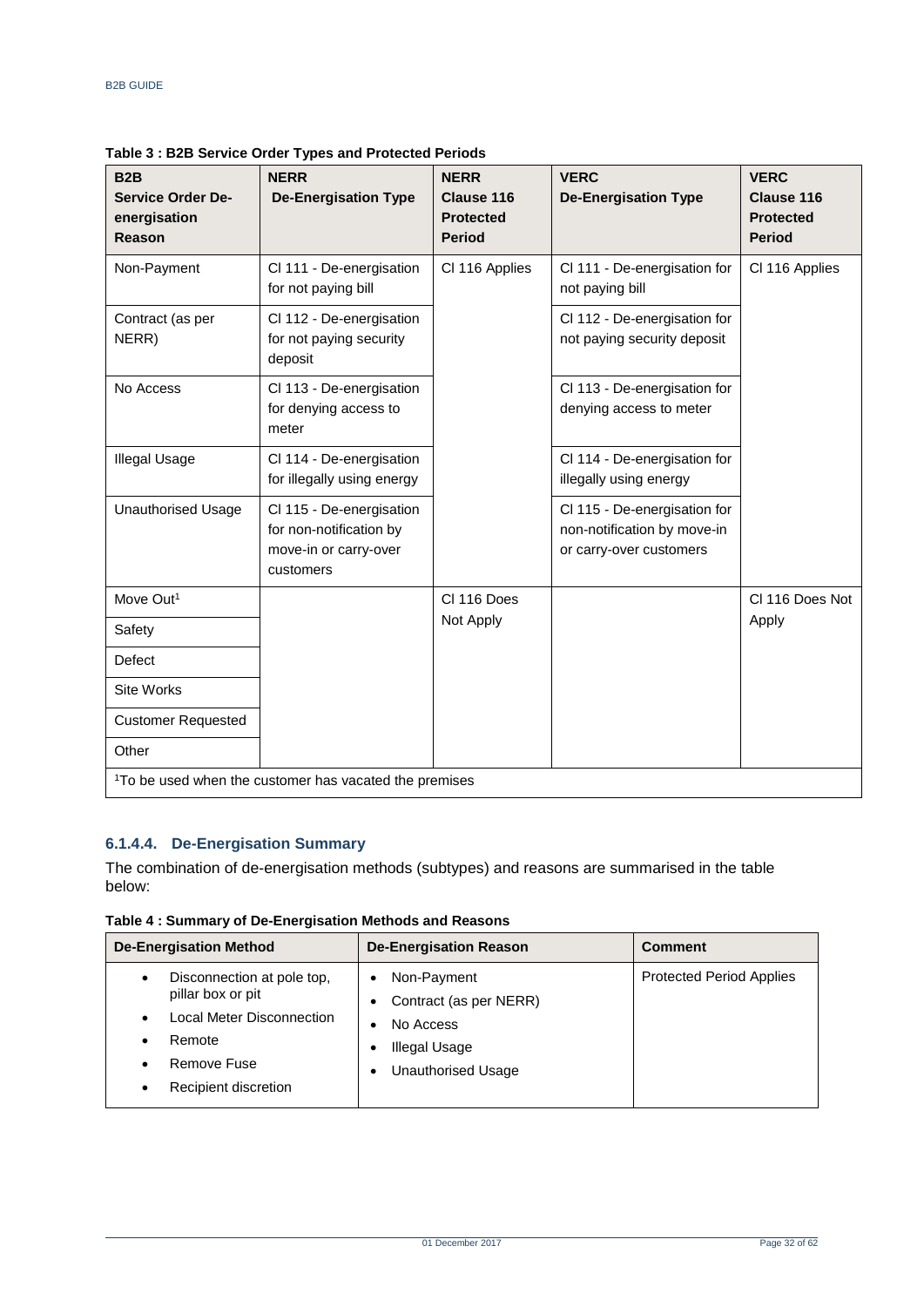| <b>De-Energisation Method</b> | <b>De-Energisation Reason</b>  | <b>Comment</b>            |
|-------------------------------|--------------------------------|---------------------------|
|                               | Move Out<br>$\bullet$          | Protected period does not |
|                               | Safety<br>$\bullet$            | apply                     |
|                               | Defect                         |                           |
|                               | Site Works<br>$\bullet$        |                           |
|                               | <b>Customer Requested</b><br>٠ |                           |
|                               | Other                          |                           |

#### (a) For example, a disconnection for Non-Payment might be undertaken by sending a Service Order to the relevant Participant as:

- (1) **Method**: Remove Fuse, **Reason**: Non Payment
- (2) **Method**:Remote, **Reason**: Non-Payment
- (b) Similarly, a Move Out disconnection may be requested by:
	- (1) **Method**: Remove Fuse, **Reason**: Move Out
	- (2) **Method**: Remote, **Reason**: Move Out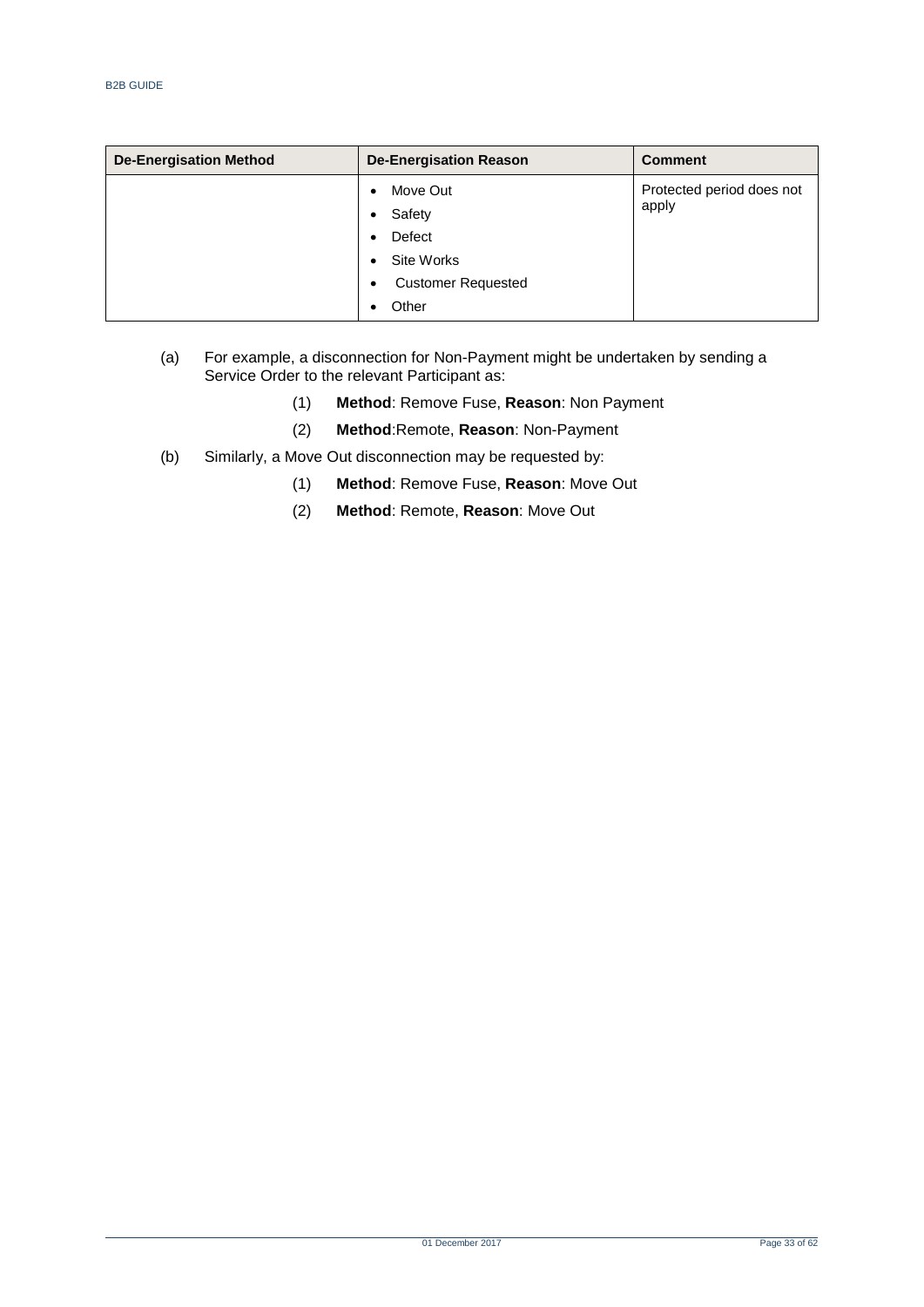## **6.1.4.5. Service Order Scenario Table**

| Scenario                                                                                            | Candidate Service Orders (with subtype) Required to fulfil scenario                                                          |                                                                                                                                                                                                                           | Notes (these only relate to SMALL customers).                                                                                                                                                                                                                                                                                                                                                                                                                                                            |
|-----------------------------------------------------------------------------------------------------|------------------------------------------------------------------------------------------------------------------------------|---------------------------------------------------------------------------------------------------------------------------------------------------------------------------------------------------------------------------|----------------------------------------------------------------------------------------------------------------------------------------------------------------------------------------------------------------------------------------------------------------------------------------------------------------------------------------------------------------------------------------------------------------------------------------------------------------------------------------------------------|
|                                                                                                     | To MPB                                                                                                                       | To DB                                                                                                                                                                                                                     |                                                                                                                                                                                                                                                                                                                                                                                                                                                                                                          |
| Connection<br><b>New</b><br>required                                                                | Metering Service Work (MSW)<br><b>Install Meter</b>                                                                          | Supply Service Works (SSW)<br>Allocate NMI<br><b>Establish Permanent</b><br>Supply (not NSW)<br>Establish Temporary in<br>$\bullet$<br>Permanent (not NSW)<br><b>Establish Temporary</b><br>$\bullet$<br>Supply (not NSW) | New Connection processes are different is each<br>jurisdictions. Refer to Guide process maps.                                                                                                                                                                                                                                                                                                                                                                                                            |
| Additions & Alterations -<br>requires<br>Scenario<br>metering work only                             | Metering Service Work -<br>Move Meter<br>Install Meter (assumes<br>additional to existing)<br><b>Install Controlled Load</b> | Service not supported by DB                                                                                                                                                                                               | Assumes Metering Work can be achieved<br>without supply isolation. If Supply isolation is<br>required then a SSW - Temporary Isolation<br>will be required to be send to the DB.                                                                                                                                                                                                                                                                                                                         |
| Additions & Alterations -<br>Scenario<br>requires<br>metering upgrade and<br>supply service upgrade | Metering Service Work -<br>Move Meter<br>Install Meter (assumes<br>additional to existing)<br><b>Install Controlled Load</b> | <b>Supply Service Works</b><br><b>Supply Alteration</b><br>Temporary Isolation                                                                                                                                            | This scenario includes an upgrade to the Supply<br>service. This will typically be required when a<br>site moves from single phase to 3 phase as a<br>result of increased load requirements. A SSW<br>will be typically sent to the DB requesting this<br>upgrade and a MSW will be sent to the metering<br>provider to upgrade the meter. It is likely that a<br>level of co-ordination between the DB, the MP<br>and the customers REC will be required. Note:<br>Customers in NSW may engage a ASP to |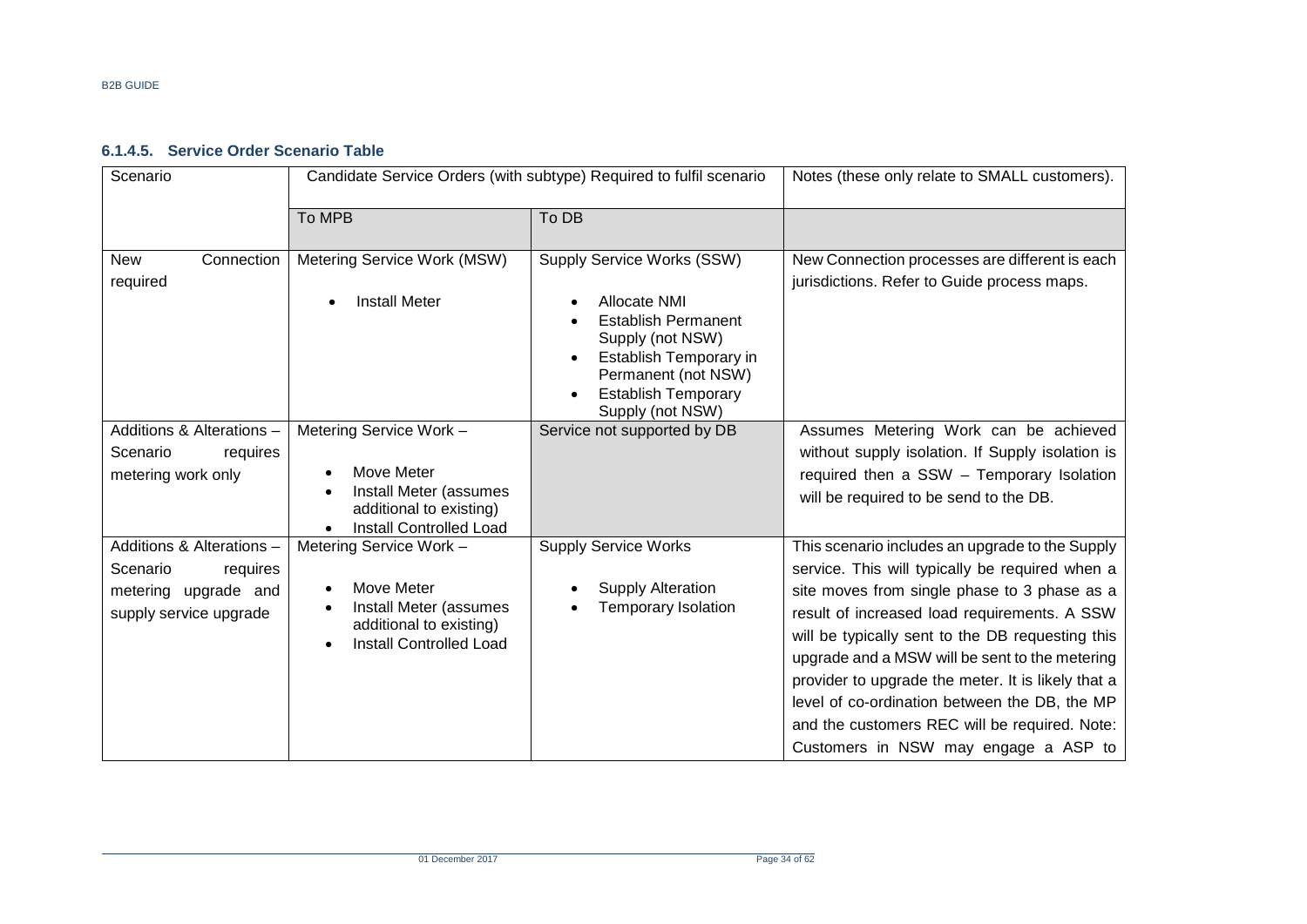|                                              |                                                          |                                                                              | perform the Supply Service upgrade on behalf<br>of the DB.                                                                                                                                                                                                                                                                                                                                                                                                                                                                                                                  |
|----------------------------------------------|----------------------------------------------------------|------------------------------------------------------------------------------|-----------------------------------------------------------------------------------------------------------------------------------------------------------------------------------------------------------------------------------------------------------------------------------------------------------------------------------------------------------------------------------------------------------------------------------------------------------------------------------------------------------------------------------------------------------------------------|
| Remote De-energisation<br>Required (non-VIC) | De-energisation<br>Remote<br><b>Recipient Discretion</b> | Service not supported by DB                                                  | should<br>refer<br>Initiator<br>to<br>the<br>MeteringInstallationtypecode (COMMS4D) in<br>MSATS to determine if the meter supports this<br>functionality.                                                                                                                                                                                                                                                                                                                                                                                                                   |
| Remote De-energisation<br>Required (VIC)     | De-energisation<br>Remote                                | <b>Recipient Discretion</b>                                                  | In Victoria both DB's and Contestable Metering<br>providers will have the ability to perform remote<br>services. Initiators should determine who to<br>send the SO request to by referring to the MP<br>role in MSATS which will indicate which party<br>has remote connectivity to the meter. Initiator<br>should refer to the MeteringInstallationtypecode<br>(COMMS4D or MRIM in the case of a DB owned<br>meter) in MSATS to determine if the meter<br>supports this functionality. Cannot be requested<br>for meters with a MeteringInstallationtypecode<br>of 'MRAM'. |
| Physical<br>De-<br>energisation required     | De-energisation<br><b>Local Meter</b><br>Disconnection   | De-energisation<br><b>Remove Fuse</b><br><b>Local Meter</b><br>Disconnection | In general physical de-energisation will be<br>performed by the DB unless the Initiator wishes<br>this to be performed at the metering via the<br>lifting of the meter's internal contactor. This<br>service can be requested of the MP.                                                                                                                                                                                                                                                                                                                                    |
| Remote Re-energisation<br>required (non-VIC) | Re-energisation<br>Remote<br><b>Recipient Discretion</b> | Service not supported by DB                                                  | Outside Victoria a remote re-energisation can<br>be requested of a contestable metering<br>provider. Initiator should refer to the Metering<br>Installation code (COMMS4D) in MSATS to                                                                                                                                                                                                                                                                                                                                                                                      |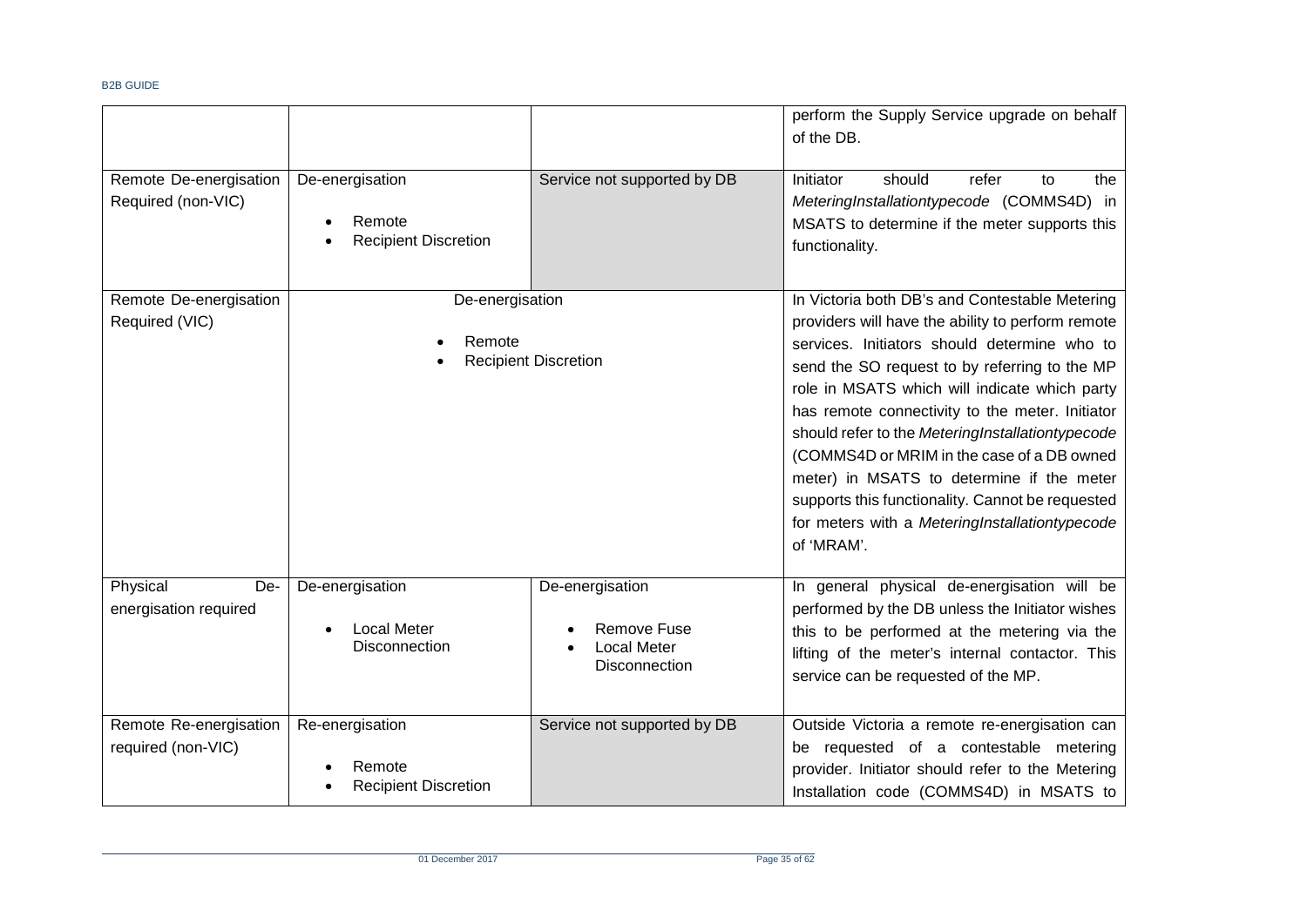|                                          |                                          |                                                                                                                 | if<br>determine<br>the<br>meter<br>supports<br>this<br>functionality. Cannot be requested for meters<br>with a MeteringInstallationtypecode of 'MRAM'.                                                                                                                                                                                                                                                                                                                                                                                                                                                                                                                                                                                   |
|------------------------------------------|------------------------------------------|-----------------------------------------------------------------------------------------------------------------|------------------------------------------------------------------------------------------------------------------------------------------------------------------------------------------------------------------------------------------------------------------------------------------------------------------------------------------------------------------------------------------------------------------------------------------------------------------------------------------------------------------------------------------------------------------------------------------------------------------------------------------------------------------------------------------------------------------------------------------|
| Remote Re-energisation<br>required (VIC) |                                          | <b>Re-energisation</b><br>Remote                                                                                | In Victoria both DB's and Contestable Metering<br>providers will have the ability to perform remote<br>services. Initiators should determine who to<br>send the SO request to by referring to the MP<br>role in MSATS. Initiator should refer to the<br>Metering Installation code (COMMS4D) in<br>MSATS to determine if the meter supports this<br>functionality. Cannot be requested for meters                                                                                                                                                                                                                                                                                                                                        |
|                                          |                                          |                                                                                                                 | with a Meter Installation code of 'MRAM'.                                                                                                                                                                                                                                                                                                                                                                                                                                                                                                                                                                                                                                                                                                |
| Physical<br>Re-<br>energisation required | Re-energisation<br><b>Physical Visit</b> | Re-energisation<br>After Disconnect for Non-<br>Payment<br><b>Physical Visit</b><br><b>New Reading Required</b> | In general physical Re-energisation will be<br>dependent on the method of De-energisation<br>and who performed it. MSATS NMIStatusCode<br>and MeterRegisterStatuscode will indicate if the<br>service order should be sent to the DB or the<br>MP. A NMIStatusCode of 'D' will indicate that a<br>physical fuse removal was undertaken by the<br>DB to de-energisation the site therefore the<br>physical replacement of the fuse is required.<br>Physical Visit may also be requested of a<br>Metering Provider where they offer such service<br>and the method of de-energisation was Local<br>Meter Disconnection or Remote (indicated by<br>the MeterRegisterStatuscode of 'D') when they<br>require a technician on site at time of |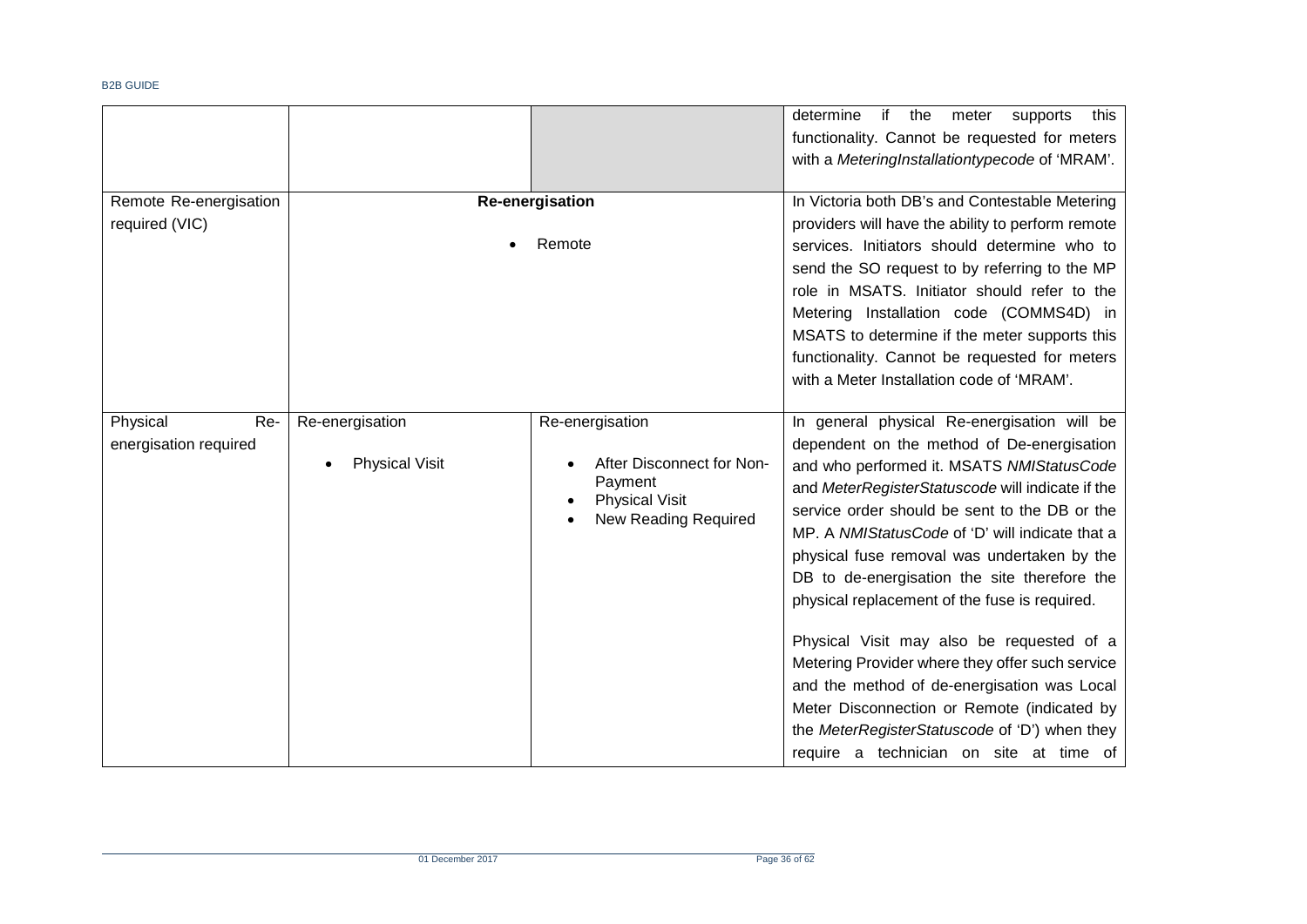|                                                                                                                                                         |                                                                            |                                                                            | energisation (where a retailer is not satisfied<br>that the site can be safety energised remotely).                                                                                                                                                                                                                                                                                                                                                       |
|---------------------------------------------------------------------------------------------------------------------------------------------------------|----------------------------------------------------------------------------|----------------------------------------------------------------------------|-----------------------------------------------------------------------------------------------------------------------------------------------------------------------------------------------------------------------------------------------------------------------------------------------------------------------------------------------------------------------------------------------------------------------------------------------------------|
| Meter Investigation                                                                                                                                     | <b>Metering Service Work</b><br>Meter Investigation -<br><b>Meter Test</b> | <b>Metering Service Work</b><br>Meter Investigation -<br><b>Meter Test</b> | Usually used in circumstances where a<br>customer or retailer is querying the correct<br>operation of the meter and is requesting the<br>Meter provider to perform a set of meter tests to<br>validate meter data. As both contestable<br>metering providers and DB's will have metering<br>assets in the field for some time, Initiators<br>should determine who to send the SO request<br>to by referring to the MP role in MSATS.                      |
| <b>Meter Fault</b><br>Scenario - retailer raising<br>to<br>Metering<br>request<br>provider to visit site to<br>remedy a suspected<br>meter/comms fault. | <b>Metering Service Work</b><br>Meter Investigation - Inspect              |                                                                            | Usually used for when a fault of some<br>description is suspected and the initiator is<br>requesting a metering provider to attend site<br>and determine the exact nature of the issue.<br>The fault may have been detected by the MP<br>systems who has requested the initiator to raise<br>a Service Order request to underpin the field<br>work. Initiators should determine who to send<br>the SO request to by referring to the MP role in<br>MSATS. |
| Switch<br>Change<br>Time<br>settings - External to<br>meter                                                                                             | Service not supported by MP                                                | <b>Metering Service Work</b><br><b>Change TimeSwitch</b><br>setting        | Used when the Initiator wishes to change on/off<br>times of a physical controlled load device<br>separate to the meter. This is not to be used<br>when changing the on/off times inside a meter.                                                                                                                                                                                                                                                          |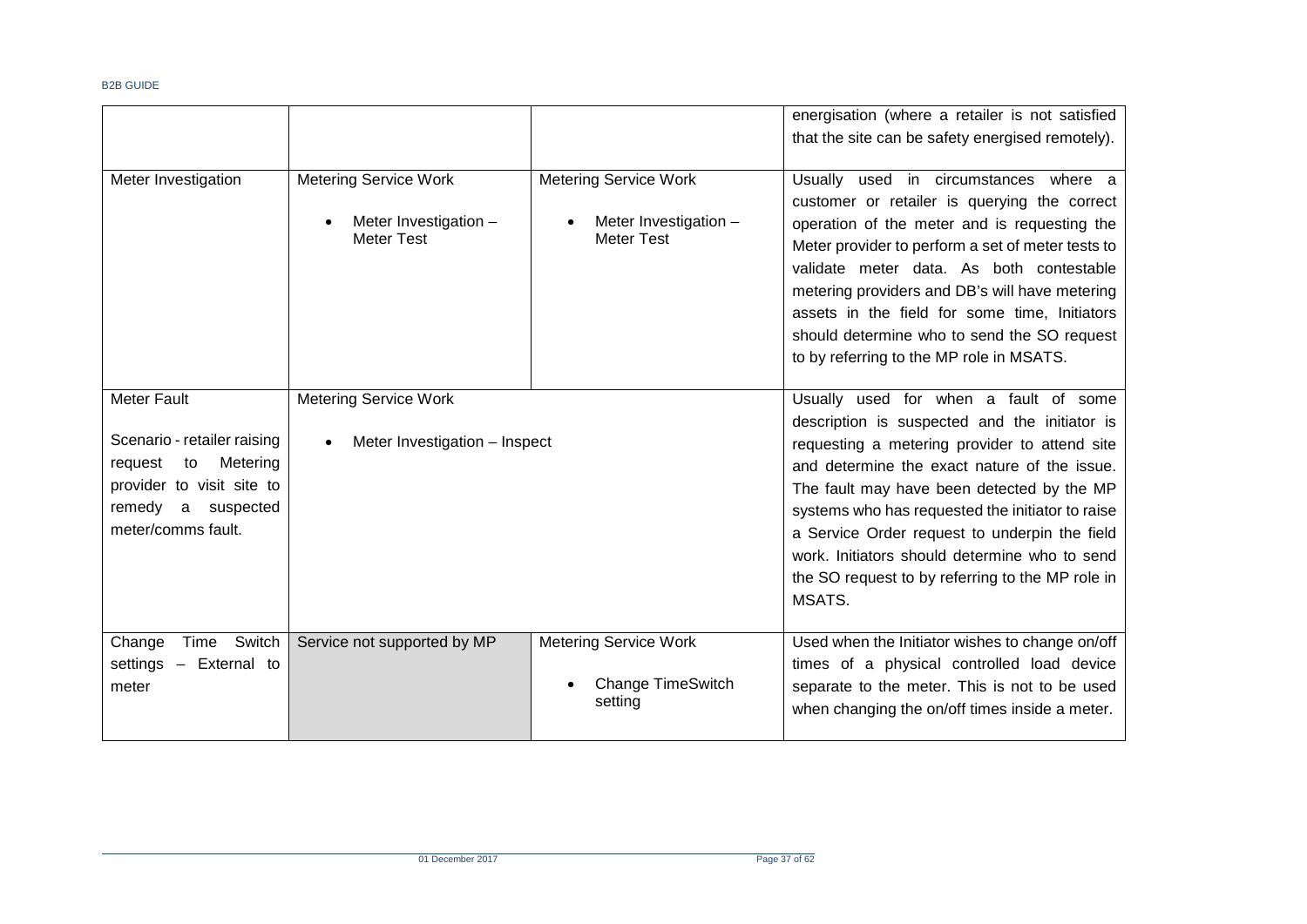| Switch<br>Change<br>Time                            | <b>Metering Service Work</b>                                               | Metering Service Work (VIC only)                                                        | Used when the Initiator wishes to change on/off                                                                                                                                                                                                                                                                                                |
|-----------------------------------------------------|----------------------------------------------------------------------------|-----------------------------------------------------------------------------------------|------------------------------------------------------------------------------------------------------------------------------------------------------------------------------------------------------------------------------------------------------------------------------------------------------------------------------------------------|
| settings<br>Internal to<br>$\overline{\phantom{0}}$ |                                                                            |                                                                                         | times using the controlled load (indicated by the                                                                                                                                                                                                                                                                                              |
| meter                                               | Meter Reconfiguration +<br>special notes indicating<br>new switching times | Meter Reconfiguration +<br>$\bullet$<br>special notes indicating<br>new switching times | MSATS ControlledLoad indicator) within a<br>smart meter. Initiators should determine who to<br>send the SO request to by referring to the MP<br>role in MSATS. Note: It is currently not possible<br>to determine from MSATs if Load is being<br>managed internally or externally to the meter.<br>Initiators can expect the MP to reject this |
|                                                     |                                                                            |                                                                                         | request if it is not the party controlling the load.<br>The Initiator can then issue a new SO to the DB<br>to perform this physically.                                                                                                                                                                                                         |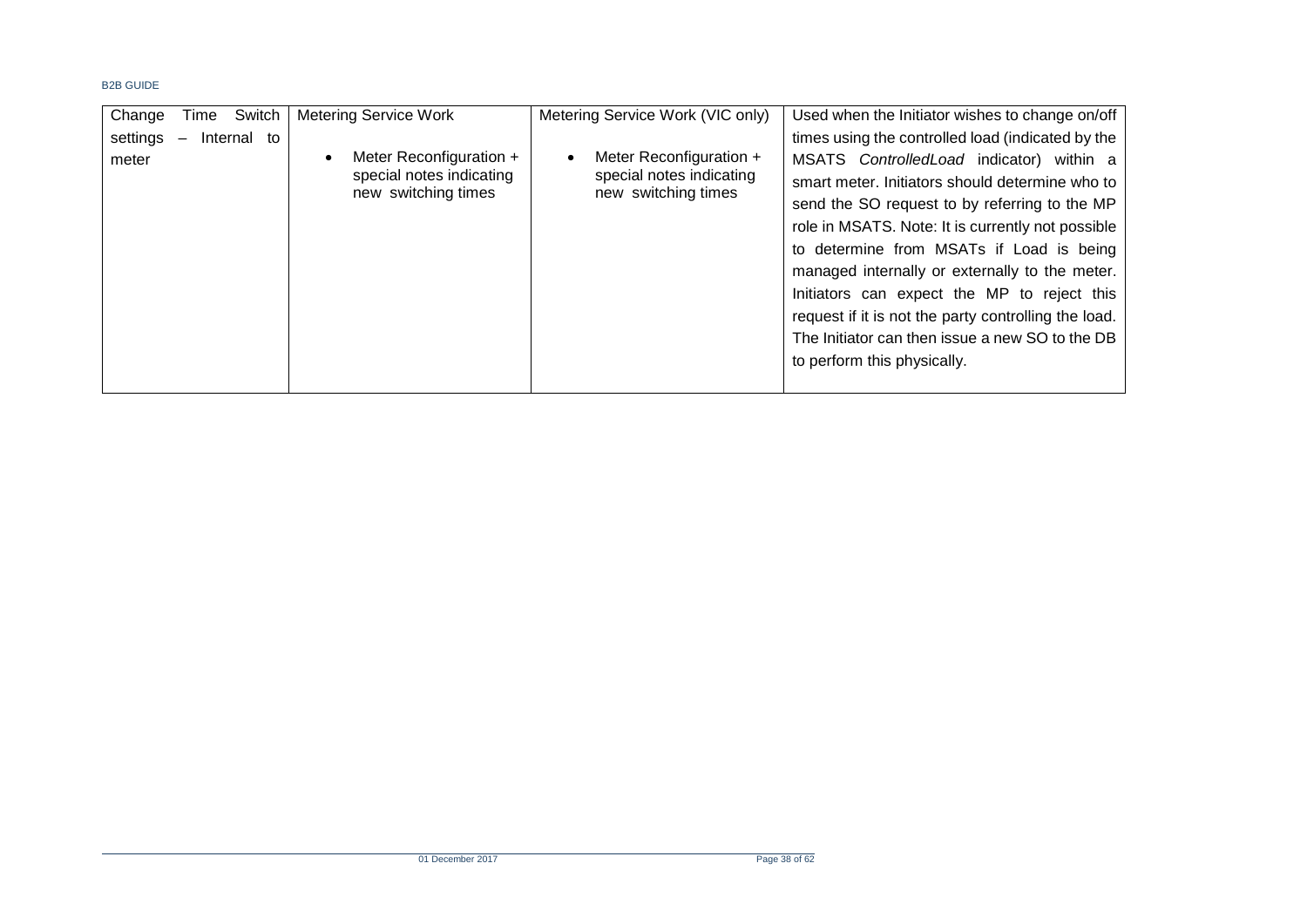#### **6.1.5. Service Order Coordination**

- (a) For more complex Service Order scenarios where coordination is required to have more than one party on-site concurrently, the Initiator may nominate a 'coordinating party' (with the agreement of that party) by populating 'Yes' in *ServiceOrderCoordinationRequired* and providing the appropriate details in *CoordinatingContactName* and *CoordinatingContactTelephoneNumber* in the Service Order Request. The coordinating party may be the Registered Electrical Contractor (REC), the MC, MP, DNSP or another party such as the body corporate for a multi-dwelling site.
- (b) It is anticipated that specific processes will develop overtime,Some examples of complex situations that require service order coordination between multiple parties include the following:
	- (i) High Voltage Injection –

In a high voltage injection situation, there can be many meters that simultaneously fail as a result of the injection event.

In this a case it is likely that the DNSP becomes the principle co-ordinating party for the resolution of the outage, and thus will be the party to initially advise the affected retailers of their responsibility with regard to the failed meters and provide a set of contact details for co-ordination purposes.

The Retailer would then include the DNSP's emergency coordinator's contact details in the Service Order coordination fields of the Meter Exchange service orders that they issue to their Meter Providers.

(ii) Group Metering Isolation –

In a situation where a metering works must occur at a connection that is part of a group metering setup (that is, one single isolation point for multiple customers), then a co-ordinating party must be identified who will take on the responsibility of advising all affected retailers or their customers prior to any site isolation taking place. This co-ordinating party in these cases may possibly be the customer's REC or may be a representative of the Body Corporate if the site is an apartment complex.

(c) It is expected that the service provider will contact the 'coordinating party' nominated in the Service Order and negotiate an agreed time for the work to be scheduled. Where the coordinating party is expecting contact but does not receive any communication within a reasonable timeframe, it is suggested that the 'coordinating party' follow-up with the responsible Retailer so as to minimise delays or impact to the Customer.

## **6.1.6. Tariff Change Service Order**

- (a) Where a Retailer wishes to request the DNSP to change a customer's Network Tariff the retailer will use a Service Order subtype Tariff Change and populate the proposed tariff field in the Service order.
- (b) The DNSP will review the request and if agrees with the tariff change will perform the necessary updates of MSATs and respond to the Service Order with a completion code.
- (c) Should the DNSP not agree with the request the Service order will be closed with a Not Completed status and the reason provided in the special notes.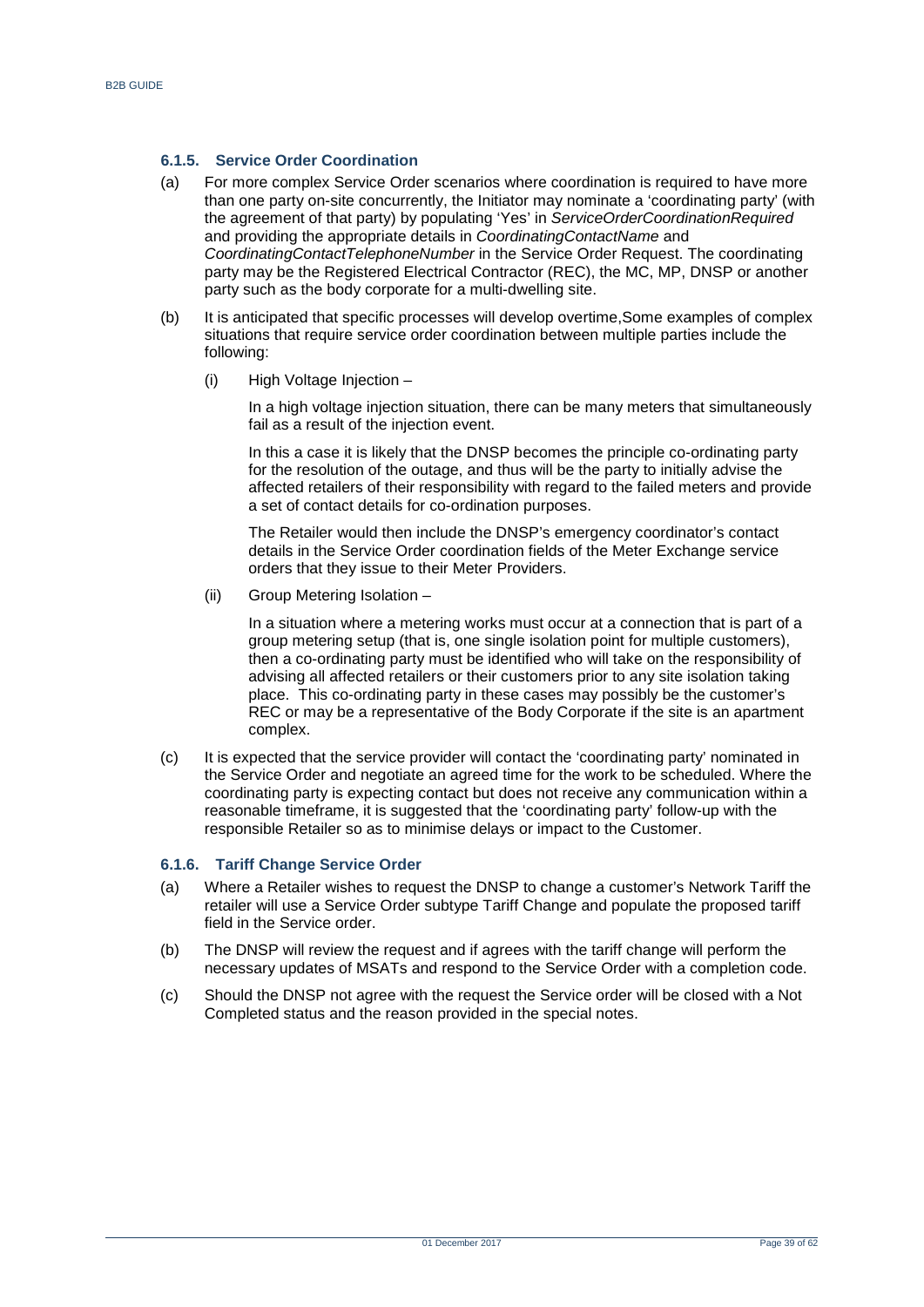## <span id="page-39-0"></span>**6.2. Customer and Site Details Notification**

- (a) The Customer and Site Details Notification Procedures have been changed in the following areas.
	- (i) The ability to request customer details via the Customer Details Request has been extended to the MP/MC.
	- (ii) Site access and hazard processes have been extended to allow greater sharing between the multiple parties that have an interest in the data.

## **6.2.1. Customer Details Request**

- (a) The Customer Details Request (CDR) can be initiated either by a DNSP or by an MP/MC. The request is always directed to a Retailer who retains the source of truth master copy of this information as they are the principal contact point with the Customer.
- (b) The DNSP (or MP/MC), if they become aware of Life-support are to contact the Retailer by email as specified in the Procedure and advise the Retailer to update their records. In this way the Retailer is retained as the 'source of truth database of record' for this information.
- (c) Life support email contact information for the Retailer is located in the ROCL

#### **6.2.2. Customer Details Notification**

- (a) The Customer Details Notification will be sent by the Retailer to the DNSP when the details are amended in the Retailers system
- (b) The Retailer and MC/MP may also agree to provide an update of the Customer details when they are amended.
- (c) When a retailer receives a Customer Details Request from an MP/MC or a DNSP they will provide a Customer Details Notification in response.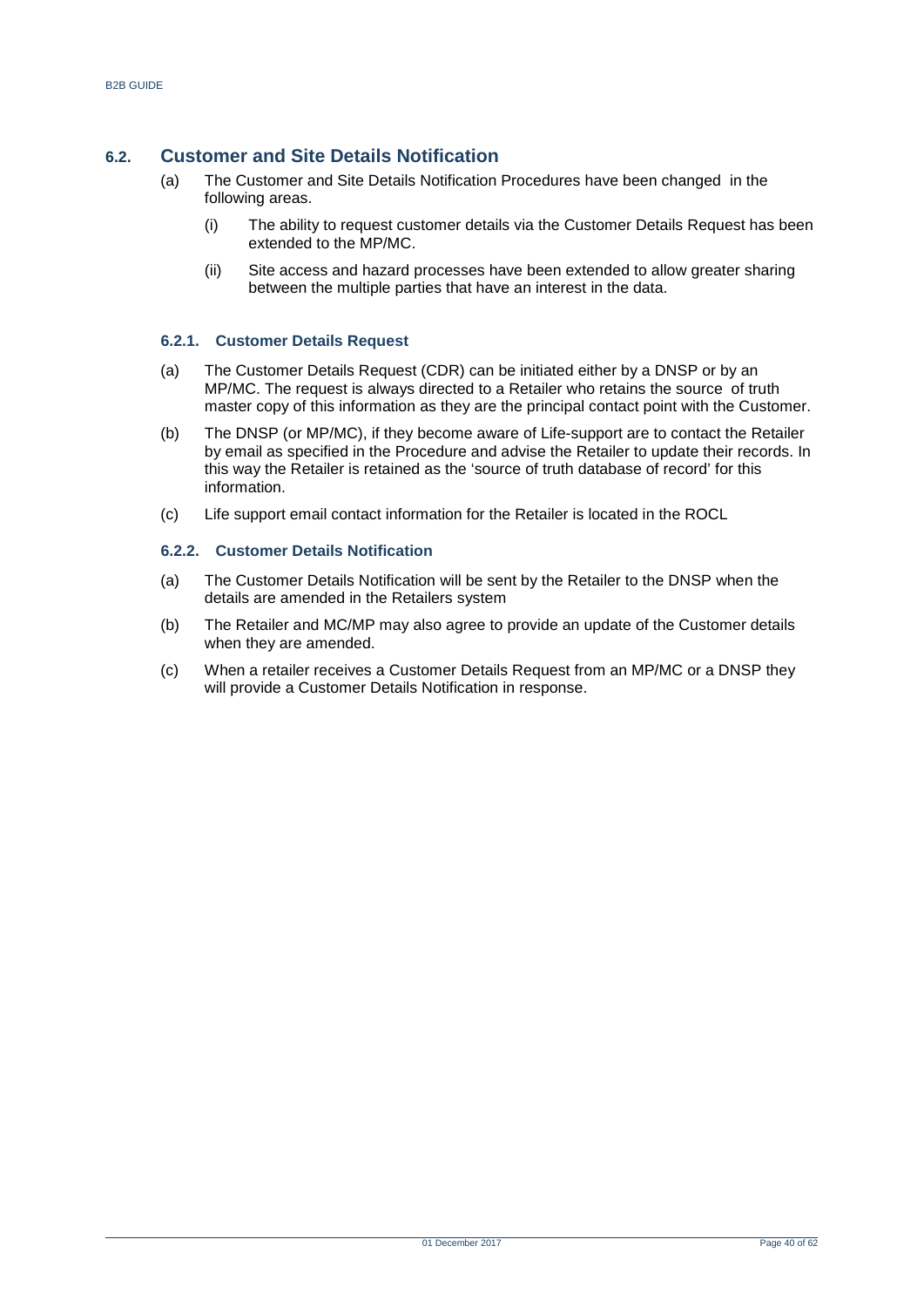#### **6.2.3. Life Support**

- (a) The effective management of Life Support information becomes more complex with the introduction of the Metering Competition rule changes. In particular with the increase in on-market sites within embedded networks and the involvement of new participants that may need to obtain or share Life Support information.
- (b) Changes to Life Support processes have been extended (via simple manual notification) to the DNSP to meet the NERR obligations and to the retailer of a child customer within an embedded network
- (c) More complex changes to Life Support are awaiting the outcome of the changes being developed by the AER.

#### **6.2.3.1. Example Process Flows involving Life Support data**

#### **CDN with life support Non-Retailer Initiated**

- (a) In the diagram below, a Life Support situation is identified by a party other than a Retailer.
	- (i) If a DNSP becomes aware of a customer Life Support requirement, the DNSP will utilise the manual notification method to advise the Retailer of the life support requirement.
	- (ii) If the retailer of a child customer (in an embedded network) becomes aware of a customer life support requirement, they would contact the DNSP of the embedded network. The DNSP would then follow the process below to advise the retailer of the embedded network.
- (b) Once notified, the Retailer will then update their records, and then broadcast an update of the Life Support details to the DNSP and other parties as contractually agreed, via the Customer Details Notification transaction.

Process diagrams for this are shown below: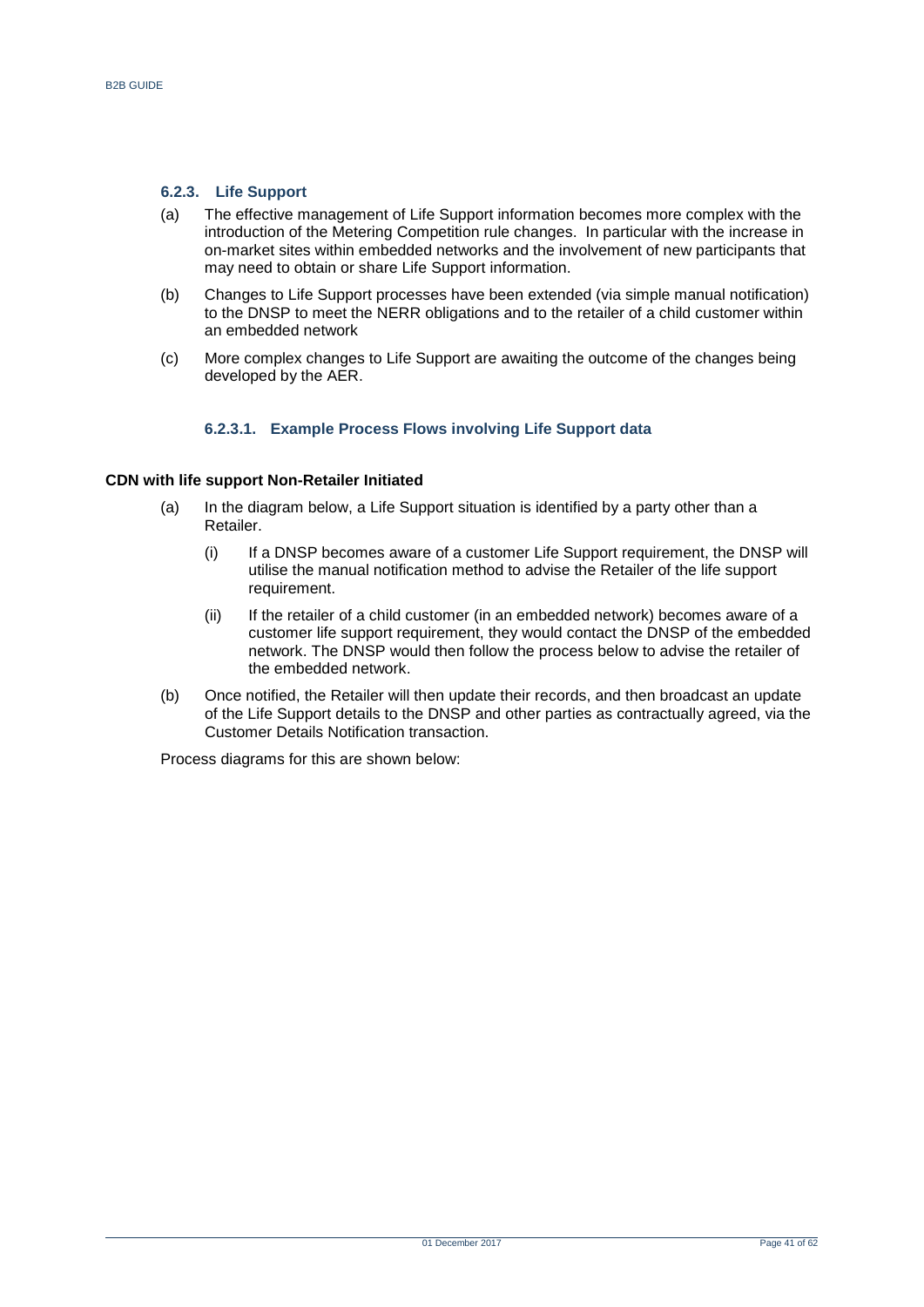

## <span id="page-41-0"></span>**Figure 14 Example Life Support CSDN process where DNSP, MC or MP initiates process**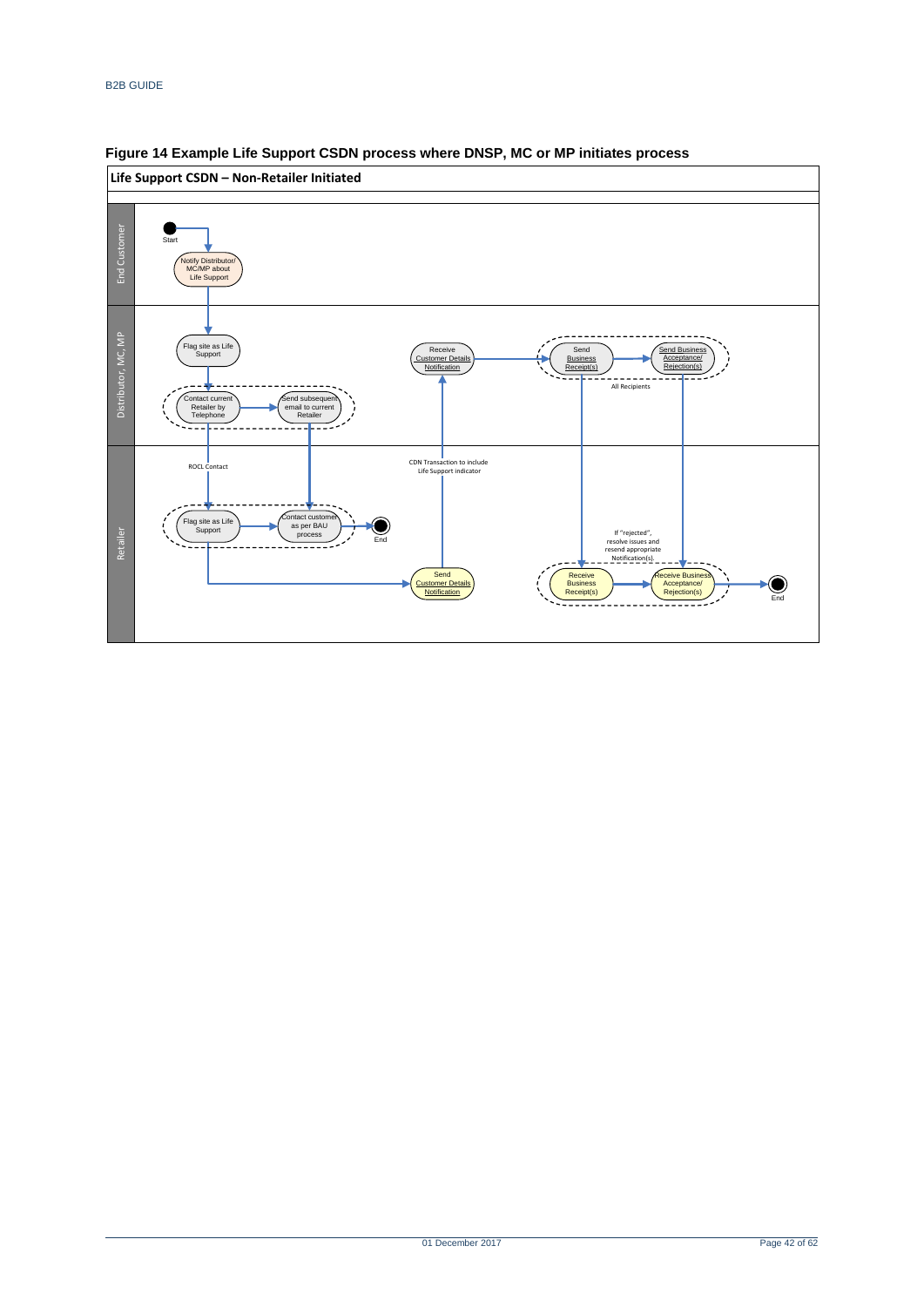#### **CDN with Life Support within an Embedded Network**

(a) In the diagram below, a Life Support situation is communicated to Retailer by a Customer, but if that Customer resides in an Embedded Network, then extra steps are required to ensure that the Retailer and DNSP of the Parent NMI are also informed.

#### <span id="page-42-0"></span>**Figure 15 Example Life-Support CSDN process involving and Embedded Network**



#### **6.2.4. Customer Details Reconciliation**

(a) The Customer Details Reconciliation allows participants involved to request a snapshot of all NMIs, for which the Retailer is financially responsible, where the customer is flagged with Life Support by the reconciling party during the reconciliation process.

### **6.2.5. Site Access Request**

- (a) The Site Access Request is a new transaction intended to enable greater sharing of Hazard and Access Information between participants. Previously there was only a one way flow of information between Retailer and DNSP of the Site Access Notification. With the introduction of metering competition an MP may require Site Access information from another party or a new Retailer may wish to obtain current Site Access Information from a DNSP. As a result this request now allows for any current or nominated party to request the information of any other party.
- (b) Each participant will maintain their own records of Site Access Data. There is no master record.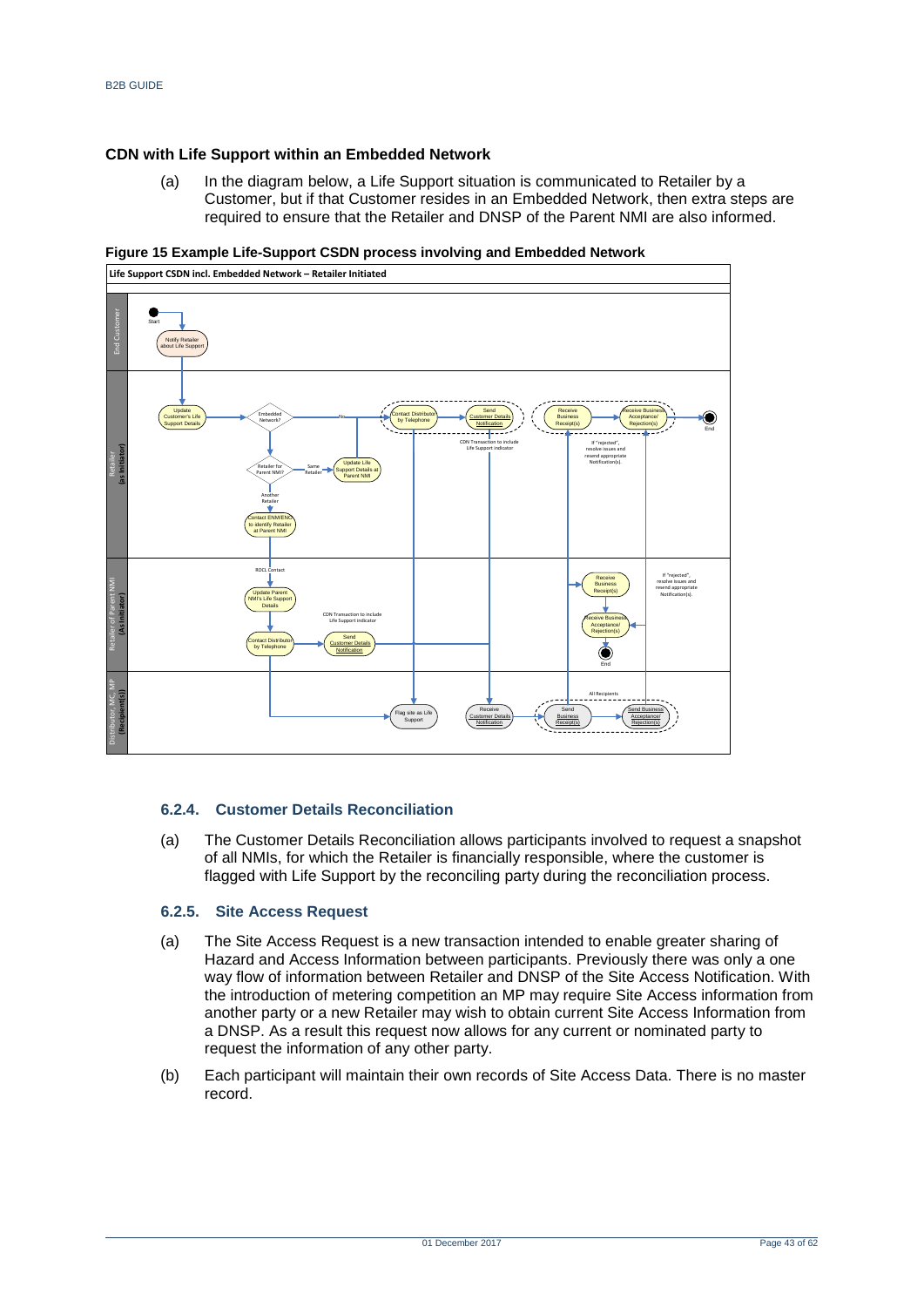#### **6.2.6. Site Access Notification**

- (a) The Site Access Notification no longer remains a transaction that flows in one direction from a Retailer to a DNSP. A Site Access Notification will be provided by one party when they receive a request from another party.
- (b) Under normal circumstances when the Retailer updates their Hazard and Access details as a result of entering changes into their system during customer contact, they will automatically trigger a single Site Access Notification to the DNSP.
- (c) If there is an agreement between the Retailer and MC/MP a second Site Access Notification may also be triggered from the Retailer to the MC/MP.
- (d) In order to avoid a race condition where the Retailer, DNSP and the MP receive updates from one party which triggers updates to other parties and so on in an endless cycle, certain rules must be followed.
- (e) Rules for Site Access Notifications.
	- (i) Only the Retailer will issue a Site Access Notification pre-emptively (That is without being requested to).
	- (ii) The Retailer will only issue a pre-emptive Site Access Notification after updating their Hazard and Access details via their user interface. They must not issue a Site Access Notification after updating their systems with data from a Site Access notification they themselves have received.
	- (iii) The DNSP and the MP/MC will only ever issue a Site Access Notification to a participant after the receipt of a Site Access Notification Request.
- (f) No participant is obliged to update or overwrite their own copy of Site Access Data on the basis of receiving a Site Access Notification.
- (g) Each participant must decide what data they choose to share when publishing a Site Access Notification, with the expectation that the published data should ideally be helpful and usable by the receiving party.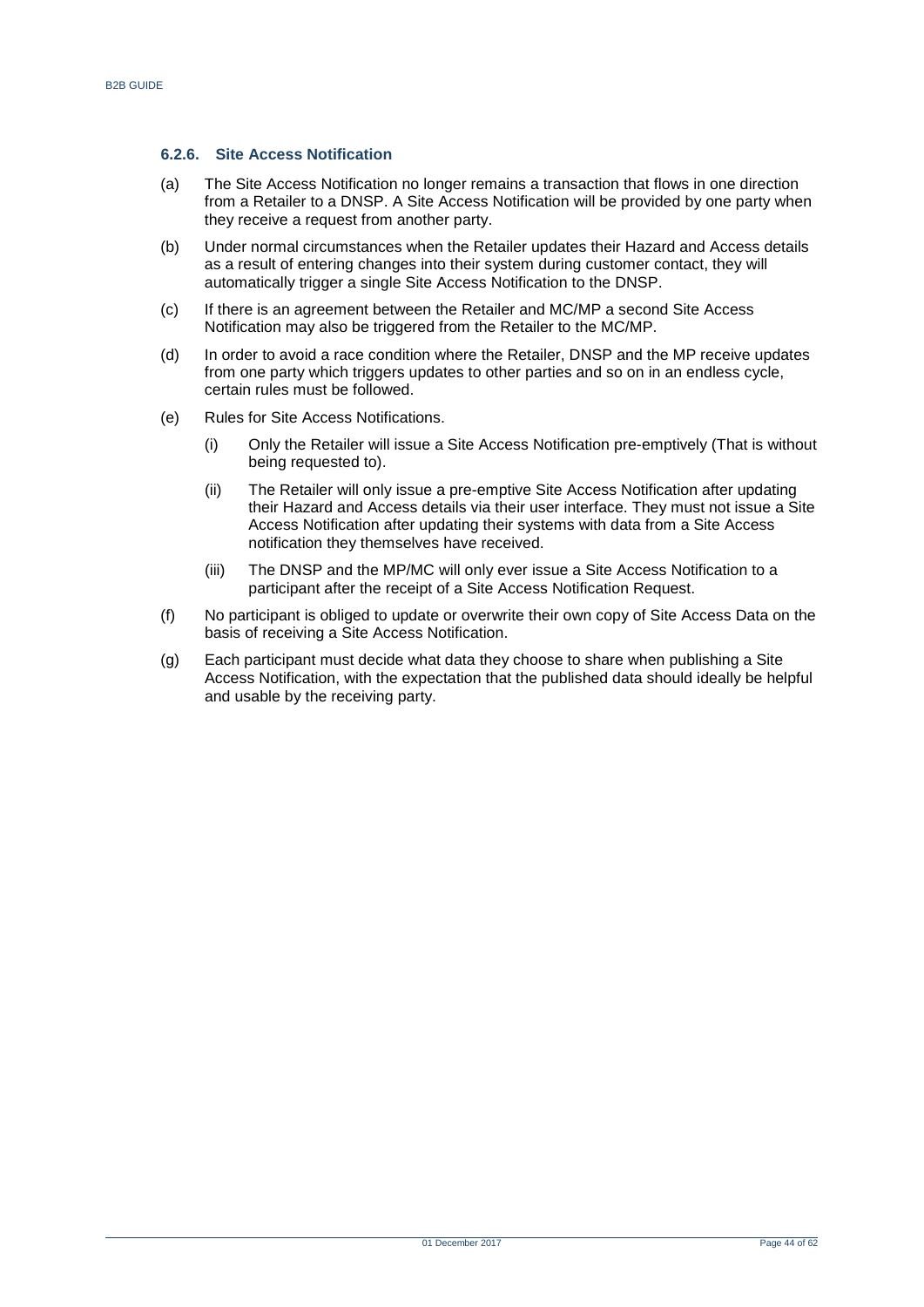## <span id="page-44-0"></span>**6.3. One Way Notification**

- (a) The One Way Notification process enables Participants to send information or messages to other Participants in a single transaction for one or more NMIs via CSV or XML.
- (b) Participants who generate or receive One Way Notifications are expected to follow the standard business Accept/Reject process for each NMI referenced within the transaction payload. Where validation fails, participants are expected to respond accordingly by sending a business reject signal to the initiator.
- (c) The One Way Notification procedures have been expanded to cater for the exchange of additional information between participants. This includes changes to support both CSV and XML payloads within the One Way Notifications
- (d) Four new Transactions have been added which can assist in meeting obligations under the Rules..
	- (i) The Notice of Metering Works– This transaction has been included to facilitate the effective exchange of information after a meter installation has changed. This facility has been requested by Industry participants for some time but had been deferred for later consideration under Power of Choice. This transaction uses an XML payload
	- (ii) Planned Interruption Notification This transaction provides a communication tool to allow a participant to meet their obligations under the NERR to inform parties of a planned outage. This transaction uses a XML payload
	- (iii) Meter Fault and Issue Notification This transaction supports the obligation under the Rules for the MP/MC/DNSP to inform the Retailer about meter installation malfunctions. Could also be used by the MP to advise their Retailer of when they could schedule work to allow for the Retailer to meet their obligations of advising customers if a planned outage is required. This transaction uses an XML payload
	- (iv) Notified Party Notification -A special One Way Notification has been designed to support the new Notified Party Model. Participants have the option of using functionality built into the e-hub to deliver these messages or to manage the delivery themselves. This transaction uses an XML payload

#### **6.3.1. One Way Notification Transactions**

(a) The B2B procedures identify a number of transactions as follows:

#### **6.3.1.1. Meter Exchange Notification (MXN)**

(i) This transaction is provided by the party actioning a meter exchange program and provides early advice of planned meter exchanges, this was originally used during the Victorian DNSP led rollout for advising retailers when a meter exchange was scheduled. Participants may use this transaction at their discretion.

#### **6.3.1.2. Network Tariff Notification (NTN)**

(i) This transaction retains its purpose of being a means for a DNSP to notify a Retailer of an intention to change the Network tariff associated with one or more connection points.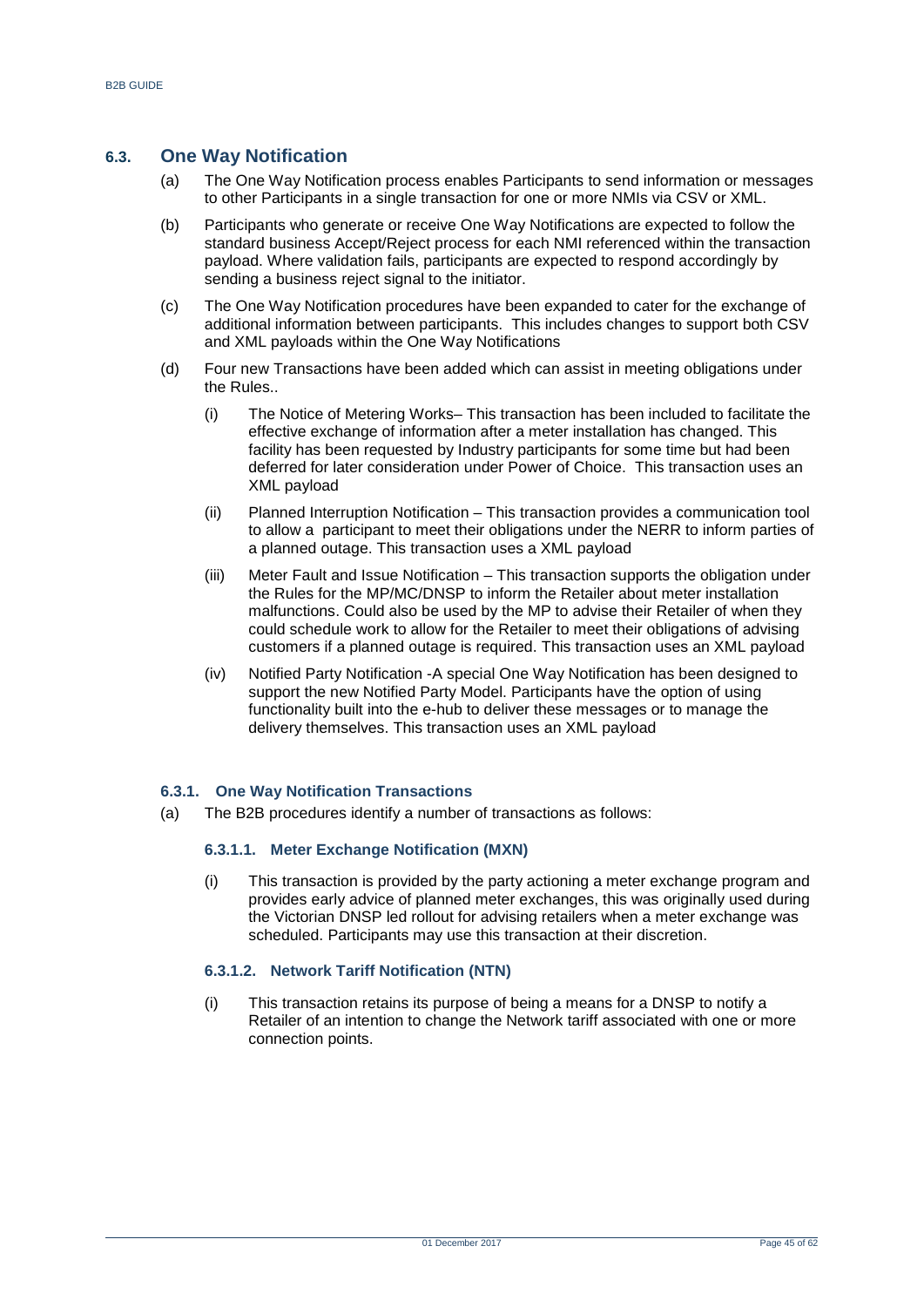## **6.3.1.3. Planned Interruption Notification**

- (a) The planned interruption notification is a communication tool that could be used to facilitate the requirement under the NERR for a Retailer to advise a DNSP about a planned outage of a NMI which they are scheduling.
- (b) The Notice of Metering Works has been defined as an XML payload.

#### **6.3.1.4. Meter Fault and Issue Notification**

- $(c)$
- (a) This Meter Fault and Issue Notification is intended to facilitate the requirement under the rules for an existing MP, MC or DNSP to advise a Retailer when a meter becomes noncompliant. That is, it is failing to perform its function as a meter, or is exceeding its agreed specifications under metrology procedures and therefore the Retailer will need to arrange for a replacement.
- (b) This transaction is also used when the initiator wishes to advise the recipient that a fault condition with the metering has been found at a site. This may be used in circumstances where a network fault or other event has caused damage to one or more metering installations and the DNSP requires a Retailer to arrange for a metering provider to address the situation. It is expected that this transaction will complement but not replace direct communication between the DNSP and Retailer when the Customer may be impacted.
- (c) This transaction can also be used when a DNSP wishes to advise a Retailer that a Customers annual load characteristics have exceeded metrology classification and that metering work is required.
- (d) The optional fields in the transaction (STARTTIME, ENDDATE, STARTTIME and DURATION) have been included so that Metering Providers (if they use this transaction) can advise the Retailer of potential scheduling availability to perform associated work with a Meter Fault. This information can be used as input by the Retailer to support their obligations for planned interruption notifications, if an interruption to supply is needed. .
- (e) The Notice of Metering Works has been defined as an XML payload.

#### **6.3.1.5. Notice of Metering Works**

(a) The Notice of Metering Works is sent from an MP to a DNSP after a Meter Exchange, Installation or Removal has taken place. The Notice of Metering Works has provision for sending and receiving information about the meters that have been installed, any meters that have been removed, and allows for the capture of meter readings from any manually read accumulation meters removed or repurposed at the site.

The Notice of Metering Works has been defined as an XML payload.

#### **6.3.1.6. Notified Party Notification**

- (a) This Notified Party Notification plays a special role in informing participants who may be affected by a service order that there is field or remote activity occurring at a site in which they have a financial or other interest
- (b) This transaction is either generated by the e-Hub and sent to the Notified parties on behalf of the Initiator of the service order, or is generated directly by the Initiator and sent to the Notified party. One of these two approaches could be adopted by the Initiator to inform other parties about Service Orders that may impact them.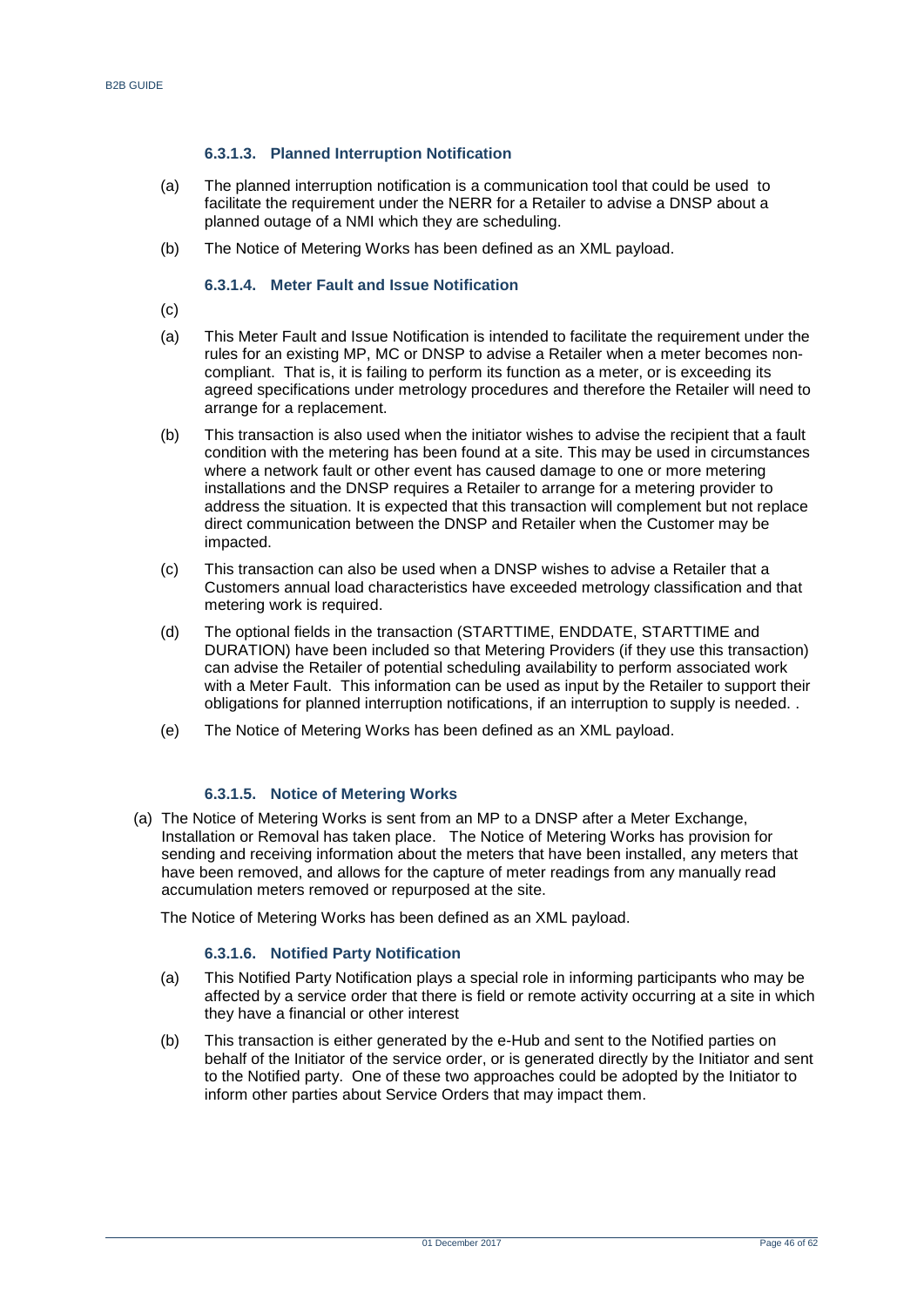## <span id="page-46-0"></span>**6.4. Meter Data Process**

#### **6.4.1. Provide Meter Data**

- (a) The Provide Meter Data transaction continues to perform the same function. With Retailers, DNSPs and MDP's using the PMD to request that an MDP provides validated meter data.
- (b) Where a PMD is requested for periods within 13 months, there is an expectation that the PMD can be responded to within 1 business day. Where the period exceeds 13 months, the initiator must communicate with the MDP, as the relevant data may be archived and agreement is required on how to request that data.

#### **6.4.2. Verify Meter Data**

- (a) The Verify Meter Data transaction continues to perform the same function. With Retailers DNSPs and MDP's using it to request that an MDP investigate the reason why meter data is not being received as expected.
- (b) New Investigation code have been included:
	- (i) Verify/Missing Registers used when the initiator is indicating they are expecting reads for a particular register.
	- (ii) Require Estimate Read used when the Initiator is indicating they are expecting Estimate reading for Settlement purposes.
	- (iii) Meter Churn used when the Initiator is requesting Meter Churn Data following a meter exchange and change of roles.

#### **6.4.3. Remote Service Request/Response**

- (a) The Remote Services transactions provide for the requirement in the Minimum Services Specification as defined in the NER Table S7.5.1.1.
- (b) The use of this transaction is by agreement.
- (c) These transactions allow for remote interrogation of a meter installation to support
	- (i) The remote retrieval of metering data as a one-off or scheduled service, including quality flags for a specified point or points in time and the provision of such data to the requesting party.
	- (ii) The remote retrieval of point in time information from a specified metering installation including the contactor status (energised or de-energised) voltage, current, Power factor and other bi-laterally agreed information
	- (iii) The remote retrieval of information over a period of time including readings from across a date/time range and meter events collected by the metering installation over a defined period.
- (d) The Remote Service Request contains a number of pre-defined fields/parameters that allow the Initiator to indicate the type of information they are seeking in the response, the period of time that the response should relate to, and the format of the data they wish to receive. Additionally the request provides for a number of user-definable parameters which will allow further flexibility of use of these transactions (as agreed between parties) without requiring the entire transaction structure to be re-negotiated across Industry.
- (e) The Remote Service Response contains a data block that allows for a payload of different formats to be sent from the Service Provider back to the Initiator. It is envisaged that participants will agree bi-laterally the format and detailed structure of any data sent in the payload of the Remote Service Response. By allowing a flexible format in the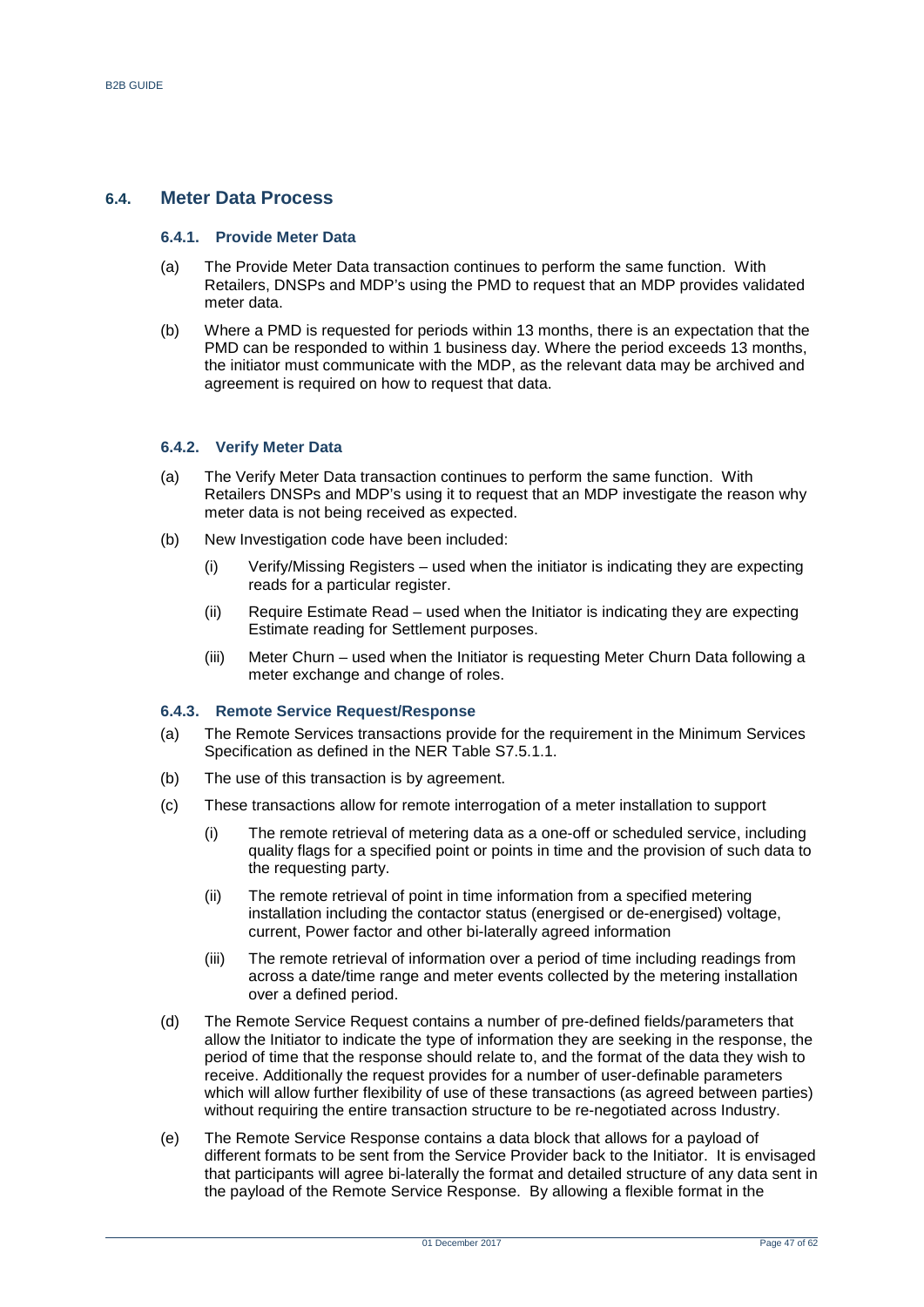payload, participants will be able to develop and further refine the most efficient and effective payload structure for the different remote services that are currently identified and also those that are not yet identified but may arise in the future.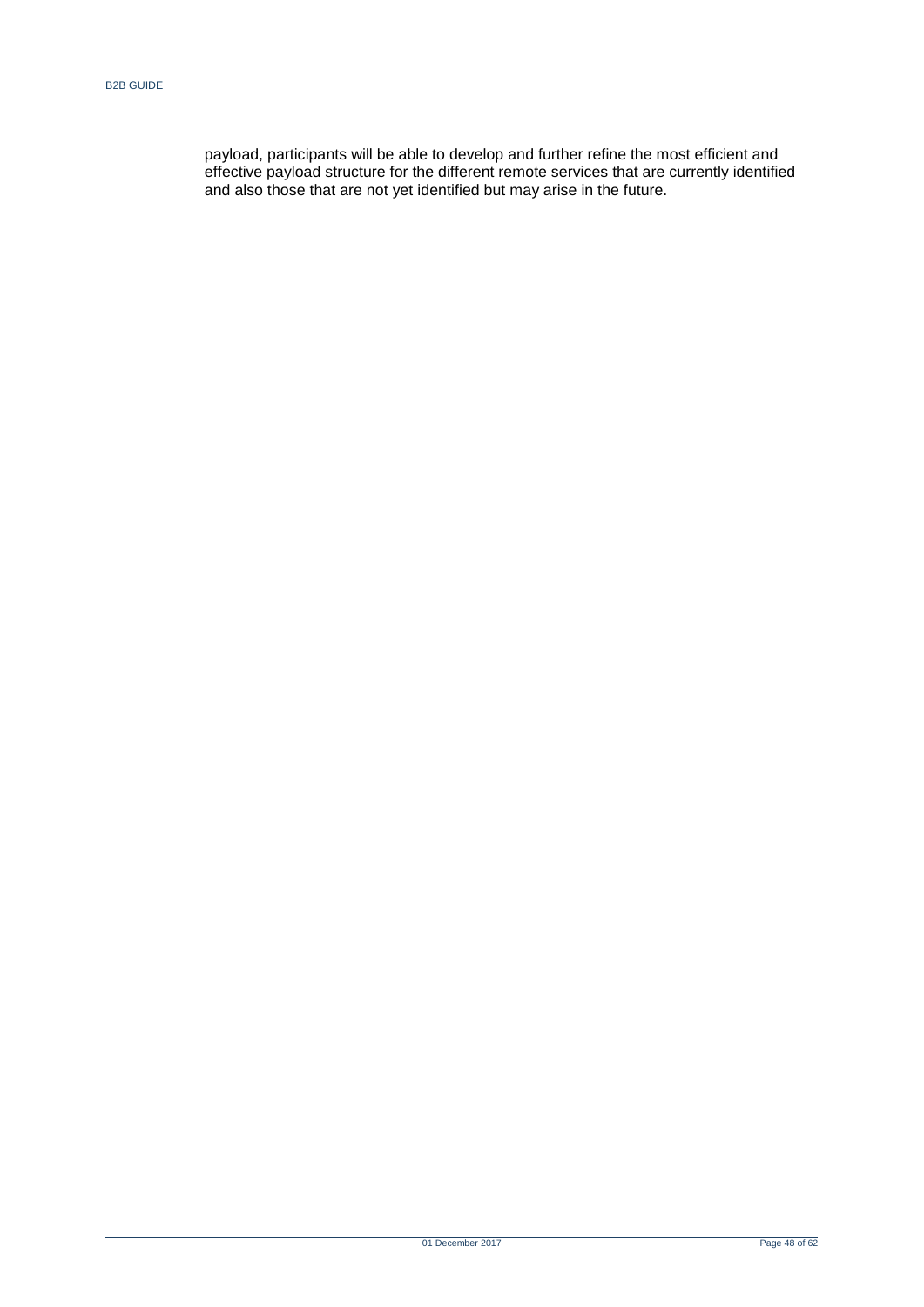## <span id="page-48-0"></span>**7. BUSINESS PRACTICES**

(a) This section contains a range of common business practices and other process requirements that have been migrated from the Procedures to the B2B Guide because it is anticipated that they may impose obligations on parties who must only be subject to commercial arrangements and cannot be subject to binding obligations in B2B procedures.

## <span id="page-48-1"></span>**7.1. Service Order Process**

#### **7.1.1. General Principles**

- (a) The Recipient should use reasonable endeavours to meet the original Timing Requirement for the completion of requested work that was inappropriately rejected.
- (b) On accepting the ServiceOrderRequest, the Recipient is expected to use reasonable endeavours to complete the work within the Required Timeframe for the Completion of the Requested Work.

#### **7.1.2. Raising a ServiceOrderRequest**

(a) To indicate a new Request, the ServiceOrderRequest should specify the *ActionType* as "New".

#### **7.1.3. Actioning the ServiceOrderRequest**

- (a) The Recipient of the ServiceOrderRequest is expected to schedule and use reasonable endeavours to complete the work, taking into account any *SpecialInstructions* and *Appointment* details contained in the ServiceOrderRequest.
- (b) The limitation of the ScheduledDate in the Procedures to no more than 100 calendar days in the future likely relates to the 65 prospective days allowed in MSATS for a prospective change. This is listed here as calendar days as B2B works on local timings, whereas MSATS uses the NEM calendar.

#### **7.1.3.1. Raising a ServiceOrderResponse**

(a) Where the Recipient does not receive a *BusinessReceipt* or *BusinessAcceptance/Rejection* from the Initiator after sending the ServiceOrderResponse, the Recipient may investigate the failure of the delivery and notify the Initiator. If the Initiator reasonably considers that delivery failure lies with the Recipient, the Recipient may resend the original ServiceOrderResponse, as appropriate.

#### **7.1.3.2. Use of Status, Exception and Product Codes in ServiceOrderResponses**

- (a) The *ProductCodes* for each DNSP are published on various websites for each jurisdiction. At the time of publication these are:
	- (i) The Victorian DNSP Product Codes are published on the Essential Services Commission website: http://www.esc.vic.gov.au
	- (ii) The ACT, NSW, SA, TAS and Queensland codes are as published by each DNSP.
- (b) *ProductCodes* for Meter Providers are provided through the contract between parties. General *ProductCodes* and descriptions may be published on the respective Meter Provider websites.
- (c) Specific requirements are expected to apply to the use of the "Cost TBA" code as follows:
	- (i) The *ProductCode* "Cost TBA" should not be used for Re-energisation, De-energisation and Special Read ServiceOrderRequests; and
	- (ii) The *ProductCode* "Cost TBA" should only be used when the Recipient needs to do further investigation to determine what work was attempted or completed at the Site. This *ProductCode* must not be used as a default.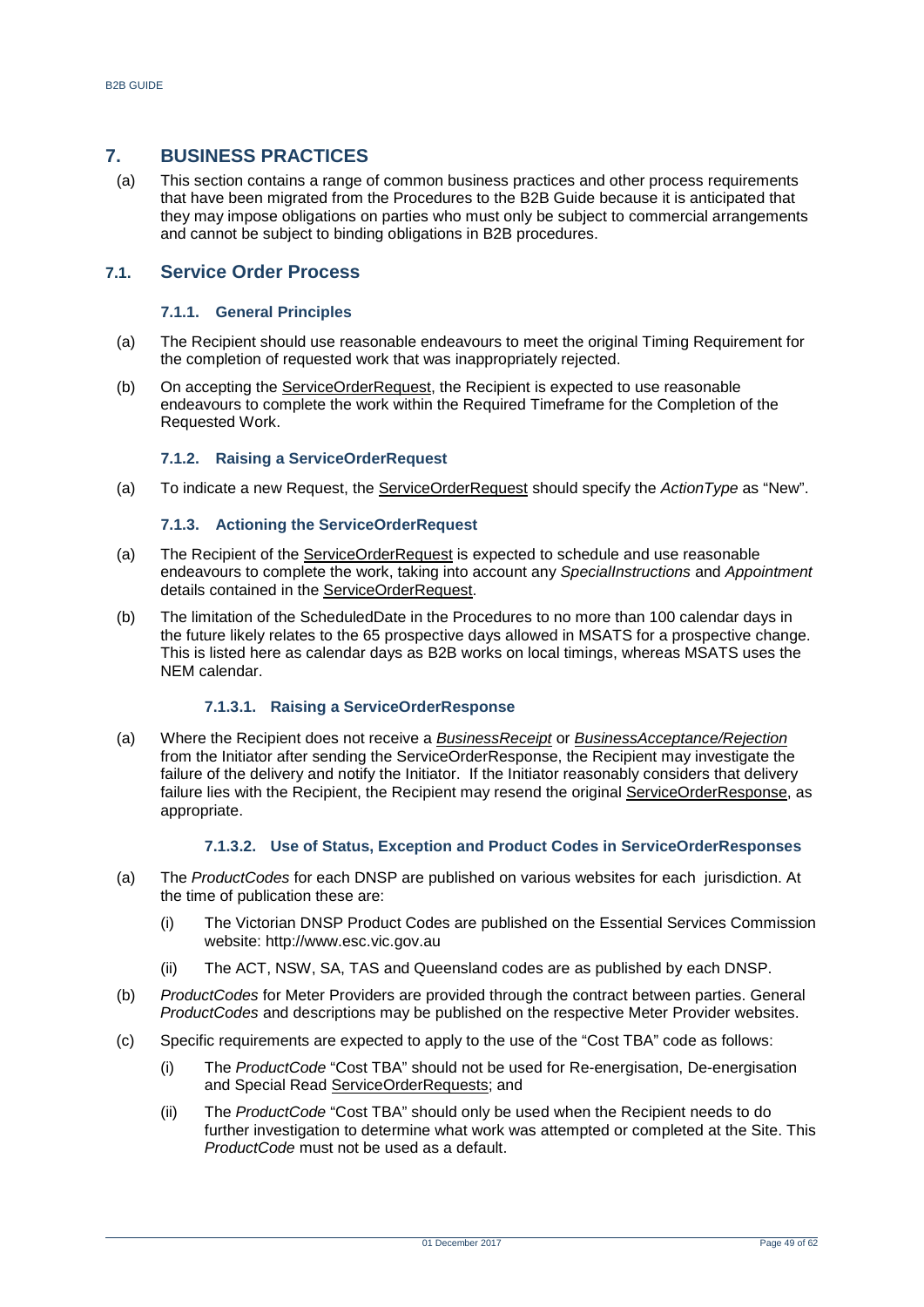#### **7.1.4. Closing the Service Order Process**

(a) If the Initiator has rejected the ServiceOrderResponse (with a negative *BusinessAcceptance/Rejection*), it is expected that the Recipient and the Initiator negotiate a resolution of the situation, with the agreed resolution being reflected in each party's systems.

#### **7.1.5. Works Scheduling**

(a) The Service Provider may use the *ServiceOrderType, ScheduledDate* and the *CustomerPreferredDateAndTime* fields to determine when the work should be scheduled and completed.

#### **7.1.6. Cancelling a ServiceOrderRequest**

(a) Charges consistent with the allowed *ProductCodes* may apply for any cancelled ServiceOrderRequest.

#### **7.1.7. Common Business Practices**

#### **7.1.7.1. General**

(a) **MSATS Relationship** - MSATS batch updates each night with the previous days Change Requests. As such, it may not have the most current information. Therefore, an MSATS transaction does not remove the need for a Service Order.

For example, where the prospective transfer is to take place on a Special Read, the Retailer must raise a Special Read ServiceOrderRequest to the appropriate Service Provider. Refer to table number 4-M for read type code usage in the CATS procedures.

#### (b) **Service Time**

- (i) *ServiceTime* is used to inform the Recipient when the work can be performed, and it also indicates what charges the Initiator is willing to accept.
- (ii) For work the Initiator requests only to be undertaken outside Business Hours:
	- (A) The Initiator should specify a *ServiceTime* of "Non-Business Hours" and ensure the information in the *SpecialInstructions* field provides additional and specific information regarding the detail and reason for the "Non-Business Hours" request.
	- (B) The Recipient should take into account the value in the *ServiceTime* field when scheduling the ServiceOrderRequest.
	- (C) Indicates that the Initiator will accept any "Non-Business Hours" charges.
- (iii) Where the Initiator does not wish to pay an after-hours fee a *ServiceTime* of "Business Hours" should be used. This indicates that the Initiator will not accept after-hours charges and will accept a delay in service completion (within the bounds of agreed service levels) in preference to undertaking the work after-hours.
- (iv) Where the Initiator prefers the work to be undertaken within business hours but is willing to pay the after-hours fee where necessary in order to speed up completion, a *ServiceTime* of "Any Time" should be used. This indicates that the Initiator will accept after-hours charges if the work needs to be undertaken outside Business Hours.
- (c) **Meter Reading Date**  Where a meter reading is associated with a Service Order, the Recipient should ensure that the meter reading date provided via the MDFF file aligns with the date the Service Order was completed (*ActualDateAndTime)*.
- (d) **Customer Details**  Where Customer Details (name and telephone number) are required for the completion of a ServiceOrderRequest, these should be provided using the Customer's contact details fields (*CustomerContactName*, *CustomerContactTelephoneNumber*).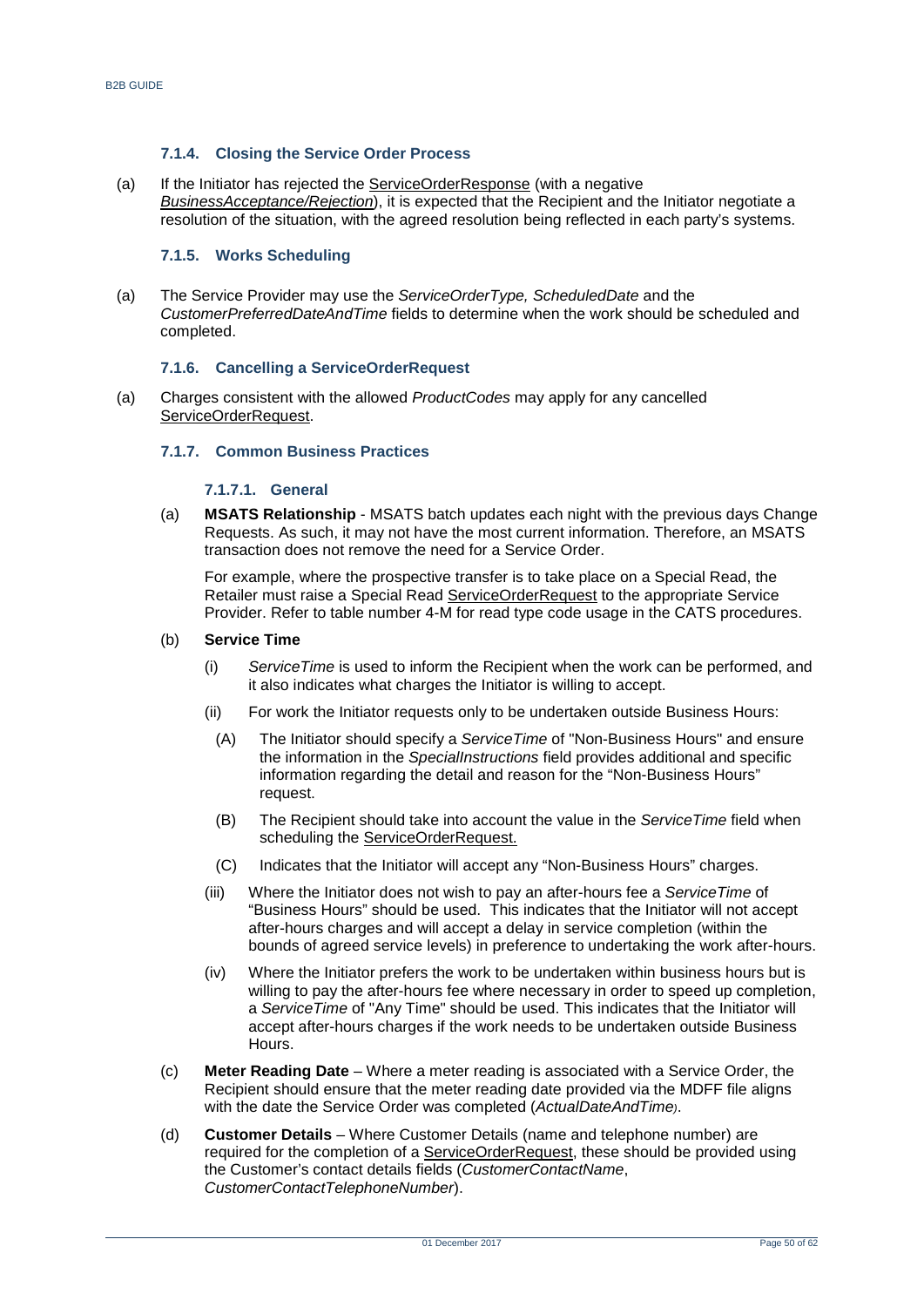It is anticipated that this information will not be used to permanently update the Recipient's customer-related records. Any permanent updates to Customer Details are sent from the Retailer to the MC, MP and DNSP in a CustomerDetailsNotification. The Customer and contact information provided in a ServiceOrderRequest should only be used for the completion of the identified work.

- (e) **Site Details**  The Initiator should ask the Customer if there are any Hazards or Access Requirements prior to initiating a ServiceOrderRequest. Where the Customer reports no Hazards or Access requirements the Initiator is expected to indicate this using the appropriate values in the ServiceOrderRequest. This information should be used for the completion of the identified work only.
	- (i) If the Customer has supplied any special access details, the Initiator is expected to include these in *AccessDetails*. These details exclude the hazards covered by the *HazardDescription* field.
		- (A) Where the Customer reports no access requirements, the Initiator should indicate this by using the value "Customer Reports No Access Requirements" in the *AccessDetails* field.
		- (B) Any permanent updates to access or hazard details should be sent from the Initiator to the Recipient in a SiteAccessNotification.

#### (f) **Read all meters**

(i) Where the Recipient reads the meter as part of completing the ServiceOrderRequest, the Recipient is expected to use reasonable endeavours to read all meters at the NMI. Excluding ServiceOrderRequests that are Not Completed.

#### (g) **Meter Serial Number**

- (i) *MeterSerialNumber* is required where work is specific to a meter. The Initiator should provide the *MeterSerialNumber* if it is available. A Recipient will reconcile the *NMI* / *MeterSerialNumber* combination(s) against information held in their records, and thereby help confirm the correct site will be visited for the Service as early in the process as possible. If the requested work affects all meters, the Initiator does not have to provide any meter serial numbers.
- (ii) Where the Recipient identifies a discrepancy between a *NMI* and the *MeterSerialNumber* the Recipient should progress the ServiceOrderRequest if it believes the discrepancy relates to its own data. If it believes the discrepancy relates to the *MeterSerialNumber* provided by the Initiator, the Recipient should reject the ServiceOrderRequest except for High Priority Service Orders, where the Recipient should contact the Initiator and agree how to resolve the discrepancy. If the ServiceOrderRequest is rejected, the Recipient must provide the *MeterSerialNumber(s)* in the *Explanation* field associated with the appropriate *EventCode* ("Invalid data. Details provided in *Explanation*").

#### (h) **ProposedTariff field**

(i) The Recipient must not reject the ServiceOrderRequest if the *ProposedTariff* value is wrong or does not suit the Site's metering. The MSATS notification will provide the details of the tariff(s) actually allocated to the Site.

#### (i) **Other rules**

- (i) The Recipient may seek to recover costs for any actioned work from the Initiator who requested that work that was completed or attempted.
- (ii) An Initiator is expected to use reasonable endeavours to send ServiceOrderRequests as they arise and not to bundle them and send them in a batch.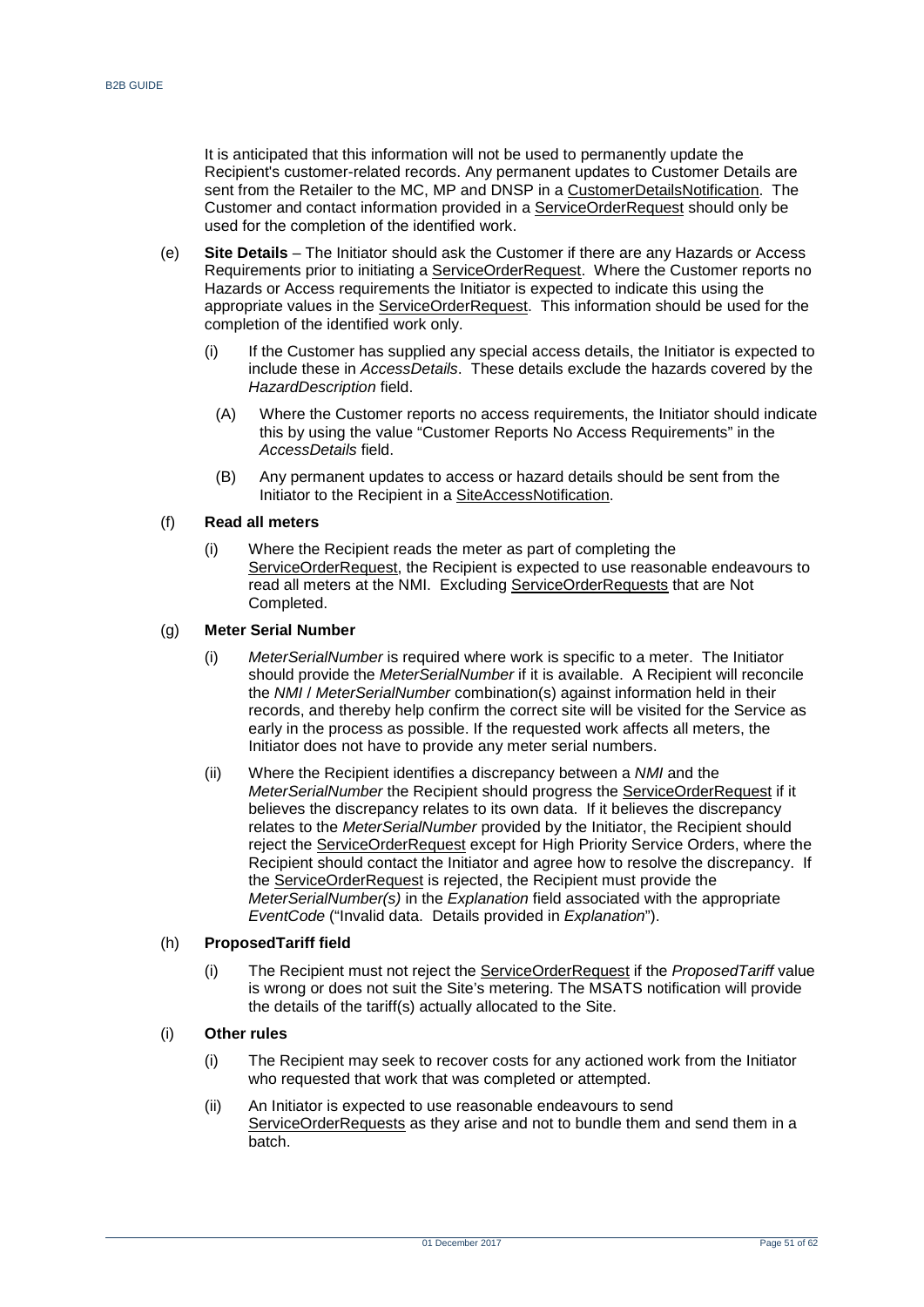## **7.1.7.2. Service Paperwork**

- (a) Examples of alternative, agreed methods to reference the Service Order Number when providing Service Paperwork are:
	- (i) When Faxed the Service Order number is to be clearly displayed at the top right hand corner of the Service Paperwork;
	- (ii) When Emailed the Service Order number is to be clearly displayed in the subject line of the email;
	- (iii) When using Online systems as agreed by the users of the online system;
	- (iv) When provided by transaction as agreed by the users of the transaction;
	- (v) When left 'On-Site' the Service Order number is not required. In this case, even if the Retailer is provided with a copy of the Service Paperwork by the DNSP or MP, the Retailer is not required to provide a copy of the Service Paperwork back to the DNSP or MP when raising a Service Order.
- (b) Upon receipt of the ServiceOrderRequest that requires Service Paperwork to be provided by the Retailer, the Service Provider must:
	- (i) not reject the ServiceOrderRequest on the basis of missing paperwork
	- (ii) where the necessary Service Paperwork has not been received, wait at least 1 hour to receive Service Paperwork prior to providing a Business Signal of *BusinessAcceptance/Rejection*
	- (iii) Note: The Service Provider can send a *BusinessAcceptance/Rejection* at any time within the hour when the paperwork is received (and reconciled to the Service Order) or is not required.
	- (iv) within the timeframes permitted for the *BusinessAcceptance/Rejection* and after 1 hour, where all necessary Service Paperwork has not been received and the Service Provider wishes to accept the ServiceOrderRequest, respond with a severity "Warning" with a Business Event of 'Documentation required'
- (c) Service Paperwork must be provided in Victoria for sites that have been physically deenergised for more than 12 months.
- (d) In those jurisdiction where safety certificate paperwork is required for both the customer's premise and the metering installation, then the Initiator must ensure that there is a reference to both the customer and the metering safety certificate paperwork in the Supply Service Works Service Order, unless the safety certificates are to be left on-site in which case they should be identified as 'on-site' in the Supply Service Works service order
- (e) Some jurisdictions may require the provision of safety related paperwork where there is a material change to the Site's electrical supply requirements (eg 1 phase to 3 phase). Reference to this paperwork should also be provided.

## **7.1.7.3. Allocate NMI – NSW**

- (a) As the DNSP does not do the actual connection work in NSW, the DSNP will only receive a Supply Service Works - Allocate NMI Service Order to facilitate the New Connection process. The MP will however receive a Metering Service Works – Install Meter Service Order as part of the overall process. Refer to [Figure 4](#page-20-0) for more information.
- (b) The Retailer must provide the NMI to the Customer, or Accredited Service Provider (ASP) or builder, with a request that the NMI is included on relevant electrical works forms. These forms include the Notification of Additional Load, the Application for Connection (AFC), and the Notice of Service Work (NOSW). If the NMI is not provided on the NOSW form, the DNSP will reject the NOSW.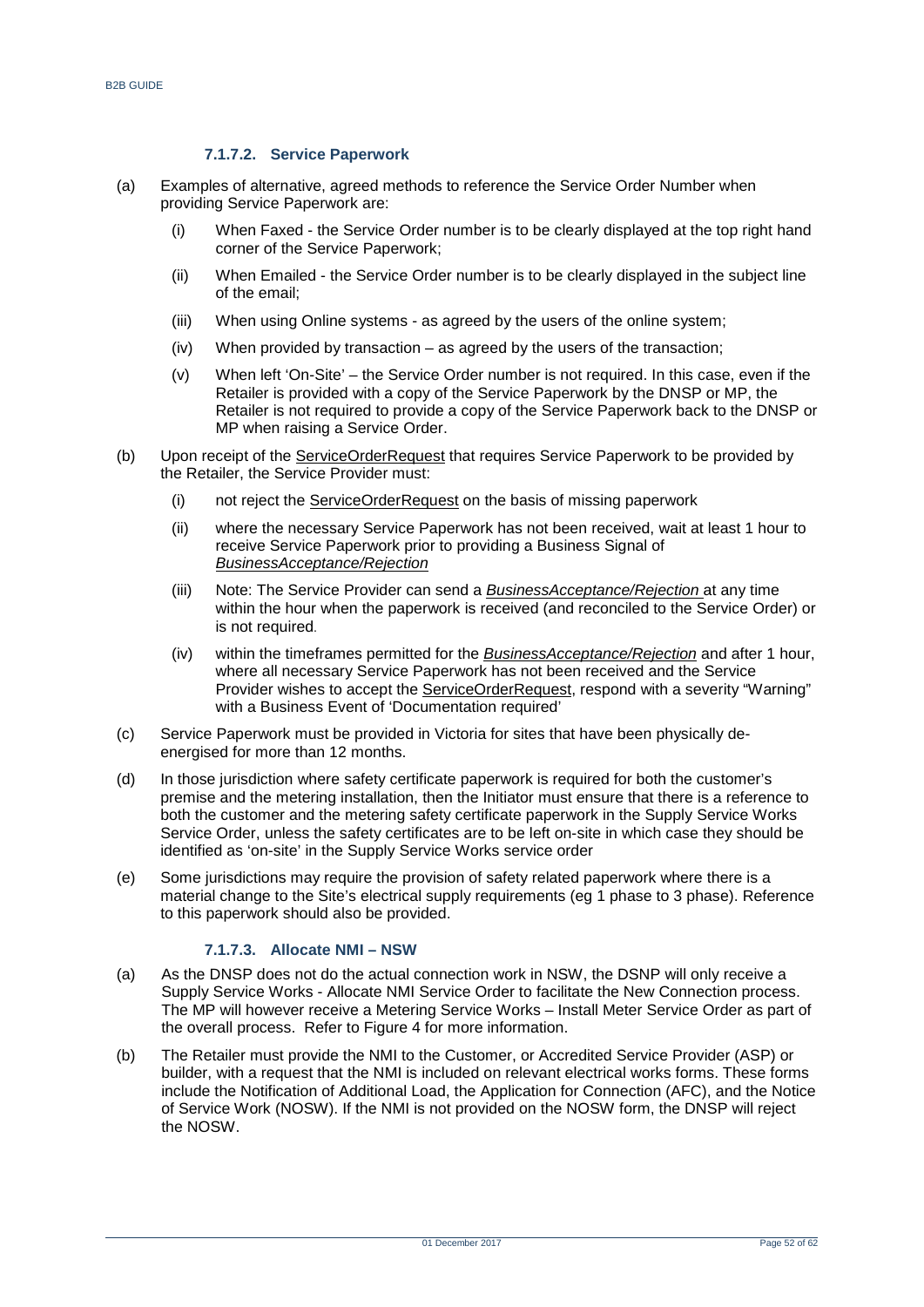## **7.1.7.4. Allocate NMI – Other Jurisdictions**

- (a) The use of a Supply Service Works Service Order with a sub-type of Allocate NMI is always the first step in an overall B2B New Connection process.
- (b) This Service Order type has Service Paperwork requirements in some jurisdictions.
- (b) Typically an Electrical Works Request (EWR) or a Form A in Queensland is required as one of the key items of paperwork to be provided by the Electrical Contractor to the DNSP prior to NMI Allocation.
- (c) Under most circumstances it is expected that the Customer's Safety Certificate is also provided at the Allocate NMI stage, however the option exists for a Retailer to supply that document with the subsequent Supply Service Works Service Order to establish a type of supply.
- (d) If the Recipient considers the requested metering configuration is incorrect, the Recipient may advise the Initiator of this using a *BusinessAcceptance/Rejection* transaction.

## **7.1.7.5. Completing the New Connection – Other Jurisdictions**

- (a) To complete the New Connection, the Retailer will be required to initiate a Metering Service Works – Install Meter Service Order to the MP/MC. If a metering configuration is different from that requested by the Initiator, the MP should advise the Initiator of the metering configuration and the reason for it in the *SpecialNotes* field of the ServiceOrderResponse.
- (b) To complete the New Connection, the Retailer will also be required to initiate a Supply Service Works Service Order with the applicable establish sub type to the DNSP. In those jurisdictions requiring Metering Installation Safety Certificate paperwork to be provided prior to the establishment of supply, the Safety Certificate ID should be provided with the Service Order or alternatively an indication that the safety certificate will be left on-site must be given.
- (c) An Initiator should use the *SpecialInstructions* field in the subsequent Metering Service Works Service Orders to an MP or Supply Service Works Service Orders to a DNSP to advise the Recipient of any specific tariff or metering requirements that are not already provided.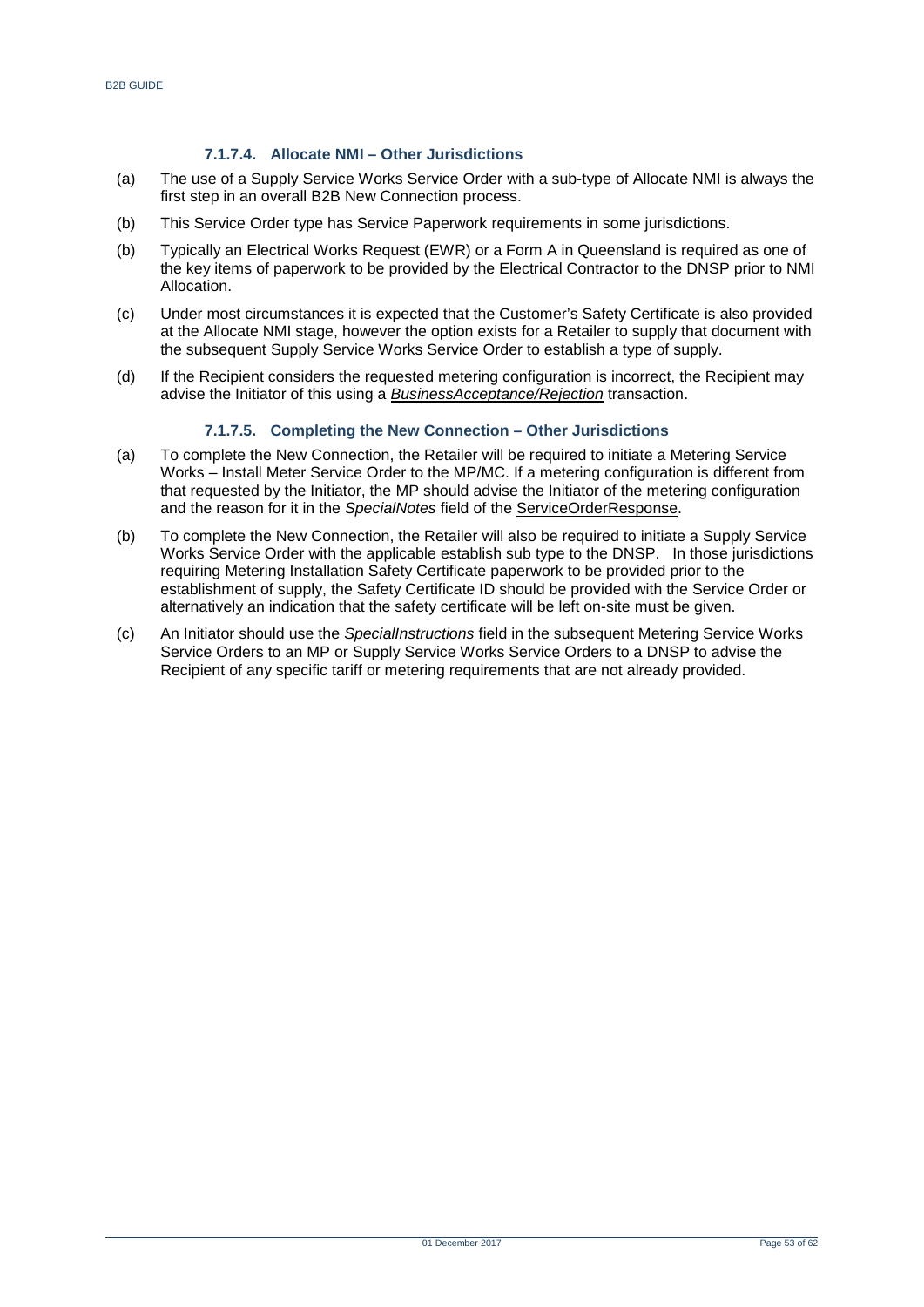#### **7.1.7.6. Metering Service Works**

- (a) The Initiator must use the *ProposedTariff* field to advise the Recipient of any specific tariff that the Initiator requires. The *SpecialInstructions* field should provide additional information, such as metering requirements or any other special requirements.
- (b) If the Recipient considers the requested metering configuration is incorrect, the Recipient may advise the Retailer of this using a *BusinessAcceptance/Rejection* transaction.
- (c) If the Recipient installs a metering configuration different from that requested by the Retailer, the Recipient must advise the Retailer of the metering configuration and the reason for it in the *SpecialNotes* field of the ServiceOrderResponse.

#### **7.1.7.7. Meter Reconfiguration**

(a) A Meter Reconfiguration request is a sub-type of a Metering Service Works Service Order. The Initiator should specify the required configuration in the *SpecialInstructions* field of the ServiceOrderRequest.For example a change to control load on/off times within the meter will require this service order type, with details of new times in special instructions.

#### **7.1.7.8. Change Timeswitch Settings**

(a) A change timeswitch setting request is a sub type of Metering Service Works Service Order.This should used when arranging a change to a network device.

#### **7.1.7.9. Supply Service Works**

- (a) The Initiator and Recipient must ensure that all necessary paperwork is available and completed in order to progress and complete a Supply Service Works Service Order where the Customer's connection is to be changed. This Service Order type has Service Paperwork requirements in some jurisdictions. The Supply Service Works – Service Order Sub Types that will require paperwork include:
	- (i) Supply Service Works Allocate NMI
	- (ii) Supply Service Works Supply Abolishment
	- (iii) Supply Service Works Supply Alternation
	- (iv) Supply Service Works Establish Temporary Supply
	- (v) Supply Service Works Establish Temporary in Permanent
	- (vi) Supply Service Works Establish Permanent Supply
- (b) A Supply Service Works Service Order may be sent by the Retailer to the DNSP at the same time as the Metering Service Works Request is sent to the MP/MC. In that situation Safety Certificate paperwork for the Metering Installation will not be created at the time that the Supply Works Request is sent. In those jurisdictions requiring paperwork, the Metering Safety Certificate should be marked in the Service Order as being available On-Site.

## **7.1.7.10. Miscellaneous**

(a) Participants should not use this Service Order type for Standing Data enquiries. This includes seeking confirmation and clarification of address details, tariff details, Site network relationship details such as the Distribution Loss Factor (DLF) & Transmission Node Identity (TNI), meter details, etc.

## <span id="page-53-0"></span>**7.2. Customer & Site Details Process**

#### **7.2.1. Common Business Rules for Notifications**

- (a) Where a Retailer becomes aware of changes to Customer details (such as outage contact changes or Life Support details), it must initiate a CustomerDetailsNotification to the DNSP.
- (b) The Retailer may initiate a CustomerDetailersNotification to other participants by agreement.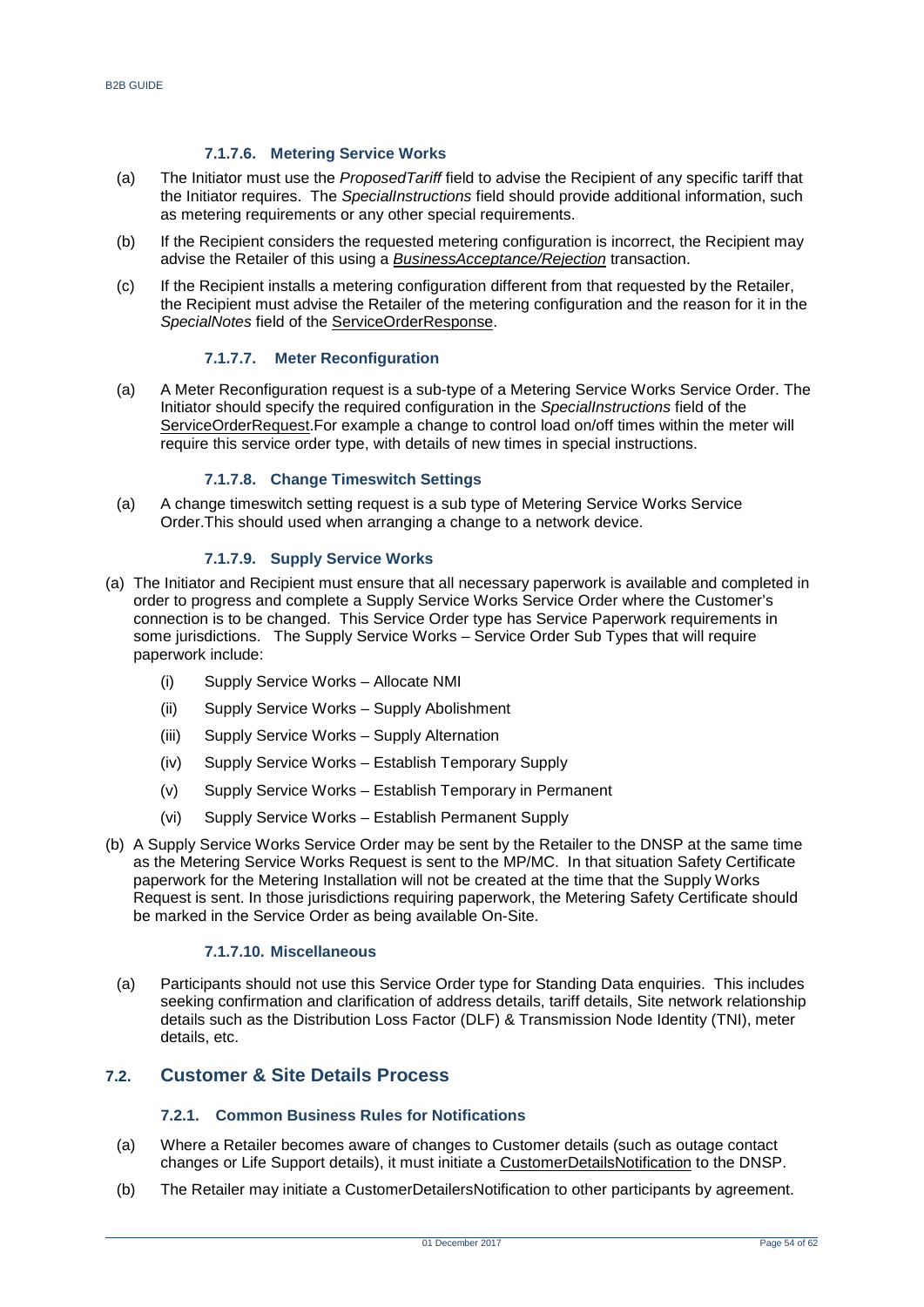#### **7.2.2. .Customer Details Request**

(a) Any participant may initiate a CustomerDetailsRequest transaction in order to obtain the most up-to-date Customer Details and Life Support information from a Retailer

#### **7.2.3. Customer Details Notification**

- (a) The Retailer is expected to use reasonable endeavours to send the CustomerDetailsNotification in the following situations:
	- (i) At completion of transfer, or;
	- (ii) When the customer moves out or moves in, or
	- (iii) Upon receipt of routine updates provided by the existing customer.
- (b) If a Customer changes Retailer, the Old Retailer should not send a CustomerDetailsNotification

#### **7.2.4. Customer Details Reconciliation**

- (a) The CustomerDetailsReconciliation provides Recipients with a snapshot of all NMIs, for which the Retailer is financially responsible, where the customer is flagged with Life Support at the time of the Reconciliation.
- (b) The use of *BusinessAcceptance/Rejections* for the CustomerDetailsReconciliation will be a subset to that used for the CustomerDetailsNotification.
- (c) The Recipient can only reject for reasons as specified in section 5.5.1 of the B2B Procedure: Customer and Site Details Notification Process. If the DNSP finds an issue with the customer data other than the Life Support flag provided in the CustomerDetailsReconciliation, the Recipient should use the CustomerDetailsRequest process in accordance with the B2B Procedure: Customer and Site Details Notification Process.
- (d) The Participants should agree the timing of the Customer Details Reconciliation. This agreement should consider criteria such as:
	- (i) conflicting scheduled reconciliations with other Participants;
	- (ii) IT support availability; and
	- (iii) other impacting activities.

#### **7.2.4.1. Life Support**

- (a) Where a party becomes aware of a Life Support requirement there are defined processes which must be followed to ensure that the relevant market participants are aware of the Life Support Requirement.
	- (i) DNSPs must advise the Current Retailer by email who will update the customer details and initiate a Customer Details Notification.
	- (ii) MC/MPs should advise the Current Retailer by email of a Life Support requirement, who will in turn update their records and initiate a Customer Details Notification.
	- (iii) Retailers of customers within an embedded network must advise the DNSP of the parent network and the Embedded Network Operator. The parent DNSP must advise the parent Retailer by email who will in turn update their records and initiate a Customer Details Notification.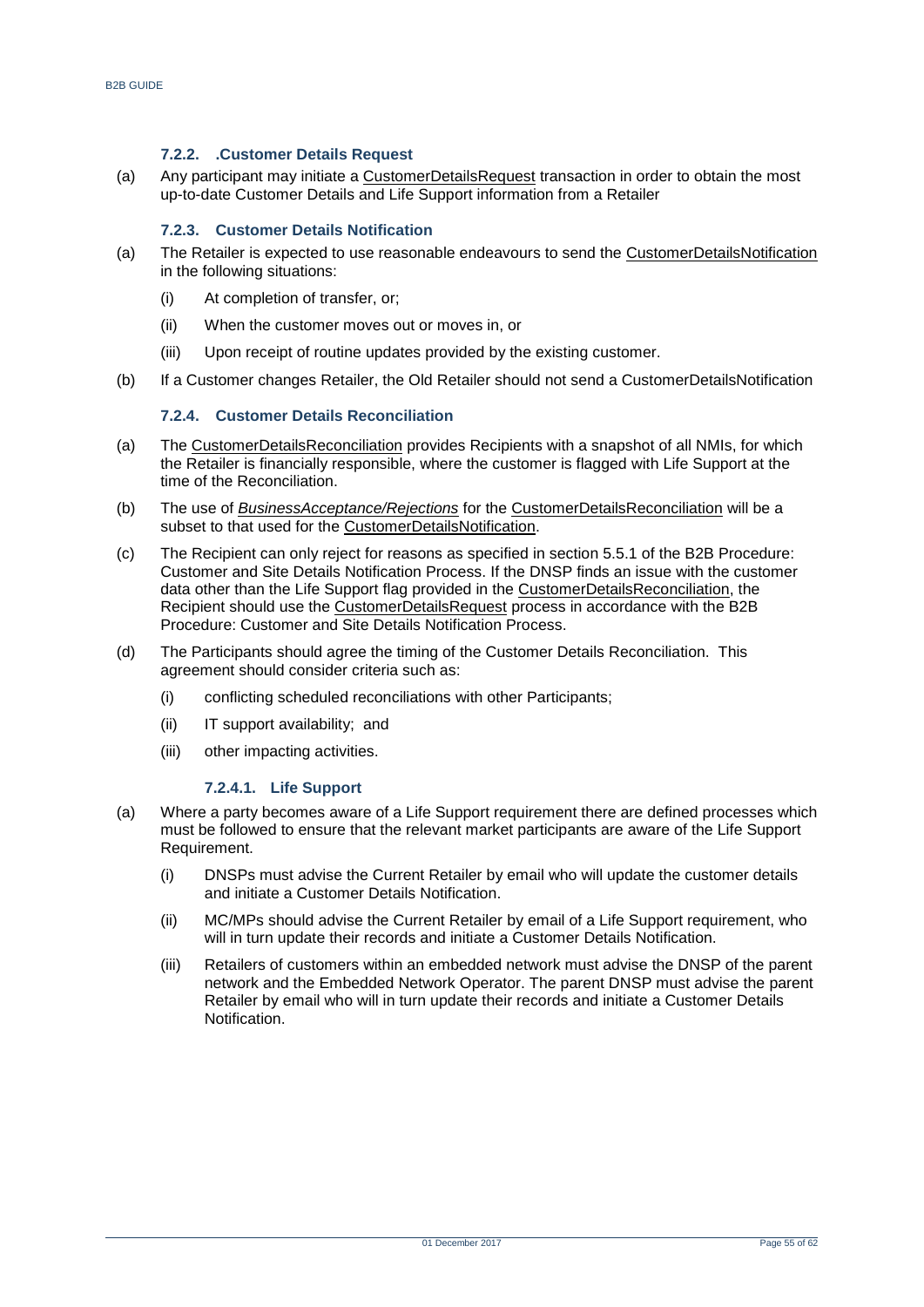## <span id="page-55-0"></span>**7.3. One Way Notifications**

#### **7.3.1. Process Overview**

- (a) The One Way Notification process enables Participants to send information or messages to other Participants in a single transaction for multiple NMIs.
- (b) The process is designed to allow flexibility to add additional new message types within the Business Document without an aseXML Schema change, by incorporating the data in format defined within the transaction.
- (c) There is one Business Document associated with this overall process: OneWayNotification - the provision of selected information between Participants.

#### **7.3.2. Meter Exchange Notification (MXN)**

- (a) This transaction forms the communication method for an Initiator to notify a Recipient of planned meter exchanges under a Mass Meter Exchange (roll out) Program. .
- (b) For this process the definition of "Mass Meter Exchange Program" shall mean the mass roll out of a "smart meter replacement program", initiated by a Participant or mandated by jurisdictional or national regulatory instruments.
- (c) During a Mass Meter Exchange Program the Initiator should raise a *OneWayNotification* (MXN), for each impacted current Participant affected, each time a new customer notification is sent.
- (d) During a Mass Meter Exchange Program the Initiator is expected to take reasonable endeavours to include multiple MXN records in OneWayNotification transactions.
- (e) A Participant may initiate the Meter Exchange Notification (MXN) for;
	- (i) individual meters,
	- (ii) small numbers of meter exchanges,
	- (iii) large number of meter exchanges; and
	- (iv) pilots & trials that are not part of a Mass Meter Exchange Program
- (f) It is reasonably expected that where a Participant initiates a meter exchange program in e(iii) and e(iv) above, that it will engage with affected Participants to determine impacts and agree whether the use of *OneWayNotification* (MXN) is appropriate.
- (g) The MP is not obliged to complete the meter exchange during the notification dates provided to the Recipient.
- (h) If the MP fails to complete the meter replacement between the notification dates, and consequently provides the customer with a new notification, a new *OneWayNotification* (MXN) transaction should be sent to the affected Participants.
- (i) For the advance notification to be useful, the Initiator should send the *OneWayNotification* (MXN) transaction at least four days prior to commencing any meter exchange.
- (j) The MP may negotiate a different period with the customer outside the notification dates and not notify the affected Participants.
- (k) The Initiator is only expected to notify the current Participant for a given Role as defined by MSATS at the time the Meter Exchange Notification (MXN) is created.
- (l) Notifications of successful meter exchanges are communicated via the existing MSATS Change Request process.
- (m) Recipients may receive more than one *OneWayNotification* (MXN) per day from the same Initiator.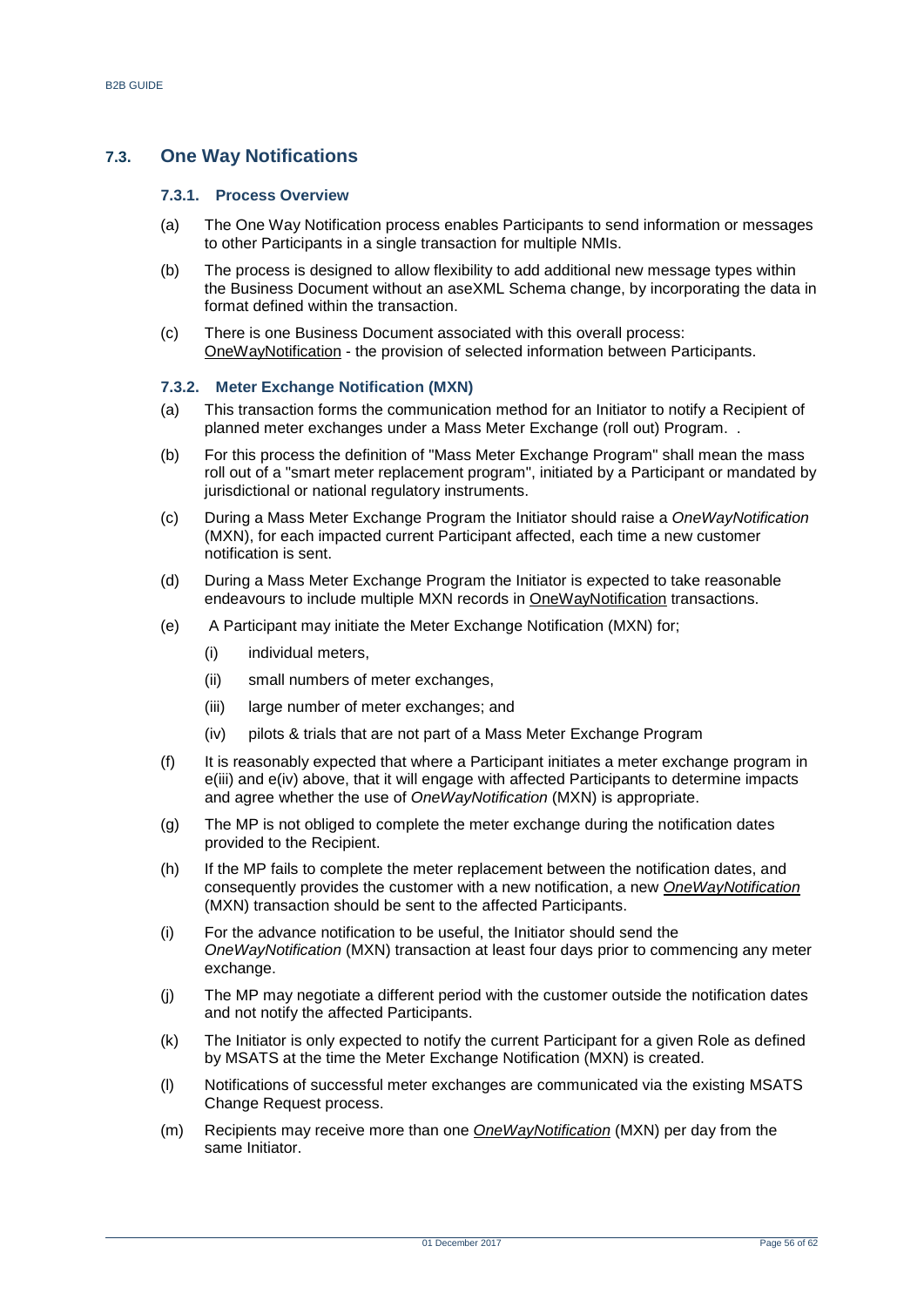#### **7.3.3. Network Tariff Notification (NTN)**

- (a) This transaction is the communication method typically used for DNSPs to notify Retailers and/or MCs of planned network tariff changes in advance of the network tariff change taking effect.
- (b) Where a meter reconfiguration is required as a result of the change in Network Tariff the Retailer should request the MP to perform the reconfiguration via a Metering Service Works Request.
- (c) Where no metering changes are required, the DNSP will make the corresponding update to the Network Tariff in MSATS.
- (d) The DNSP should raise a *OneWayNotification* (NTN) for each impacted Current Retailer.
- (e) The DNSP is expected to provide all network tariffs applicable for the NMI as at the proposed change date in the *OneWayNotification* (NTN).
- (f) The DNSP is expected to take reasonable endeavors to include multiple NTN records within the *OneWayNotification* (NTN).
- (g) The DNSP is expected to engage with impacted market Participants before any *OneWayNotification* (NTN) are raised.
- (h) To provide sufficient forward-notice, the DNSP should produce the *OneWayNotification* (NTN) a minimum of thirty business days before the Network Tariff change becomes effective.
- (i) The DNSP is not obliged to complete the Network Tariff change on the proposed dates provided to the Retailer.
- (j) The DNSP is not required to notify the Retailer if a planned Network Tariff change does not occur.
- (k) If the DNSP fails to complete the Network Tariff change on the NOTICEENDDATE and consequently re-schedules the Network Tariff change, a new *OneWayNotification* (NTN) transaction shall be sent to the Retailer and/or MC.
- (l) The DNSP is only required to notify the current Retailer as defined by MSATS at the time the Network Tariff Notification (NTN) is created.
- (m) If a prospective Retailer exists either at the time of creating or post the creation of the *OneWayNotification* (NTN) transaction, there is no requirement for the DNSP to also notify the prospective Retailer.
- (n) Notifications of successful Network Tariff changes are communicated via the existing MSATS Change Request process.
- (o) Recipients may receive more than one *OneWayNotification* (NTN) per day from the same Initiator.
- (p) Any Network Tariff change is effective from the MSATS change request effective date.
- (q) The network tariff must be an approved and published Network Tariff before it can be used in the Network Tariff Notification.

## <span id="page-56-0"></span>**Planned Interruption Notification**

- (a) For this process the "Planned Interruption Notification" shall mean the notification of a Retailer Initiated Planned Interruption of supply for a Customer from the Current Retailer (FRMP) to the DNSP in advance of when the interruption is scheduled.
- (b) The details provided in the notification will reflect the details of the interruption provided by the retailer to the customer.
- (c) The Initiator must provide the start and end dates of the interruption window as applicable for the NMI(s).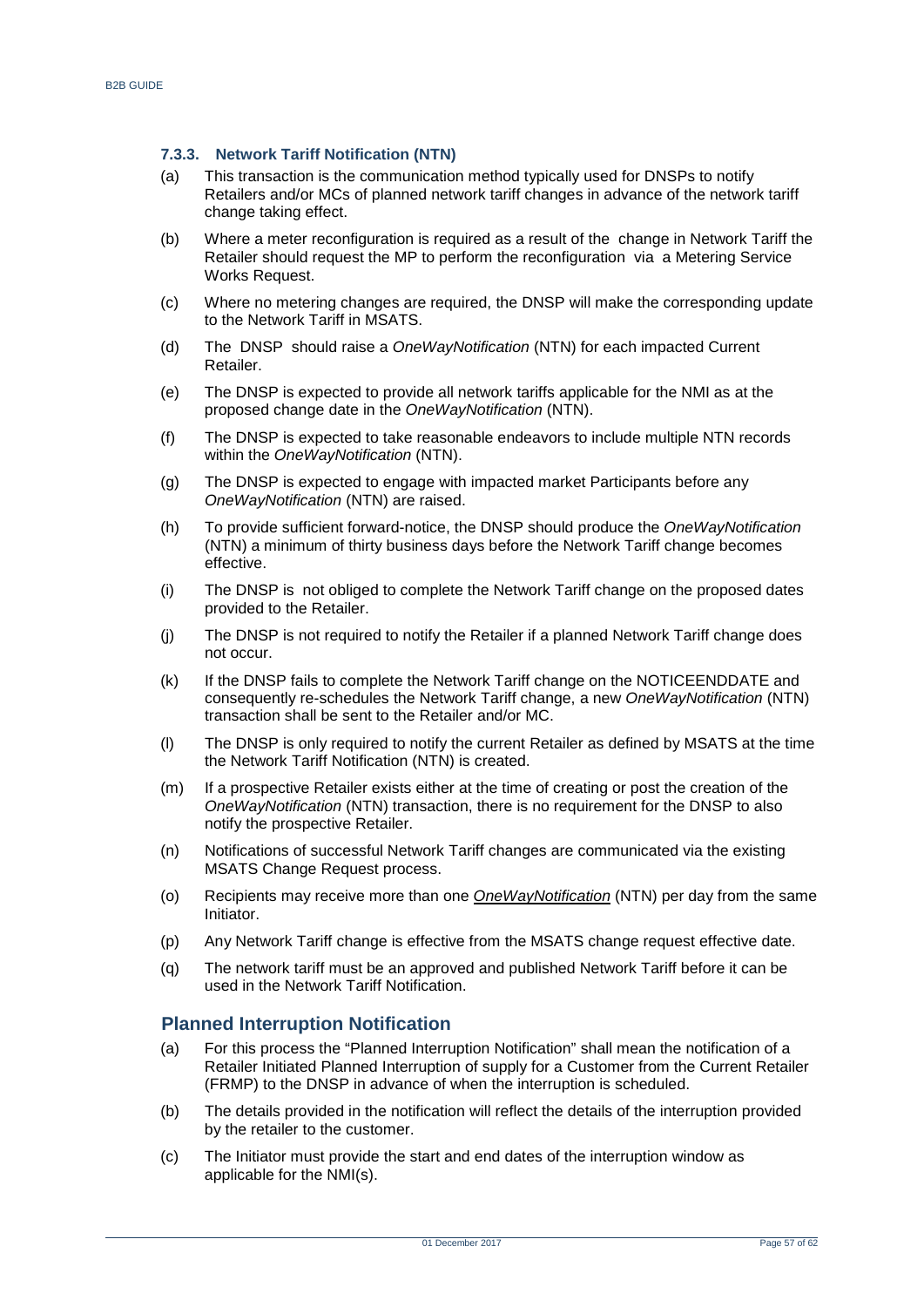- (d) The Initiator must provide the expected duration of the planned interruption.
- (e) The Initiator must produce the Planned Interruption Notification transaction a minimum of four business days before the Planned Interruption is scheduled.
- (f) The Initiator is not obliged to perform the Planned Interruption on the proposed dates provided to the Recipient.
- (g) The Initiator is not required to notify the Recipient if a Planned Interruption did not occur.
- (h) Recipients may receive more than one Planned Interruption Notification per day from the same Initiator.

## <span id="page-57-0"></span>**7.4. Meter Fault and Issue Notification**

- (a) For this process the "Meter Fault and Issue Notification" shall mean the notification of a faulty meter or family of meters to the Current Retailer (FRMP) to enable them to arrange for the meter(s) to be replaced, or notification of a meter or meters that have exceeded the allowable consumption threshold for their given jurisdiction.
- (b) The Recipient must appoint a contestable Metering Co-ordinator when the Initiator of the notification is the Initial Metering Co-ordinator.
- (c) Provided the Recipient of the notice is correct for the given NMI/s, it is expected that action will be taken to initiate the replacement the meter/s for the NMIs identified in the notice.
- (d) The Initiator will advise whether the Customer's premise is on supply or not.
- (e) The Initiator will advise the reason they have determined why the meter is faulty.
- (f) The optional fields in the transaction (STARTTIME, ENDDATE, STARTTIME and DURATION) have been included so that Metering Providers (if they use this transaction) can advise the Retailer of potential scheduling availability to perform associated work with a Meter Fault. This information can be used as input by the Retailer to support their obligations for planned interruption notifications, if an interruption to supply is needed.

## <span id="page-57-1"></span>**7.5. Notice of Metering Works**

(a) The Notice of Metering Works is typically provided to the DNSP shortly after metering works are completed, and provides advance notice of metering changes prior to the appropriate Change Request being raised and affected in MSATS. Where there is any discrepancy between the information in the NOFFMW and metering installation details updated in MSATS, MSATS is considered the database of record.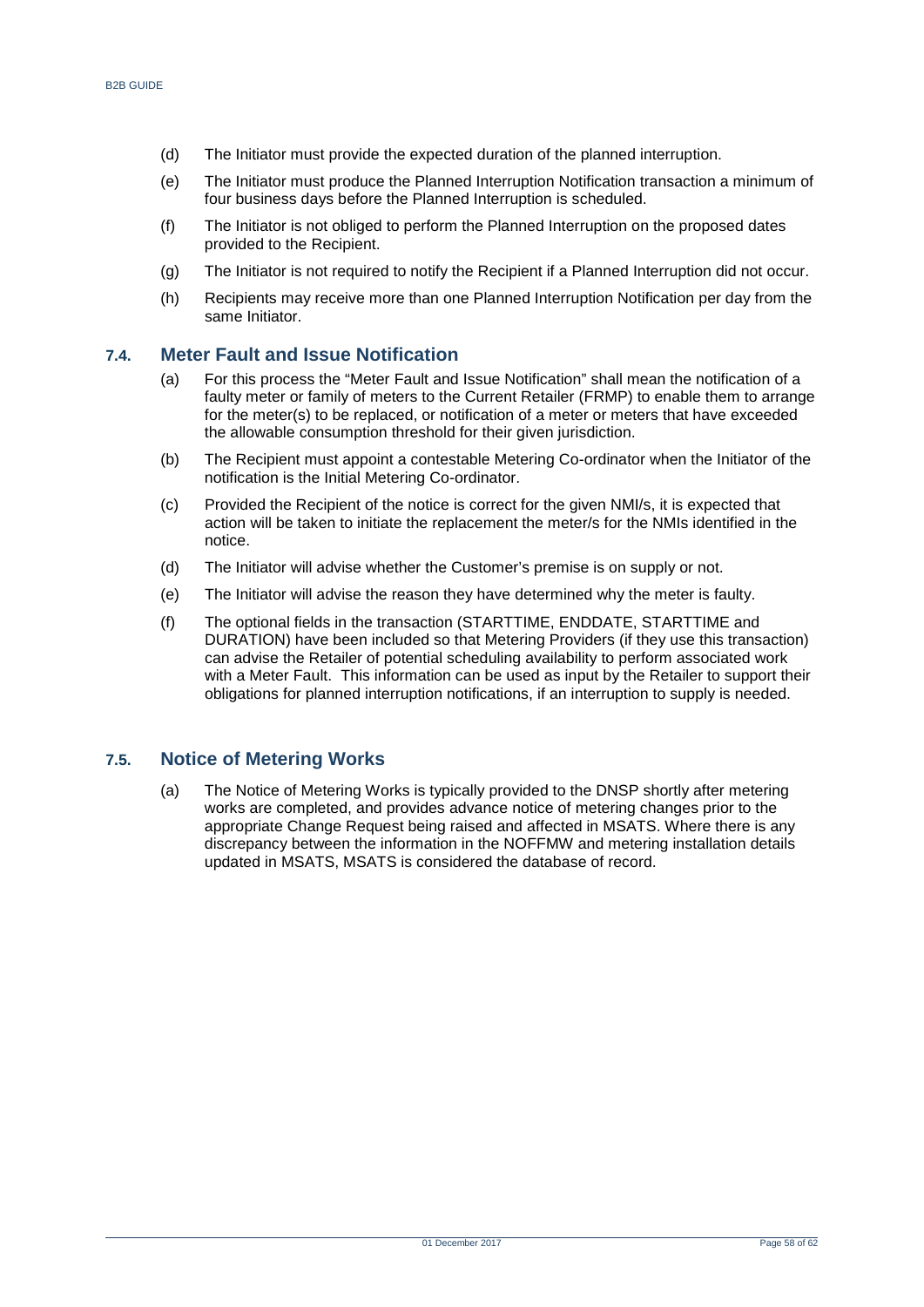## <span id="page-58-0"></span>**7.6. Meter Data Process**

#### **7.6.1. Provide Meter Data**

(a) Worked example for Accumulation Meters:

MDFF content provided in response to a request for MDFF data for the period 1 January to 15 April

| <b>Start date</b> | <b>End date</b> | <b>Start read</b> | <b>End read</b> | <b>Consumption</b> |
|-------------------|-----------------|-------------------|-----------------|--------------------|
| 1 Dec             | 1 Feb           |                   | 100             | 100                |
| 1 Feb             | 1 Mar           | 100               | 200             | 100                |
| 1 Mar             | 1 Apr           | 200               | 300             | 100                |

- (b) If the MDP has the MDFF Data which is the subject of a ProvideMeterDataRequest, they should send a MeterDataNotification transaction containing a MDFF file with the requested data to the relevant Participant. If the MDP is unable to provide the MDFF Data the subject of a ProvideMeterDataRequest, or the MDFF Data to which the MDP has access and wishes to provide to the Participant does not exactly correlate to the subject of the ProvideMeterDataRequest, the associated *BusinessAcceptance/Rejection* transaction for the ProvideMeterDataRequest should contain a relevant *EventCode* to explain the situation.
- (c) MDPs may provide multiple MeterDataNotifications in response to a single ProvideMeterDataRequest.
- (d) A Participant must use reasonable endeavours to ensure that the MDFF Data they are requesting is only for a period where they have a relevant Participant Relationship with the NMI.

#### **7.6.2. Verify Meter Data**

- (a) A VerifyMeterDataRequest transaction does not replace a Special Read ServiceOrderRequest. If a Participant requires a site visit the Participant should raise a Special Read ServiceOrderRequest.
- (b) MDPs may provide multiple MeterDataNotifications in response to a single VerifyMeterDataRequest.
- (c) A Participant is expected to ensure that the MDFF Data they are querying is only for a period where they have a relevant Participant Relationship with the NMI.

#### **7.6.3. Remote Service Request/Response**

- (a) A standard business practice for use of Remote Service Request is expected to be negotiated between the Initiator and the Recipient and subject to commercial arrangements.
- (b) The current structure of the request and response is expected to meet the NER requirements for the Minimum Services Specification.
- (c) The request allows for the Initiator to request a variety of services as per allowed valuesbut may also introduce user defined services by agreement with the service provider.
- (d) The request also contains the format that the response is to be provided in. Similarly the Initiator can nominate a format as per allowed values but may specify a user defined format code with agreement with the service provider.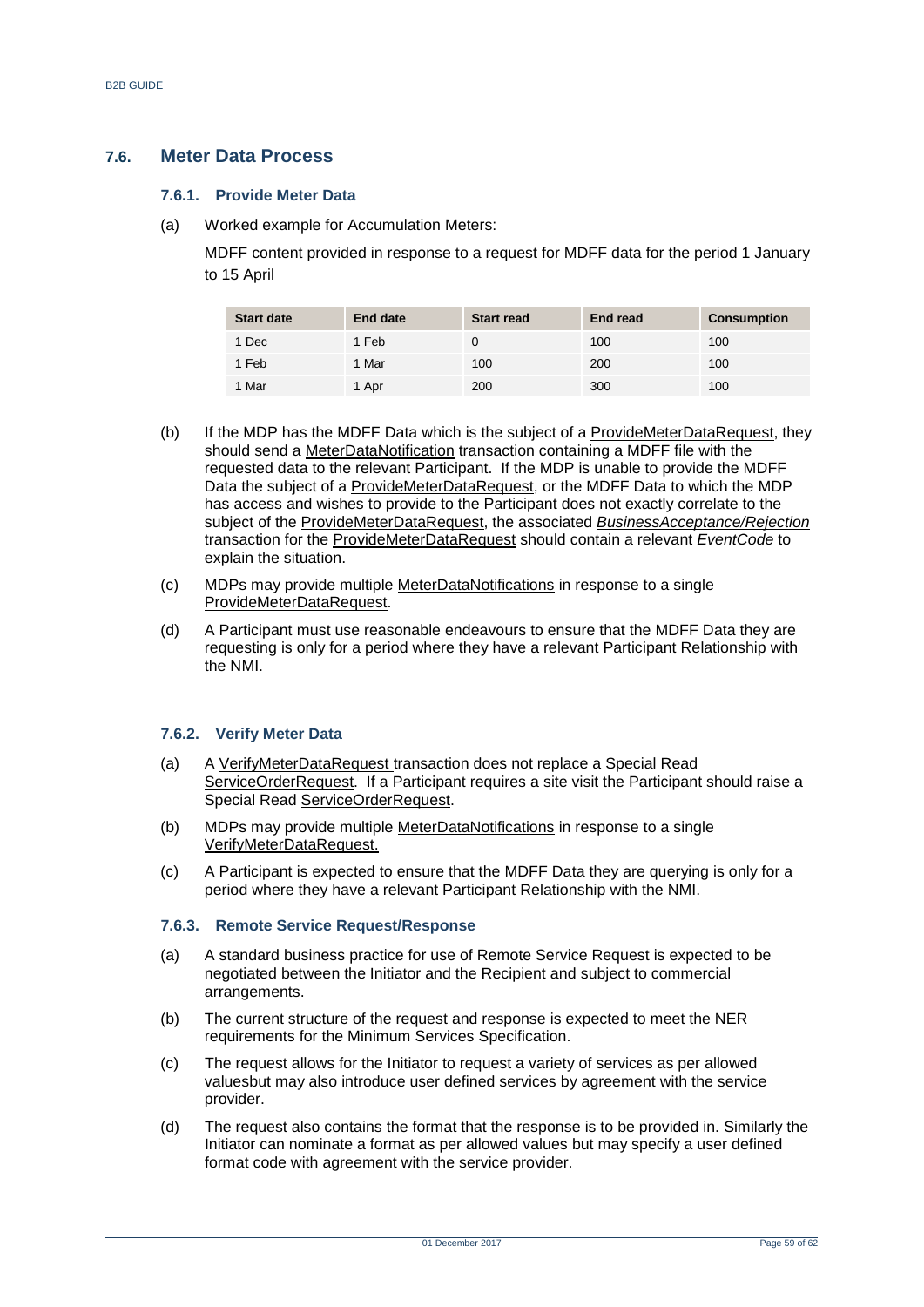- (e) The response contains a numeric Error Code which is used to indicate Success (zero) or Failure (non-zero). Where the response indicates failure the recipient will populate the Error Description (text field) to give the initiator the reason for failure.
- (f) A product code is also contained within the response to be used for reconciliation purposes.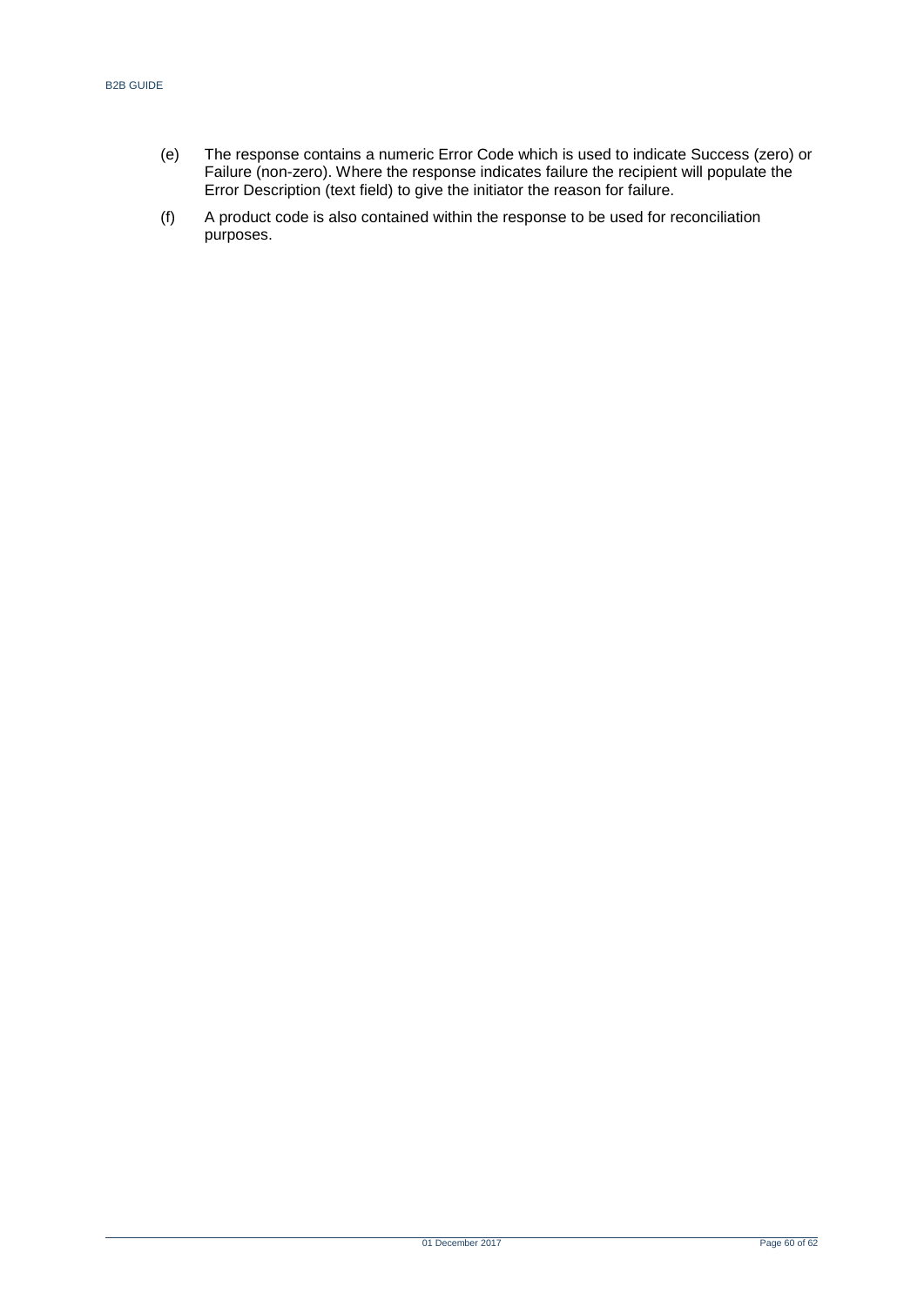# <span id="page-60-0"></span>**8. APPENDIX 1 – SERVICE ORDER PAPERWORK REFERENCE TABLE**

To the extent of any inconsistency between this reference table and any relevant Jurisdictional instrument, the relevant Jurisdictional instrument shall prevail to the extent of the inconsistency.

The documents listed in the table below are a collation of existing industry obligations. This table does not create new obligations.

| <b>Service Order</b><br><b>Type/Subtype</b>                                                                                                                                                     | <b>Description</b>                                                                                                                                                                                                                                                                                                                                                                                                                                                                                                                                                                                                                                                                                                 | <b>Form Reference</b><br><b>Allowed Values*</b> |
|-------------------------------------------------------------------------------------------------------------------------------------------------------------------------------------------------|--------------------------------------------------------------------------------------------------------------------------------------------------------------------------------------------------------------------------------------------------------------------------------------------------------------------------------------------------------------------------------------------------------------------------------------------------------------------------------------------------------------------------------------------------------------------------------------------------------------------------------------------------------------------------------------------------------------------|-------------------------------------------------|
| <b>Supply Service</b><br>Works -<br>Establish<br>Temporary<br>Supply,<br>Establish<br>Temporary in<br>Permanent, and<br>Establish<br>Permanent<br>Supply, Supply<br>Alteration,<br>Allocate NMI | Safety Certificate:<br>• Victoria = (Certificate of Electrical Safety (CES);<br>• $SA = Electrical$ Certificate of Compliance (ECC – note that this will be<br>picked up on site at time of connection);<br>TAS = reference to Certificate of Electrical Compliance (CEC) on<br>EWR;<br>• ACT, NSW & QLD = not applicable;<br>Other Forms:<br>• Victoria = Electrical Works Request (EWR); Notice of Metering<br>Works (NOMW);<br>$SA = FORM A;$<br>TAS = Electrical Works Request (EWR);<br>$\bullet$<br>$ACT = RFS$ :<br>$\bullet$<br>Queensland = Energex - Electrical Works Request (EWR) or Ergon<br>$\bullet$<br>Energy - Request for Initial Connection, Metering Change or Service<br>Alteration (FORM A). | EWR<br><b>NOMW</b><br>FORM A<br><b>RFS</b>      |
| Re-energisation                                                                                                                                                                                 | In Victoria, if a service has been off supply (de-energised) for more than<br>12 months, the SIRs (Service Installation Rules) require a notification<br>that a safety check has been conducted by an electrical contractor.<br>Certified Evidence that an Installation is safe to reconnect, e.g. EWR,<br>CES or Letter, is required.<br>In SA, if a service has been off supply (de-energised) for more than 12                                                                                                                                                                                                                                                                                                  | Letter<br><b>EWR</b><br>RoS                     |
|                                                                                                                                                                                                 | months, or due to a site defect, an Electrical Certificate of Compliance<br>(ECC) is required.<br>Safety Certificate:<br>• Victoria = (Certificate of Electrical Safety (CES));<br>• SA = Electrical Certificate of Compliance<br>(ECC – note that this will be picked up on site at time of connection);<br>Other Forms:<br>Victoria, TAS = Electrical Works Request (EWR);<br>Letter from a Licensed Electrical Inspector or Registered Electrical<br>Contractor.<br>Reconnection of Supply form.                                                                                                                                                                                                                |                                                 |
| De-energisation                                                                                                                                                                                 | In NSW (Ausgrid Distribution Area), for De-energisation after non-<br>payment, the Retailer may be required to provide the DNSP (via email)<br>an Assurance Notification. The Assurance Notification advises the<br>Service Provider the Retailer has the right to arrange for de-<br>energisation under its contract with the customer and as permitted<br>under the National Energy Retail Rules.                                                                                                                                                                                                                                                                                                                | Not Applicable                                  |